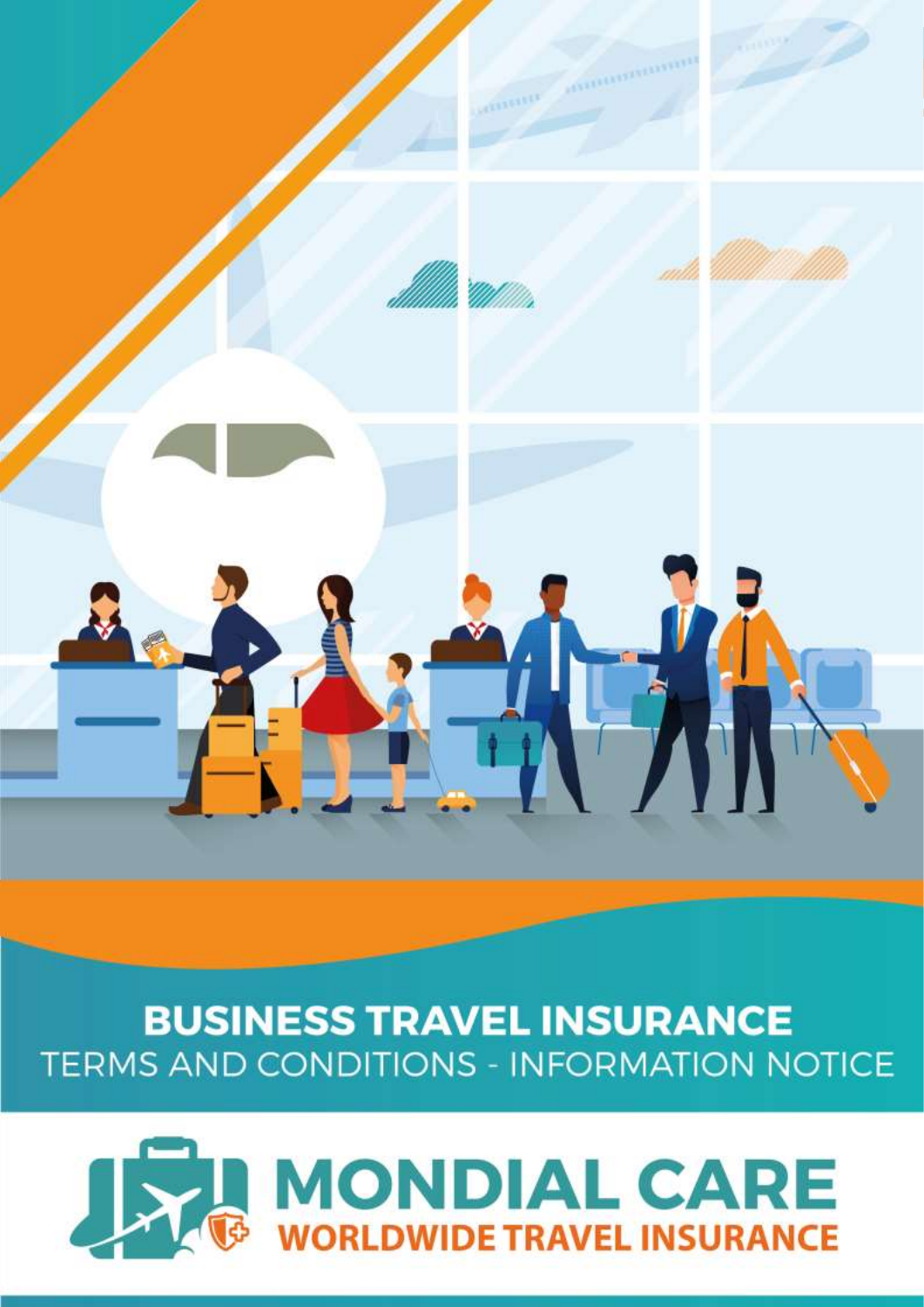# **BUSINESS TRAVEL INSURANCE**

**2**

# **TERMS AND CONDITIONS - INFORMATION NOTICE**

POLICY GSL NO. ADP20192394 REF. GSL-AGISBUSINESSTRIP0819

Coverage under your policy are governed by the Insurance Code. The insurance policy wording in French remains the only legal reference in the event of a dispute between the parties

Your policy includes these **terms and conditions,** and your certificate of Insurance. Its guarantees apply to all personal or professional trips completed during the validity of your temporary visa (with a maximum of twelve months renewable). Coverage is valid for the duration of the policy referred to in the Insurance Certificate.

> *Please read carefully your terms and conditions. They detail our respective rights and obligations and answer the questions you may have.*

# **CONTENTS**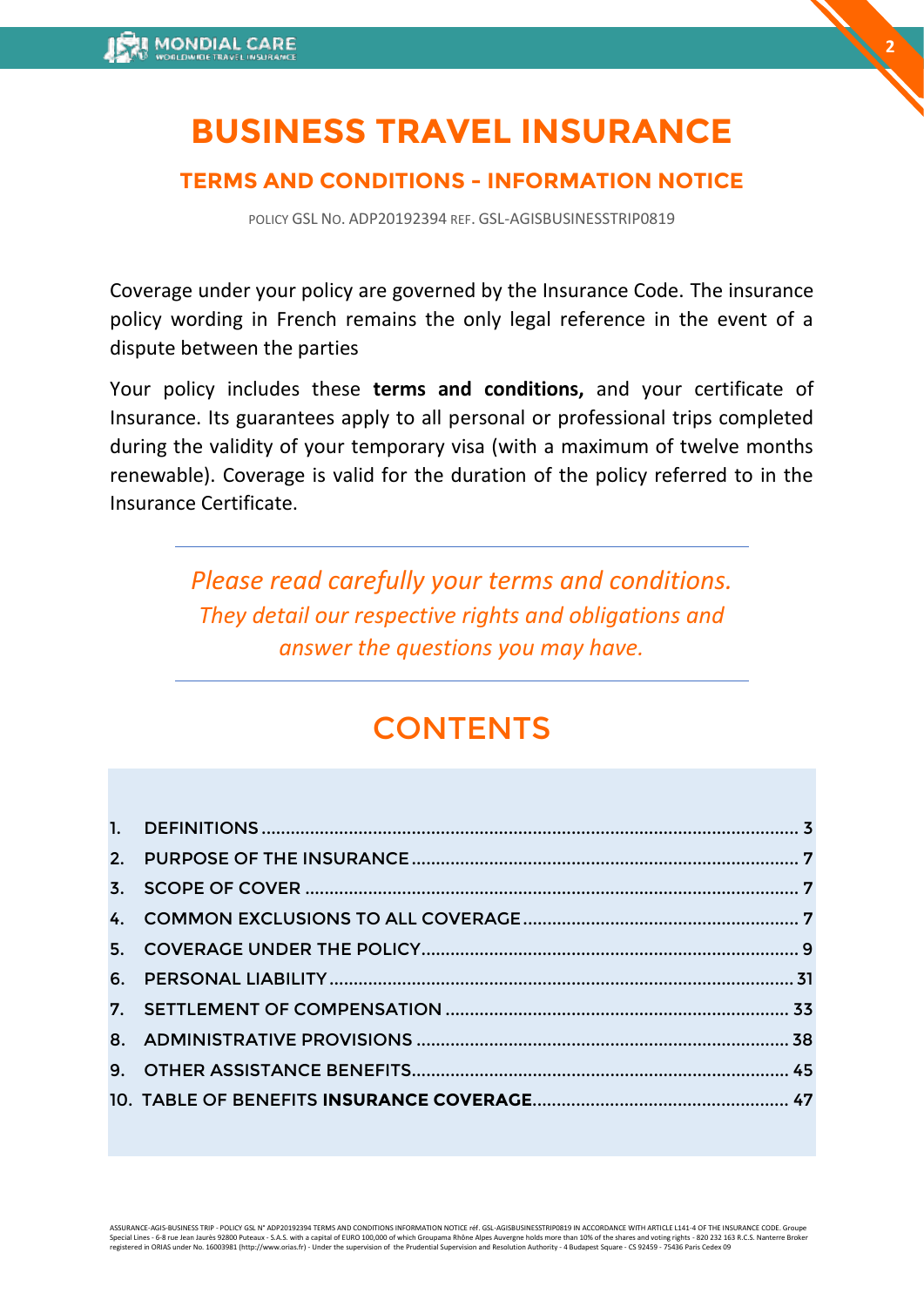# <span id="page-2-0"></span>**1. DEFINITIONS**

### **1.1. DEFINITION OF THE STAKEHOLDERS UNDER THE POLICY**

**INSURED / BENEFICIARY:** Individuals referred to in the insurance certificate, who must fall into one of the following categories:

All employees, executive officers, Executives of the Member Company.

- Any person on a professional assignment on behalf of the Member Company, provided that he holds a work order issued by that Company or be able to produce any other document stating that he or she has been requested to carry out a professional assignment.

The Spouse of the Insured and his dependent children accompanying him/her on mission subject to the terms and conditions thereof.

The following are not considered Insured:

Employees with the expatriate or secondment status.

Employees who are not affiliated with or insured by Social Security or any other complementary health organization.

**THE INSURER:** Groupe Special Lines on behalf of Groupama Rhône-Alpes Auvergne. Caisse régionale d'Assurances Mutuelles Agricoles de Rhône-Alpes Auvergne 50 rue de Saint-Cyr - 69251 Lyon cedex 09 - N° de SIRET 779 838 366 000 28 Company governed under the Insurance Code and supervised by the Prudential and Resolution Supervision Authority, 4 Place de Budapest - CS 92459 - 75436 Paris Cedex 09

**ASSISTANCE SERVICE PROVIDER:** Mutuaide Assistance – 8-14 Avenue des Frères Lumière 94368 BRY-SUR MARNE cedex. – S.A. au capital de  $\epsilon$ 9,590.040 fully distributed – Company governed by the Insurance Code and registered in the Trade and Commerce Registry Ref. RCS 383 974 086 Créteil under the Authority of the Prudential Supervisory and Resolution, 4 Place de Budapest - CS 92459 - 75436 Paris Cedex 09.

**UNDERWRITER:** AGIS SAS - 33 Victor Hugo Avenue - 75116 PARIS, on behalf of the member named in the certificate of Insurance who therefore agrees to pay the insurance premium.

### **1.2. DEFINITION OF ASSISTANCE WORDING**

Accident: Any bodily injury unintentionally caused by the Insured, arising from the sudden action of an external cause.

As an extension to this definition, pathological events that would be the direct consequence of this bodily injury, are covered.

#### *Accidents include:*

- $\checkmark$  injuries caused by fire, steam jets, acids and corrosive substances, lightning and electric current;
- $\checkmark$  suffocation by immersion and suffocation by sudden ingestion of gases or fumes;
- $\checkmark$  the consequences of poisoning and injuries caused by unintentional ingestion of toxic or corrosive substances;
- $\checkmark$  sunstroke, congestion and freezing due to sinking, forced landing, collapses, avalanche, flood or any other accidental events;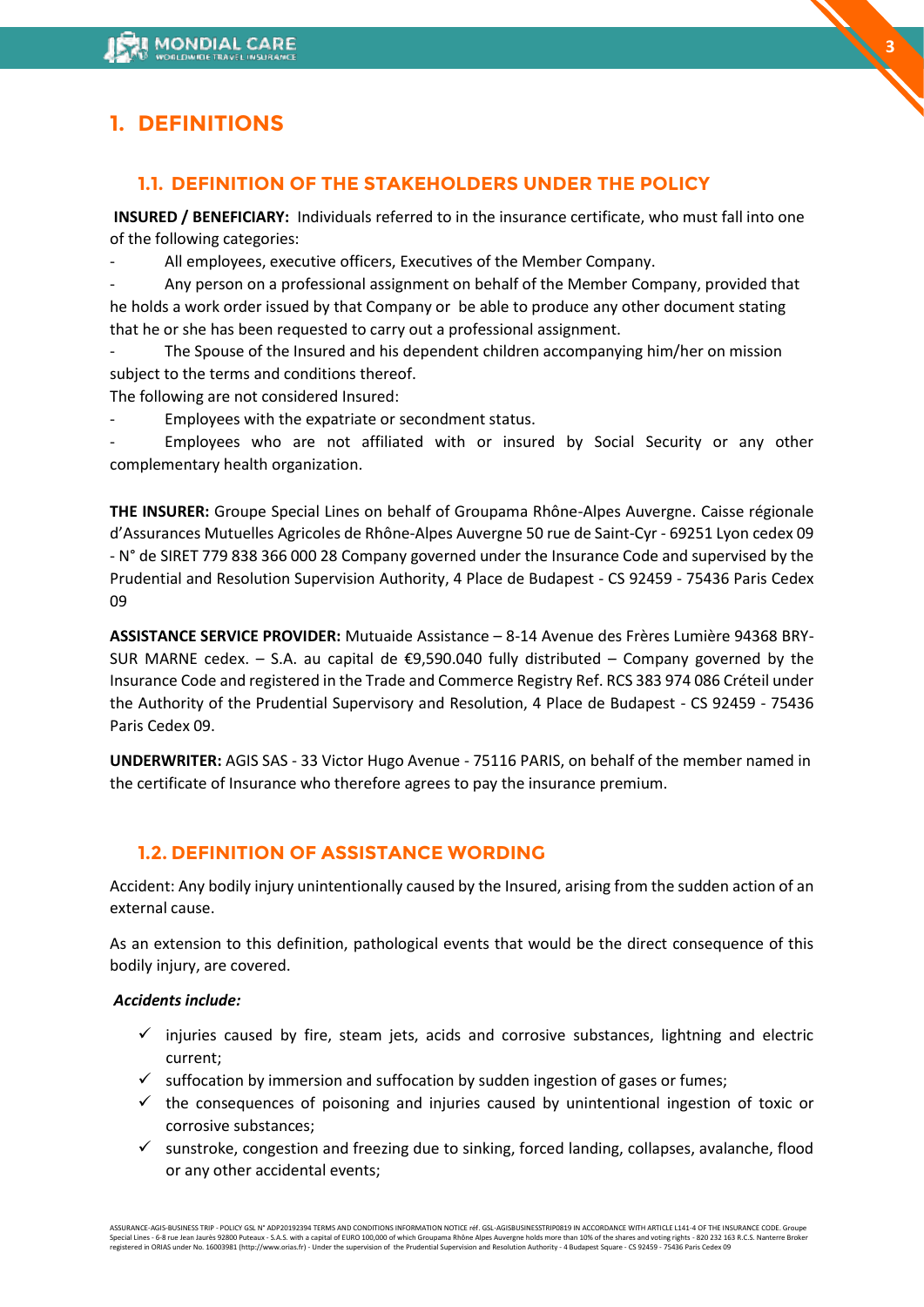$\checkmark$  the direct consequences of animal bites or insect stings, any diseases excluded (such as malaria and sleeping sickness), whose original cause can be linked to such bites or stings.

**4**

- $\checkmark$  any injury sustained during scuba diving, including those caused by hydro-shock or by decompression;
- $\checkmark$  any bodily injury resulting from an assault or attacks sustained by the Insured, unless specifically proven that the Insured would have been actively involved as the perpetrator or the initiator of these events;
- $\checkmark$  the physiological consequences of surgical procedures provided that they have been necessitated by an accident under this coder.
- $\checkmark$  Accidental fall that doesn't result from a health condition.

#### **Accidents include:**

 $\checkmark$  aneurysm, myocardial infarction, cerebral embolism, epileptic seizures, subarachnoid hemorrhage.

#### **INSURANCE YEAR:**

Period between two main premium due dates. However.

- $\checkmark$  If the effective date of the policy is different from the main due date, the first policy year shall be the period between the effective date and the first main premium due date.
- $\checkmark$  If the policy expires or terminates between two main premium due dates, the last policy year shall be the period between the last main due date and the expiry or termination date of the policy.

**BENEFICIARIES:** The individual or individuals receiving the amounts due under a claim.

In the event of the Insured's death, unless another individual has been designated by the Insured, the expected amount will be paid to:

If the INSURED is married: his/her spouse, not separated for fault, nor divorced, or otherwise his/her children born or unborn, living or represented, or otherwise, his/her heirs,

- If the INSURED entered into a civil partnership, or otherwise, his/her heirs,
- If the INSURED is a widow/widower or divorced: his/her children or otherwise, his/her heirs,
- If the INSURED is single: his/her heirs.

In all other cases the other amounts will be paid to the insured who suffered the accident.

Individuals who voluntarily caused the accident or the loss are excluded from any insurance benefit.

#### **SPOUSE:**

- $\checkmark$  Spouse: the person who entered into a marriage with the Insured and not legally separated.
- ✓ Partner: the person in a de facto relationship with the Insured, for a minimum of one year and in the same community of interest as a married couple.
- $\checkmark$  The cosignatory of a civil partnership with the Insured.

**CONSOLIDATION:** The date from which the condition of the injured insured is considered to be medically stabilized while there are permanent health conditions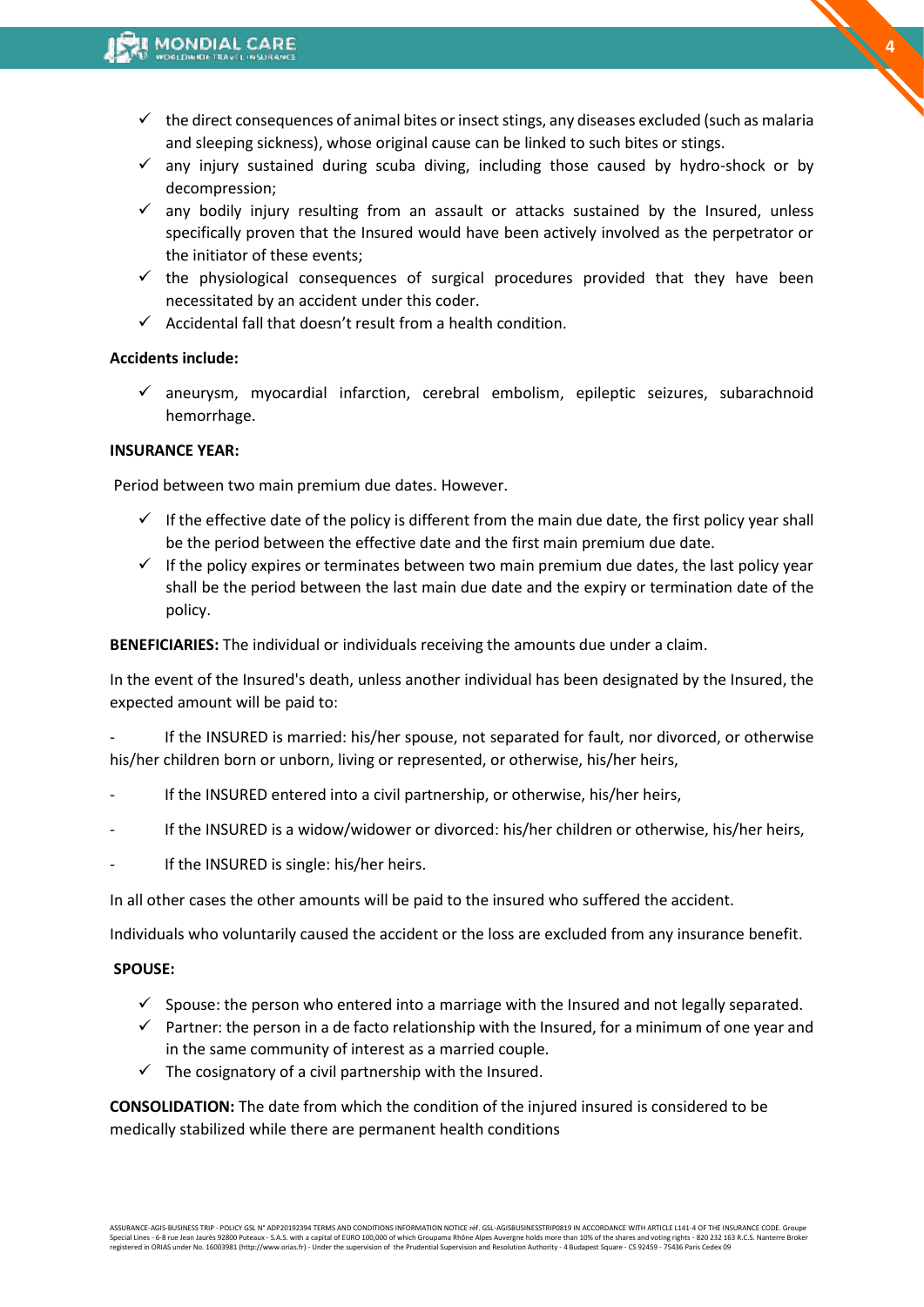**FORFEITURE:** Deprivation of the right to any amounts or services provided under the policy as a result of the insured failing to comply with certain obligations under the current Laws and Regulations.

**DECISION MAKER:** A person from the company who has the power of management, decision making and supervision within the company and/or its subsidiaries.

**5**

**HOME - COUNTRY OF USUAL RESIDENCE:** The usual home country or the country of origin of the Insured before his departure on a professional assignment... Country of origin is the country of citizenship of the Insured. The address for tax purposes is considered the residence in case of litigation.

For this policy, the second home is not considered home when provided for leisure purposes.

**DEPENDENT CHILDREN:** Children are seen as dependent in the following cases only:

- $\checkmark$  If they are under 21,
- $\checkmark$  if they are over 21 and under 25 and still study. Any annual Income or remuneration they received shall be under the minimum amount taxable under the I.R.P.P
- $\checkmark$  if they are disable (not able to support themselves, regardless of their age)
- $\checkmark$  if they were born alive within three hundred days from the day of the accident that resulted in the death of the INSURED.

**COMPANY MEMBER:** The legal or physical person taking out the policy with AGIS SAS and agrees to pay the premiums.

**EXPATRIATE / ON SECONDMENT:** Salary of the Underwriter assigned to a permanent mission in a country other than his country of origin or other than that of his usual residence.

This status is part of the definition of French Social Security.

It is noted, that under this policy, the roles involving recurrent missions within the same country shall be considered a permanent mission within that country.

**DAMAGING EVENT:** The event causing liability being the generating cause of the loss. A series of events causing liability with the same technical cause is considered one single event causing liability.

**DEDUCTIBLE:** The amount set to be paid by the Policyholder or the Insured in the event of compensation. The deductible may also be mentioned in day or as a percentage.

**CIVIL WAR:** Civil war means two opposing factions of one same nation or part of the population opposing the established order. These forces control part of the territory and have regular military forces.

**FOREIGN WAR** Foreign war means a state of armed conflict between two or more states with or without a declaration of war.

**PERMANENT DISABILITY:** This is a presumed definitive impairment of the physical abilities of the Insured. Its extent is calculated based on a rate determined by reference to the schedule set out in the Table of Benefits.

**ILLNESS:** Any deterioration of health, as established by a qualified medical authority, provided that it first occurs during the mission.

**CHRONIC ILLNESS:** illness that progresses slowly.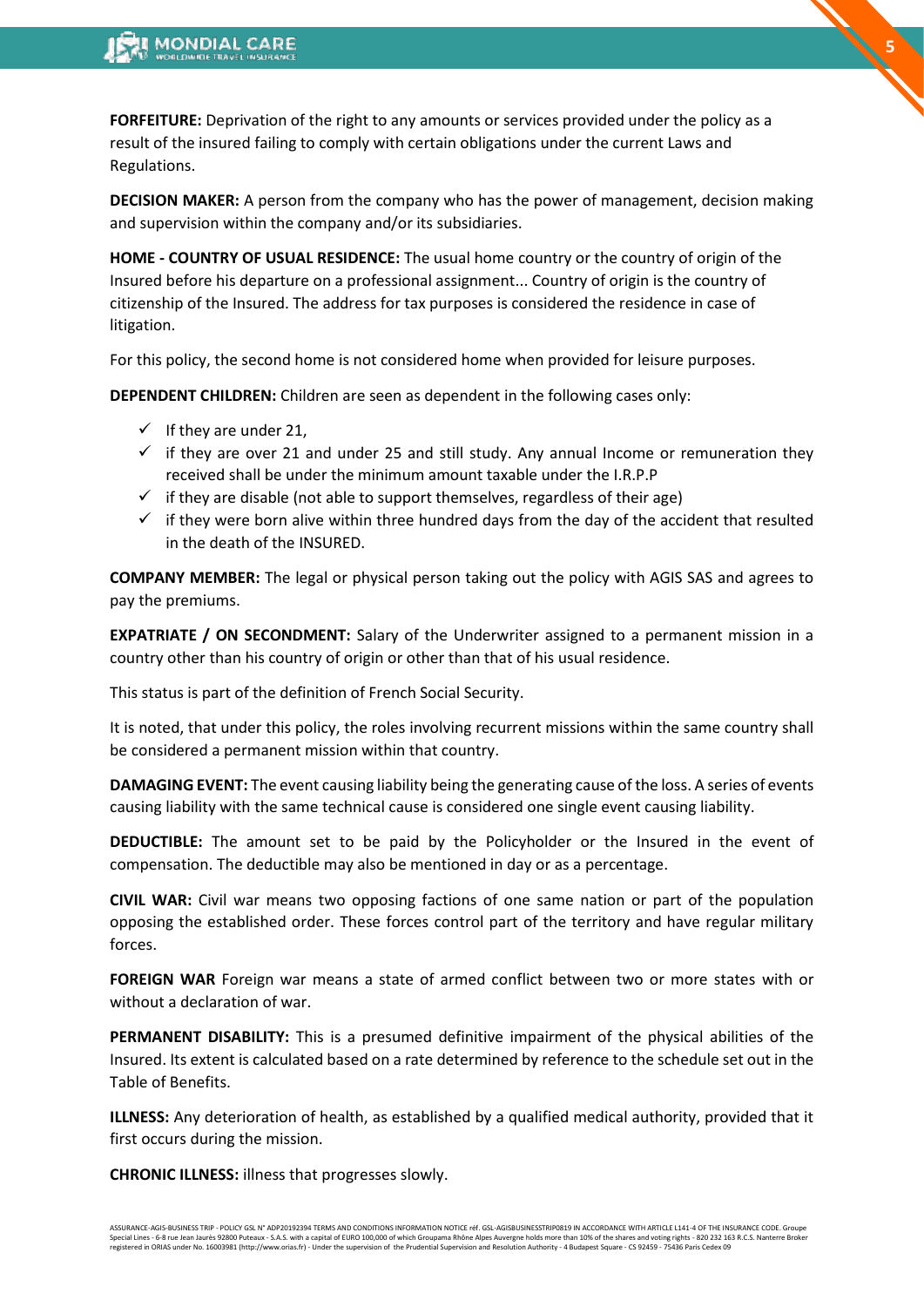**SERIOUS ILLNESS:** life-threatening illness.

**FAMILY MEMBERS:** A family member is any spouse or de facto spouse, living under the same roof, any child, brother or sister, father, mother, step-parents, grandparents, grandchildren, brothers-in-law and sisters-in-law.

**BUSINESS MISSION OR TRIP:** Any business trip of the Insured worldwide, made on behalf of the Policyholder under his authority. It was agreed that seminars, congresses and private trips as part of a Mission, provided they were not paid leave periods or reduced working time, were covered under the Mission, as part of the Terms and Conditions and Special Provisions of the Policy.

**POPULAR MOVEMENT:** An internal unrest characterized by disorder and illegal acts not necessarily with a rebellion against the established order.

**FOREIGN COUNTRIES:** Any country, territory or possession outside metropolitan France and Corsica.

By convention, the DOM-ROM (Overseas Departments and Overseas Regions), PTOM (Overseas Territories and Territories) and COM (Overseas Communities) are assimilated to foreign country for the performance of the Medical Expense cover.

**POLLUTION INCIDENT:** The emission, dispersion, disposal or deposition of any solid, liquid or gaseous substance, released by the atmosphere, soil or water, resulting from a sudden and unforeseeable event and not occurring in a slowly, gradual or continuous manner.

**HOSTAGE-TAKING:** The following is considered hostage-taking:

Any unlawful detention of a person, obtained by force in a secret location, by one or more members of political, religious or ideological organizations or groups.

The inability for a person to carry out his professional duties or to return home, as a result of the loss of his freedom of movement imposed by a government authority, in violation of the 'Charter of Human Rights'.

**CIVIL LIABILITY:** Legal obligation imposed on any person to compensate the damage they caused to others.

**CLAIM:** Any claim for an amicable or litigious compensation brought by the individual who suffered a damage or his beneficiaries and sent to the Insured or to the Insurer.

Under the Liability Cover: Any loss or damage caused to third parties the Insured is held responsible for, resulting from a damaging event which gave rise to one or more claims. The damaging event being the event that is the generating cause of the damage. A series of events causing liability with the same technical cause is considered one single event causing liability.

**LIMITATIONS:** a period after which a claim is no longer admissible.

**CLAIM:** all the damaging consequences of an event resulting in any of the covers taken out to be claimed. All damage resulting from the same original cause shall constitute one single claim.

**THIRD PARTY:** any natural or legal person, excluding:

- **\*** The insured individual and his/her family members,
- Individuals accompanying him/her
- His/her employees, whether or not on wages, in the performance of their duties.

**6**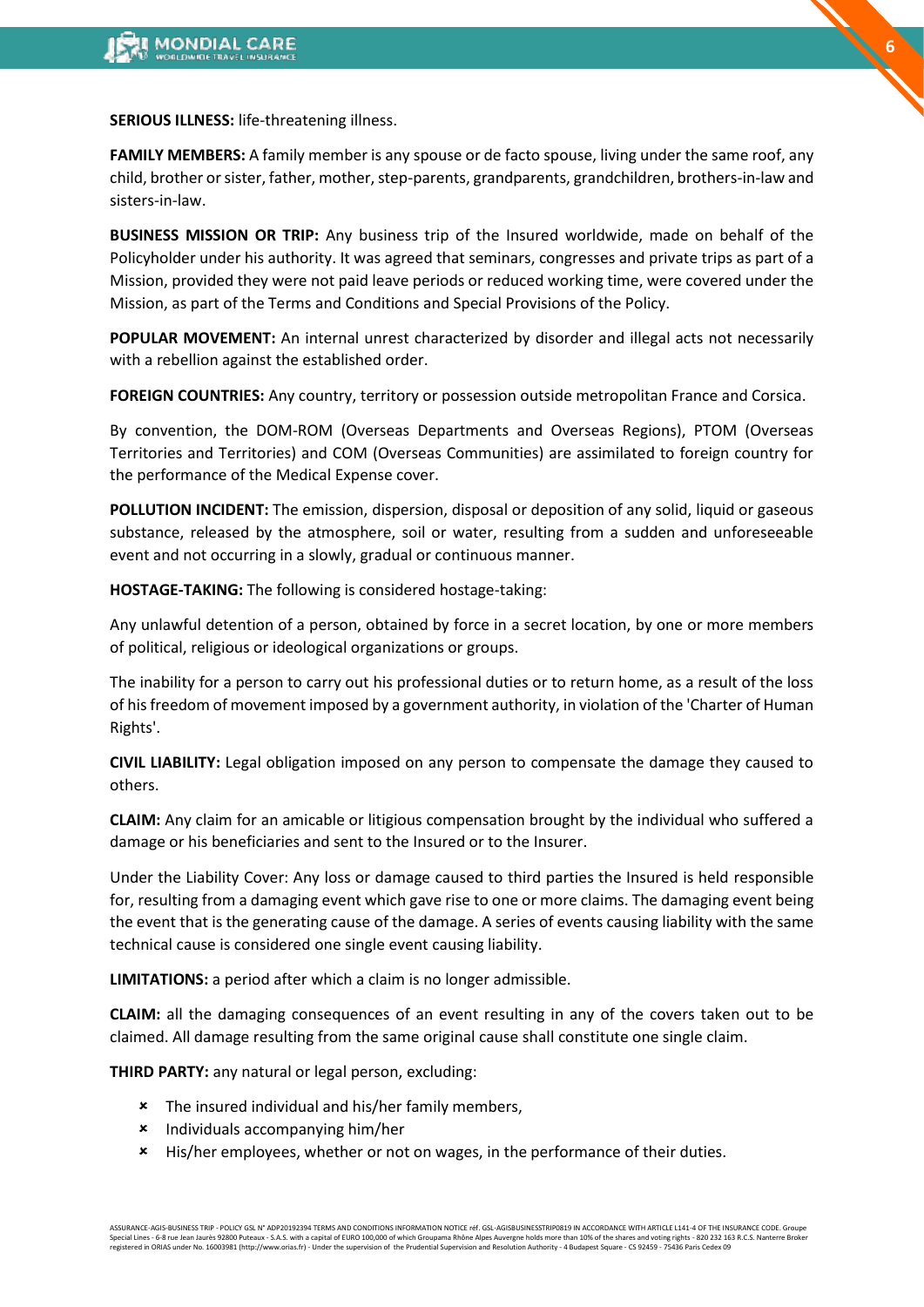LAND MOTOR VEHICLE: Machine that moves on the ground (i.e., other than air or naval), not on a railway, self-propelled (powered by its own driving force) used to transport people (even if it is only the driver) or goods.

**7**

## <span id="page-6-0"></span>**2. PURPOSE OF THE INSURANCE**

The purpose of the assurance is to guarantee payment of the following benefits, which amount was set in the Table of Benefits, in the event of a personal injury the Insured may sustain.

# <span id="page-6-1"></span>**3. SCOPE OF COVER**

Coverage under this Policy applies worldwide, exclusively for business trips or business assignments carried out by the Insured on behalf of the Policyholder.

Coverage will be effective from when the Insured leaves his/her home or place of work and will end upon his/her return to the first of workplace or home. Coverage applies 24 hours a day for this whole period.

Coverage will still apply to insured persons extending their trip for private purposes and for a maximum period of fifteen days.

It is understood that the journey to the insured's place of work and to return to his home is not considered a Mission within the meaning of the policy.

Employees on secondment or expatriates are not covered under the policy

# <span id="page-6-2"></span>**4. COMMON EXCLUSIONS TO ALL COVERAGE**

- **ACCIDENTS INTENTIONALLY CAUSED BY THE INSURED, THE CONSEQUENCES OF HIS SUICIDE OR ATTEMPTED SUICIDE, AS WELL AS ACCIDENTS CAUSED BY THE USE OF DRUGS OR NARCOTICS NOT MEDICALLY PRESCRIBED.**
- **ACCIDENTS THAT OCCUR WHEN THE INSURED IS THE DRIVER OF A VEHICLE AND THE BLOOD ALCOHOL LEVEL IS HIGHER THAN THAT LEGALLY ALLOWED IN THE COUNTRY WHERE THE ACCIDENT OCCURRED.**
- **ACCIDENTS RESULTING FROM THE INSURED BEING INVOLVED IN A BRAWL (EXCEPT IN CASES OF SELF-DEFENCE OR TO HELP A PERSON IN DANGER), A DUEL, AN OFFENCE OR A CRIMINAL ACT.**
- **ACCIDENTS OCCURRING WHEN FLYING AN AIRCRAFT AS A PILOT OR A CREW MEMBER OR WHEN PRACTICING SPORTS WITH OF FROM THIS AIRCRAFT.**
- **ACCIDENTS CAUSED WHILE PRACTICING A SPORT IN A PROFESSIONAL CAPACITY AND THE PRACTICE, EVEN AS AN AMATEUR, OF ALL SPORTS REQUIRING THE USE OF MOTOR MECHANICAL DEVICES, WHETHER AS A PILOT OR AS A PASSENGER. SPORTS PRACTICE**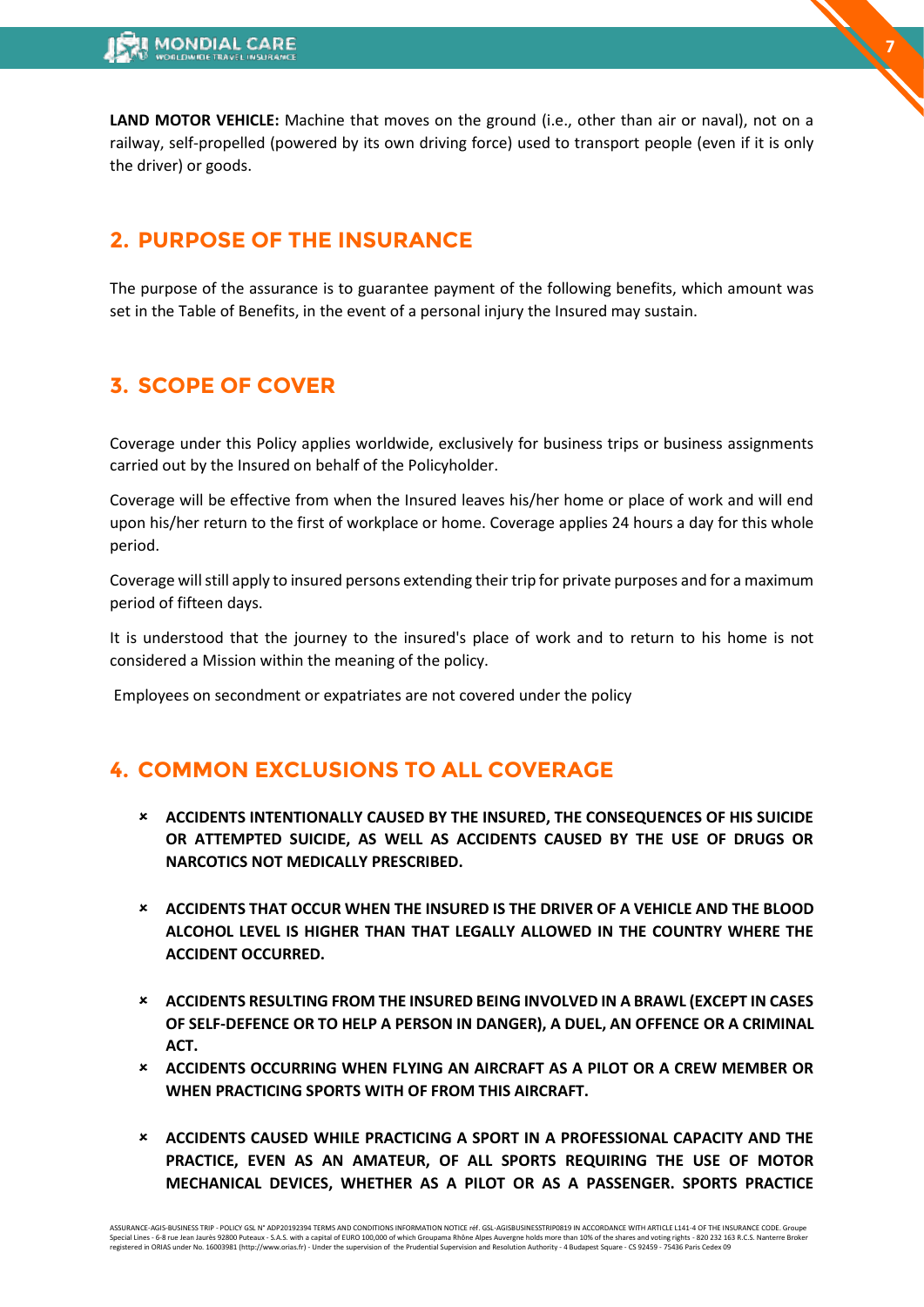**INCLUDES TRAINING, TESTING, AS WELL AS PARTICIPATION IN SPORTING EVENTS OR COMPETITIONS.** 

**8**

- **ACCIDENTS CAUSED BY WAR, CIVIL OR FOREIGN, DECLARED OR NOT IN ONE OF THE FOLLOWING COUNTRIES: AFGHANISTAN, NORTH KOREA, EGYPT, HONDURAS, IRAQ, LIBYA, MALI, NIGERIA, PAKISTAN, PAPUA NEW GUINEA, CENTRAL AFRICAN REPUBLIC, DEMOCRATIC REPUBLIC OF CONGO, SOMALIA, SUDAN, SOUTH SUDAN, SYRIA, CHAD, PALESTINIAN TERRITORIES (GAZA), UKRAINE (ALONG THE BORDER WITH RUSSIA), VENEZUELA, YEMEN. HOWEVER, THE RISKS OF WAR IN ONE OF THESE COUNTRIES CAN BE COVERED AT A PREMIUM AND UPON PRIOR REQUEST.**
- **THE CONSEQUENCES OF IONISING RADIATION EMITTED BY NUCLEAR FUELS OR RADIOACTIVE WASTE PRODUCTS OR CAUSED BY WEAPONS OR DEVICES INTENDED FOR EXPLOSION THROUGH MODIFICATION OF THE STRUCTURE OF THE NUCLEUS OF THE ATOM.**
- **PANDEMICS (COVID-19 EXCLUDED)**

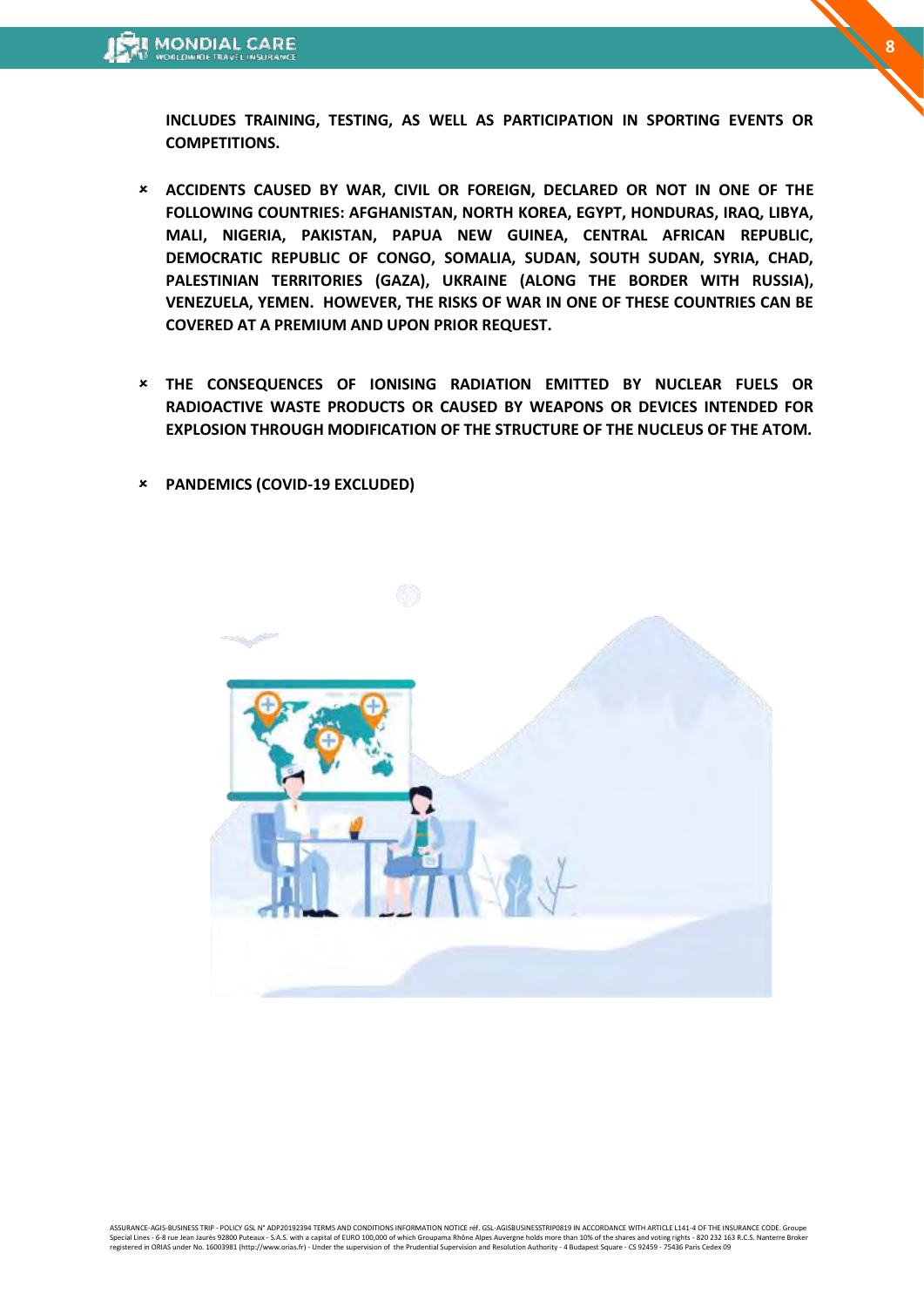# <span id="page-8-0"></span>**5. COVERAGE UNDER THE POLICY**

### **5.1. PERSONAL ACCIDENT COVERAGE**

### **5.1.1. ACCIDENTAL DEATHS**

When an insured suffered accident and dies as a result within twenty-four months of its occurrence, the Insurer shall pay the Beneficiary the amounts listed in the Table of Benefits.

- $\checkmark$  Family package: The amount covered is set at 10 percent if the insured person has a spouse/cosignatory of a civil partnership or dependent children regardless of the number of people in his/her family.
- $\checkmark$  Accompanying Spouse child on a mission: In the event of accidental death of the spouse accompanying the Insured on a work mission, the Insurer shall pay the beneficiary the amount of cover stated in the Table of Benefits. In the event of accidental death of a child accompanying the Insured on a work mission, the Insurer shall pay the beneficiary the amount of cover stated in the Table of Benefits.
- $\checkmark$  Death of the insured in air transport: In the event of the death of the Insured while on work assignment on behalf of the Policyholder, resulting from an air accident, the Insurer shall pay the beneficiary the amount of cover stated in the Table of Benefits. In addition to the amounts provided for in the Table of Benefits. Covers is granted to the insured when boarding the aircraft and stops when disembarking the aircraft.
- $\checkmark$  The officially recognized missing body of the Insured at the time of the disaster, the missing or destruction of the means of transport he/she was travelling on, will result in the presumption of death at the expiry of a one year period from the day of the accident. Cover is granted d upon presentation of a death certificate. However, if at any time after the payment of compensation in respect of the death of the Insured, it was found that he/she is still alive, the amounts unduly paid as such, will have to be reimbursed in full.

### **5.1.2. ACCIDENTAL PERMANENT DISABILITY**

When the accident results in a permanent disability, we will pay compensation to the Insured. This amount is calculated based on amount stated in the Table of Benefits time the disability rate in the Workplace Accidents schedule set by the Social Security

Additional benefits described below may be granted:

- $\checkmark$  Family package: The amount covered is set at 10 percent if the insured person has a spouse/cosignatory of a civil partnership or dependent children regardless of the number of people in his/her family.
- ✓ ACCOMPANYING SPOUSE & CHILD WHILE ON ASSIGNMENT In the event of permanent disability of the spouse or child accompanying the Insured during the professional mission, the capital used as the basis for calculating the compensation to be paid is the one shown in the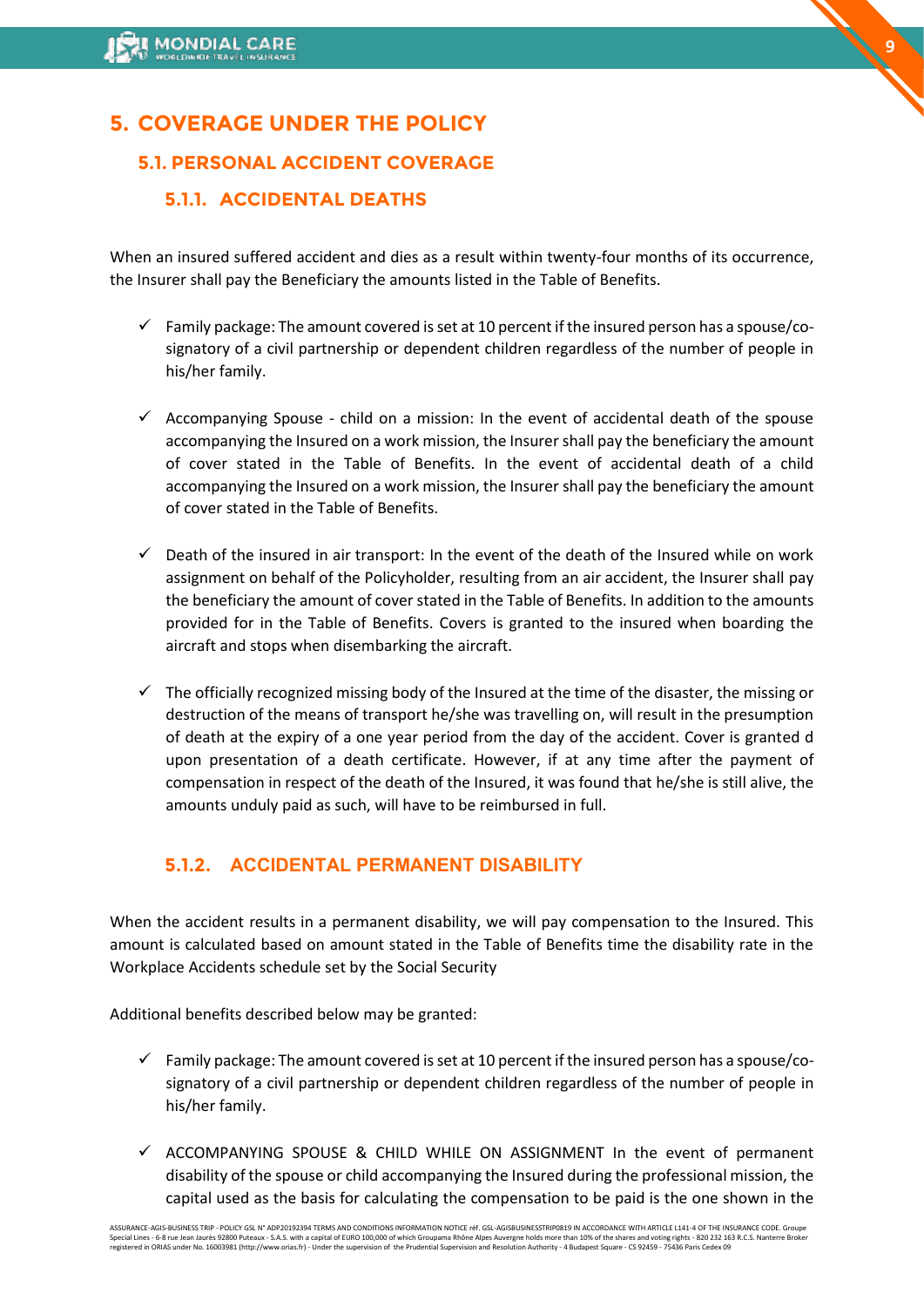Table of Benefits. If disability is in part, the Insured shall be entitled to a part of the compensation, in proportion to the disability rate. Disabilities not listed shall be compensated based on their severity against those listed. The compensation is fixed and contractual: it is determined based on the rules set out above, regardless of the age or the occupation of the Insured. The disability rate will be determined when the final consequences of the accident may be ascertained, and at the latest, unless otherwise agreed by the Insured and us, at the expiry of the one year period from the day of the accident.

Death and disability benefits may not be cumulated when they are the result from one same accident.

#### **Special Case of multiple disabilities**

When one same accident causes several distinct disabilities, the main disability will be first assessed as provided above, other disabilities will then be successively assessed proportionate to the remaining capacity after adding these disabilities, however, the overall rate shall not exceed 100%.

The absolute functional impairment of a limb or an organ is considered a loss of this limb or organ. The loss of impaired limbs or organs prior to the accident shall not give rise to any compensation. If the accident affects a previously impaired limb or organ, compensation will be determined as the difference between the condition prior and after the accident. In any case, the assessment of injuries resulting from the accident may not be increased by the disability condition of the limb or organs not affected by the accident.

Nervous disorders and nerve damage may be taken into account, provided that they would be the consequence of an accident covered, and only if during the assessment, they result in clearly characterized clinical signs.

### **5.1.3. DAILY BENEFIT IN THE EVENT OF A COMA**

If, as a result of an accident and, subject to the exclusions provided for, an insured is induced in a coma for an consecutive period of more than 10 days, at the end of this period, the insurer will pay the beneficiary, a lump sum payment from the day 10 and for up to 365 days equal to the amount shown in the Table of Benefits.

Coma: Any condition characterized by the loss of relation functions (consciousness, mobility, sensitivity) with preservation of vegetative life (breathing, spontaneous blood circulation) declared by a medical authority authorized to exercise its functions in France.

For the benefit to be granted, the Policyholder or beneficiary will send the Insurance company, after the 10 day period, a medical certificate attesting to the insured's uninterrupted coma.

### **5.1.4. MEDICAL TREATMENT EXPENSES AFTER HOSPITALIZATION ABROAD**

A compensation paid to the Insured for medical, surgical, pharmaceutical and public or private hospital expenses and transportation with an ambulance or any other vehicle in the event of emergency, incurred following an accident covered under this Policy when this costs have been incurred in the home country within the month after hospitalization abroad

If the insured person is covered by Social Security, any other insurance scheme covering the same risks, the Insurance Company will pay, in addition to the amounts paid under these benefits, the benefits the Company is liable for, however, the total amount to be paid to the Insured shall not exceed the actual expenses incurred

ASSURANCE-AGIS-BUSINESS TRIP - POLICY GSL N° ADP20192394 TERMS AND CONDITIONS INFORMATION NOTICE réf. GSL-AGISBUSINESSTRIP0819 IN ACCORDANCE WITH ARTICLE L141-4 OF THE INSURANCE CODE. Groupe<br>Special Lines - 6-8 rue Jean Ja registered in ORIAS under No. 16003981 (http://www.orias.fr) - Under the supervision of the Prudential Supervision and Resolution Authority - 4 Budapest Square - CS 92459 - 75436 Paris Cedex 09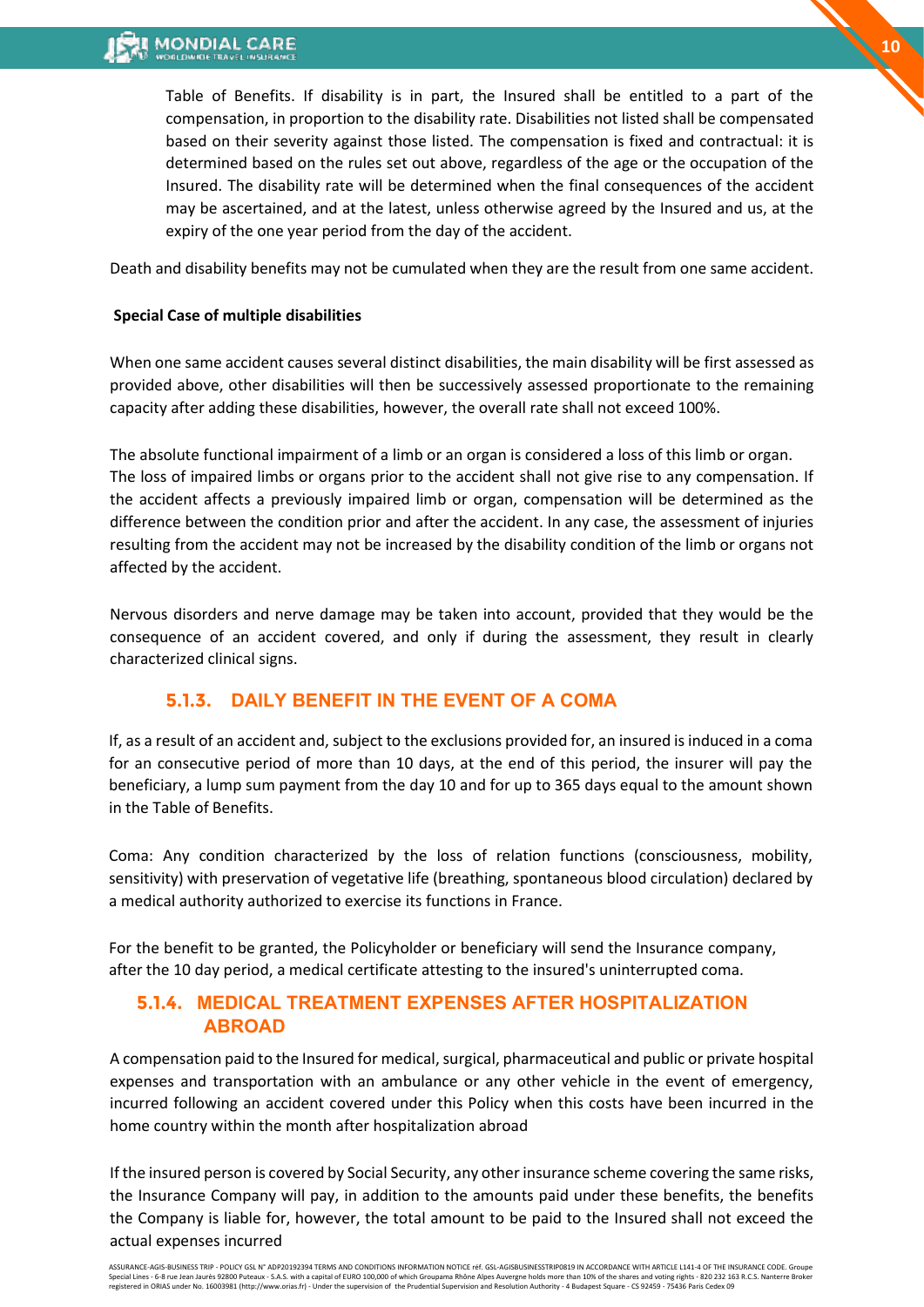### **5.1.5. DAILY ALLOWANCE IN THE EVENT OF KIDNAPPING/ARBITRARY DETENTION**

**11**

This cover applies exclusively outside the country of residence of the Insured.

**The insurer agrees to reimburse the Policyholder the gross salary paid to the insured, as well as any contributions within the limits of the amounts set in the Table of Benefits. This cover applies from the day 91 from the date of the hostage-taking**.

- $\checkmark$  Kidnapping or arbitrary detention includes: any unlawful detention of a person, obtained by force in a secret location, by one or more members of political, religious or ideological organizations or groups.
- $\checkmark$  the inability of a person to carry out his professional duties or to return home, as a result of the loss of his freedom of movement imposed by a government authority, in violation of the 'Charter of Human Rights'. The Policyholder agrees to inform the insurer of any event likely to help assessing the claim, to report the occurrence of the loss event to the local authorities and to provide the Insurer with all supporting documents related to this event.

#### **The following is excluded from this cover:**

- any payment of a ransom.
- any costs involved in negotiating the release of the Insured.
- The Insurer shall not interfere in any negotiations for the release of the Insured

### **5.1.6. HOME/VEHICLE SPECIAL FACILITIES**

This guarantee is only granted in metropolitan France.

In the event of **PERMANENT DISABILITY IN PART** of the insured exceeding 33% after an accident covered under this Policy and requiring special adjustments to his home and/or his vehicle, the Insurer will pays for these costs upon receipts up to the amount set in the Table of Benefits.

### **5.2.ASSISTANCE COVER**

Benefits and services shall be granted both abroad and in the home country of the insured

#### **IMPLEMENTATION OF BENEFITS**

Under penalty of inadmissibility, requests for assistance should be made directly by the INSURED (or any person acting on his/her behalf) by any of the following means:

#### ➢ **by phone:**

| For assistance GROUPAMA Assistance | For Insurance Mondial Care by AGIS |
|------------------------------------|------------------------------------|
| From France: 01.45.16.43.31        | From France: 01.82.83.56.26        |
| From overseas: (+33) 1.45.16.43.31 | From overseas: (+33) 1.82.83.56.26 |

#### ➢ **On the Website**

By logging into your Customer Space created at the time of purchase of your insurance, you can **lodge a claim** and attach your supporting documents healthcare coverage forms, plane tickets, boarding passes, etc.). Our team will contact you to complete the information necessary for the reimbursement and review your claim.

ASSURANCE-AGIS-BUSINESS TRIP - POLICY GSL N° ADP20192394 TERMS AND CONDITIONS INFORMATION NOTICE réf. GSL-AGISBUSINESSTRIP0819 IN ACCORDANCE WITH ARTICLE L141-4 OF THE INSURANCE CODE. Groupe Special Lines - 6-8 rue Jean Jaurès 92800 Puteaux - S.A.S. with a capital of EURO 100,000 of which Groupama Rhône Alpes Auvergne holds more than 10% of the shares and voting rights - 820 232 163 R.C.S. Nanterre Broker<br>regi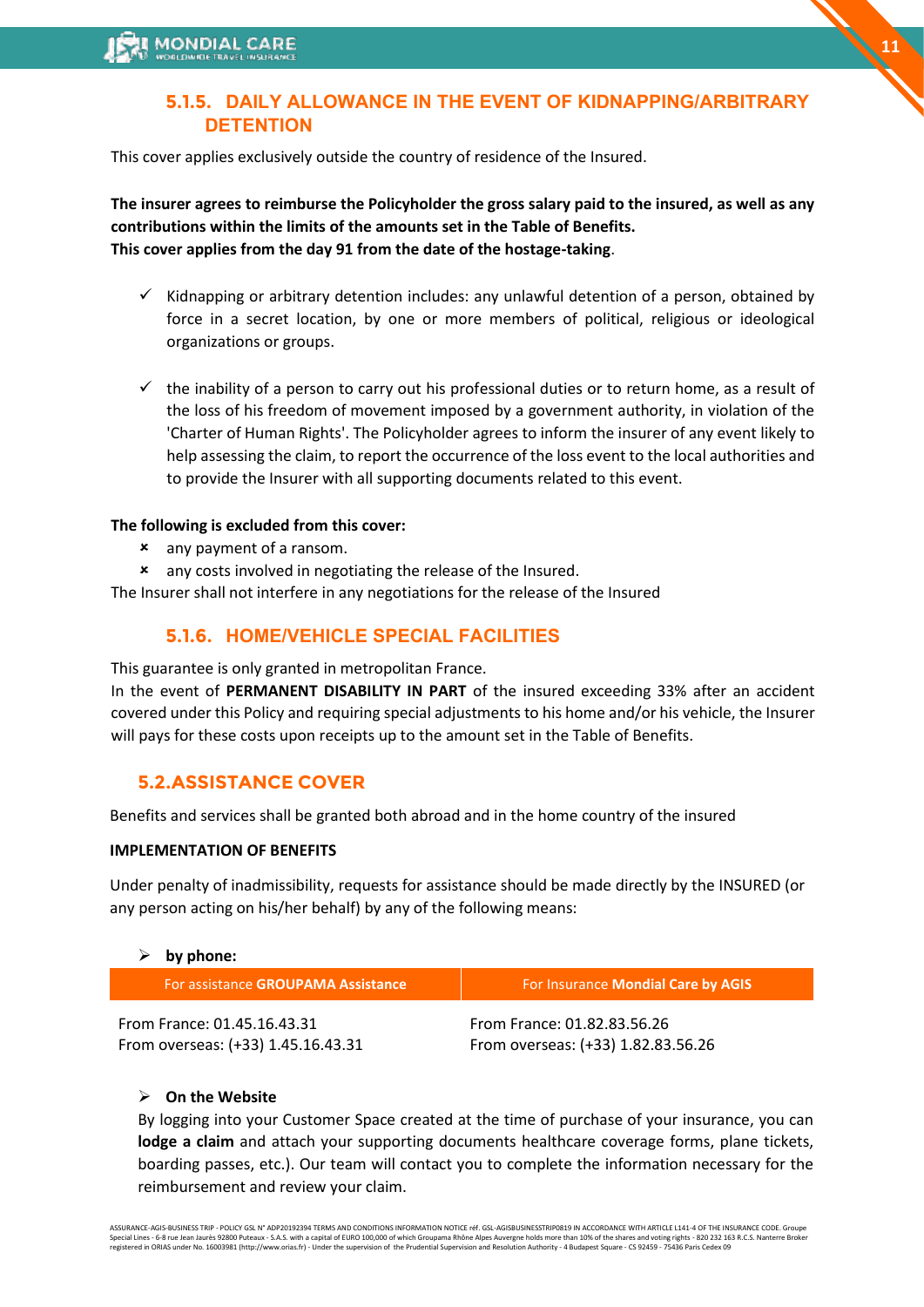#### STRICTLY COMPULSORY TO OBTAIN ANY INDEMNITY Non compliance to those requirements will invalidate the effects of the contract.

When Emergency assistance or hospitalization is needed, the insured (or a person acting on its behalf) must contact immediately GROUPAMA ASSISTANCE at +33 1 55 98 57 35 (available 24/7) recalling the reference of the contract has shown above. A claims reference number will be delivered by GROUPAMA ASSISTANCE.

#### THE INSURED (OR A PERSON ACTING ON ITS BEHALF)

- to answer calls or emails sent by GROUPAMA ASSISTANCE,

- submit their Insurance contract to the Hospital upon admission,
- Contact the Claims department of MONDIALCARE.

#### REQUEST FOR REIMBURSMENT MUST BE DIRECTED WITH ALL MEDICAL DOCUMENTS TO

MONDIALCARE CLAIMS DEPARTMENT - AGIS SAS - 33 Avenue Victor Hugo 75116 PARIS - FRANCE Phone : +33182835626 - E-mail : contact@mondialcare.eu

#### BENEFITS PROVIDED

Benefits provided under this policy may only be triggered with the prior agreement of GROUPAMA ASSISTANCE.

As a result, no expenses arbitrarily incurred by the Beneficiaries/Insured will be reimbursed by GROUPAMA ASSISTANCE.

> *For the assistance cover to apply, the Insured must first contact t GROUPAMA ASSISTANCE on the contact number shown on the personal identification card, prior to any intervention.*

#### **IMPORTANT**

- $\triangleright$  GROUPAMA ASSISTANCE may not, under any circumstances, replace any local emergency response authorities.
- $\triangleright$  In any event, the decision to provide assistance is solely that of the GROUPAMA ASSISTANCE doctor, after contacting the doctor on site and any family of the Insured.
- $\triangleright$  Medical authorities have the exclusive power to decide on repatriation, the choice of means of transport and the place of hospitalization.
- ➢ Bookings are made by GROUPAMA ASSISTANCE. We will decide and choose repatriation, as well as the most appropriate means.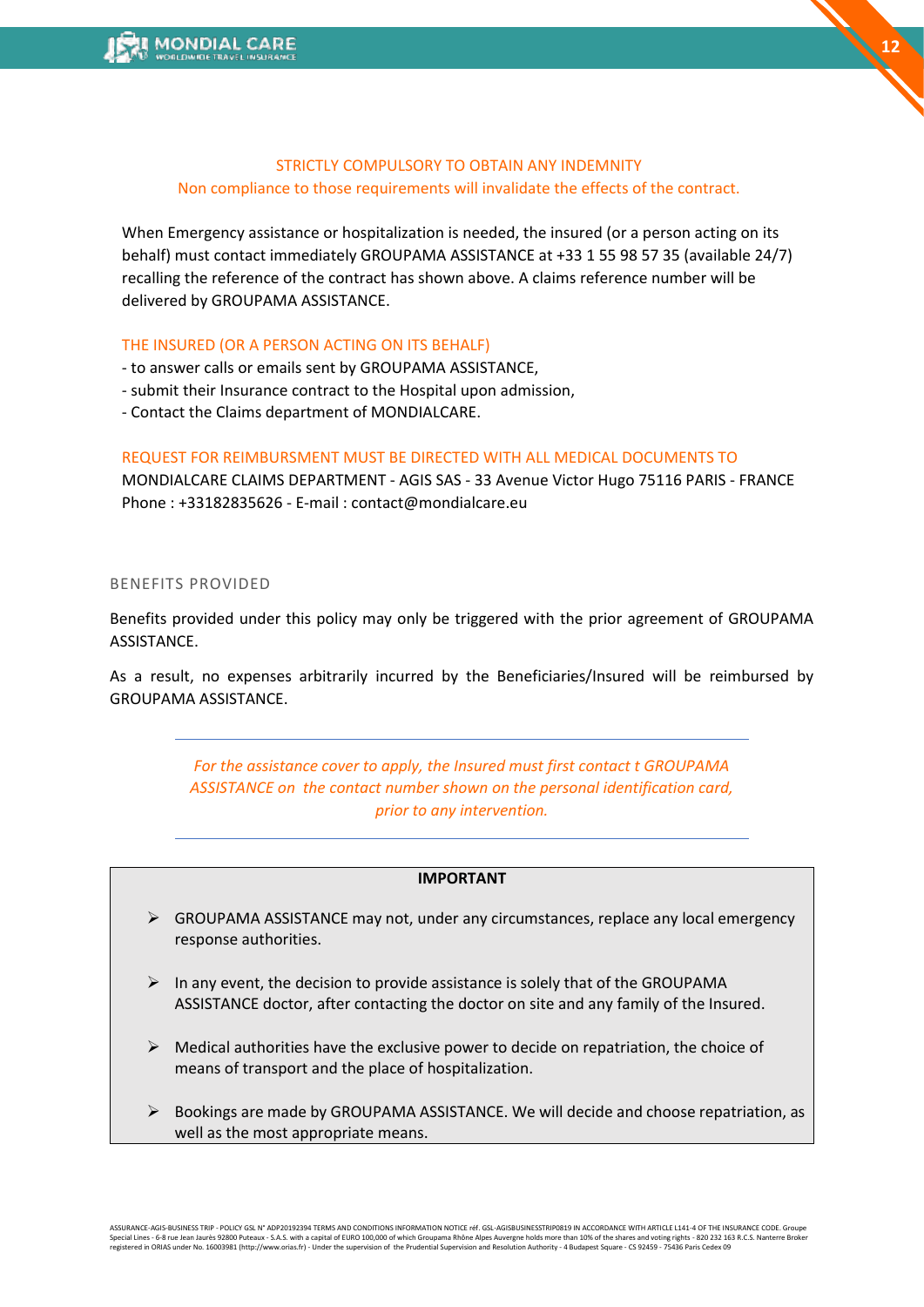### **5.3.IN THE EVENT OF AN ILLNESS OR AN ACCIDENT**

### **5.3.1. REPATRIATION OR MEDICAL EVACUATION**

If the condition of the Insured requires medical care or particular medical checks that cannot be performed on site, GROUPAMA ASSISTANCE will arrange and pay for

- $\checkmark$  transportation to a regional hospital centre or in a country likely to provide care;
- $\checkmark$  repatriation to the place of residence of the Insured if there is no closer suitable medical centre.

Depending on the severity of the case, repatriation or transport shall be carried out under medical supervision if necessary and by the following most appropriate means: air ambulance, regular airline aircraft, train, sleeper, boat, ambulance.

Where hospitalization on arrival is not necessary, transportation shall be provided up to the place of residence of the INSURED.

If hospitalization was not possible in a medical care facility nearby the place of residence, GROUPAMA ASSISTANCE will arrange and pay, health condition permitting, for transportation from the hospital to the place of residence.

### **5.3.2. REIMBURSEMENT OF MEDICAL, SURGICAL, PHARMACEUTICAL, HOSPITAL EXPENSES INCURRED ABOAD**

This cover applies exclusively outside the country of residence of the Insured.

Reimbursement covers the costs as set below, provided they are related to the medical care received outside the country of residence of the INSURED, following an unpredictable illness, or an accident suffered abroad.

GROUPAMA ASSISTANCE shall reimburse the amount of medical expenses abroad and payable by the Insured, after reimbursement by the social security or any other insurance or pension fund he is a member of, up to the amount specified in the table of benefits, for the duration of the Policy.

If there is a deductible, it will be applied in all cases.

The Insured or his beneficiaries agree(s) to take all steps necessary to recover these costs from the relevant agencies and to provide the following documents:

- $\checkmark$  original statements from social and/or pension agencies substantiating the payments received;
- $\checkmark$  photocopies of medical bills establishing the expenses incurred.

#### **Nature of medical expenses eligible for additional reimbursement**

- $\checkmark$  Medical fees.
- $\checkmark$  Costs of medication prescribed by a doctor or a surgeon.
- $\checkmark$  Cost of ambulance or taxi ordered by a doctor for a local drive.
- $\checkmark$  Costs of hospitalization by medical decision.
- $\checkmark$  Dental emergency within the limit of the amount specified in the table of benefits.

Medical expenses will no longer be paid from the day TOKIO MARINE ASSISTANCE is able to proceed with the evacuation of the Insured to metropolitan France or to his/her country of residence.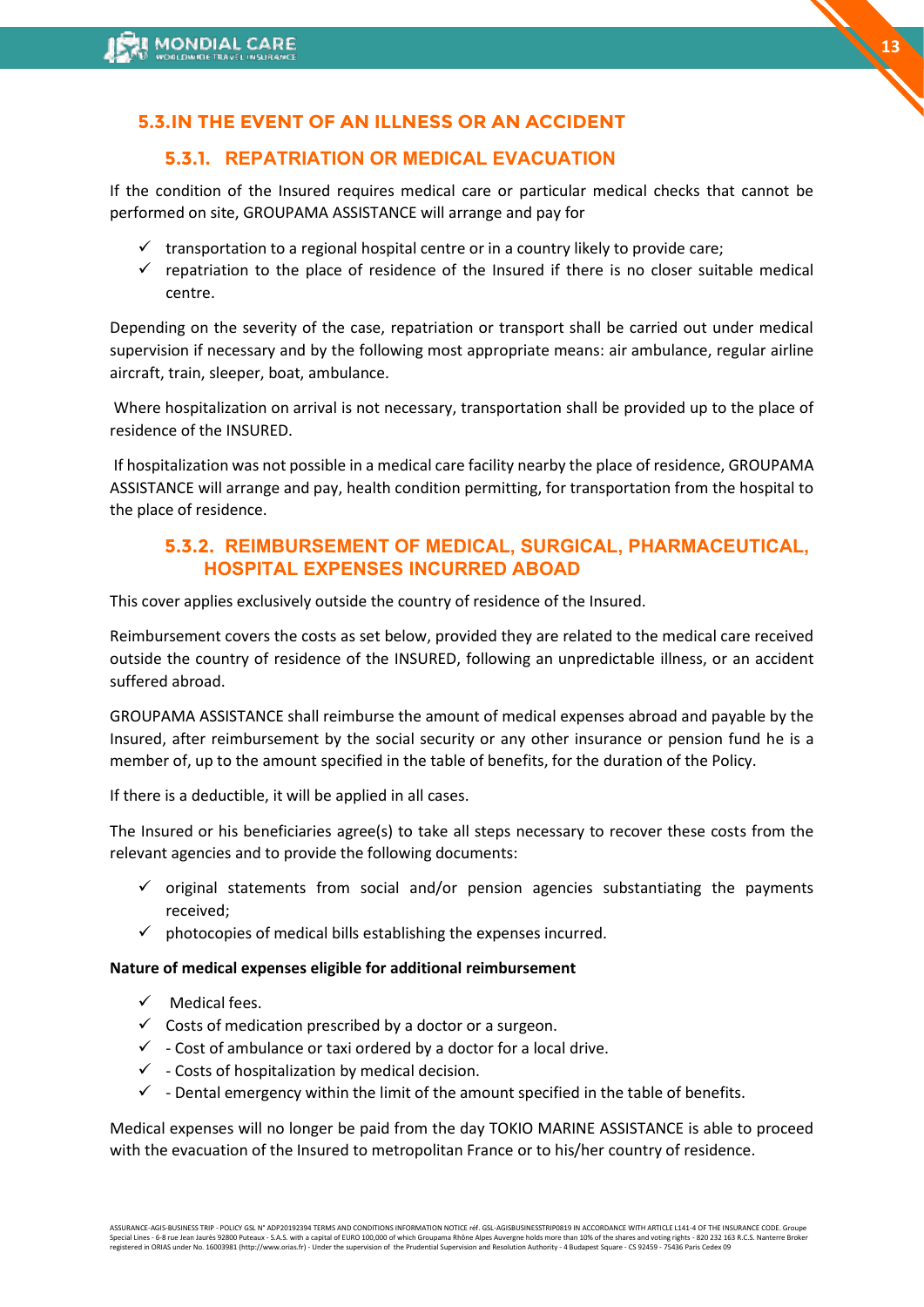#### **Advance on hospital expenses**

When the Insured is in hospital, hospital costs may be advanced within the limit of the amount covered in respect of the additional reimbursement of medical expenses, subject to the following conditions:

- $\checkmark$  that the treatment is prescribed in accordance with the doctors of GROUPAMA ASSISTANCE, and that the insured is deemed not transportable, by decision of those same doctors.
- $\checkmark$  No advance shall be granted from the date the Insured can be evacuated.

In all cases, the Insured agrees to reimburse the amounts received within thirty days from receipt of the invoice.

### **5.3.3. ACCOMPANYING THE INSURED ON REPATRIATION OR MEDICAL TRANSPORT**

If the Insured is transported under the conditions set out in section "Repatriation or Medical transport" and is not accompanied by a doctor or a nurse, GROUPAMA ASSISTANCE will arrange and pay for a person on site to travel and accompany the Insured.

### **5.3.4. RETURN OF SPOUSE AND DEPENDENT CHILDREN IN THE EVENTOF REPATRIATION OF THE INSURED**

GROUPAMA ASSISTANCE will arrange and cover the return of an accompanying person or spouse and accompanying Children in the event of the repatriation of the insured to his home, where the means originally provided for their return may no longer be used as a result of the repatriation.

We will decide and chose repatriation, as well as the most appropriate means.

#### **5.3.5. Person at the Insured's bedside in hospital**

GROUPAMA ASSISTANCE will arrange and pay up to a maximum of the amount stated in the Table of Benefits for the hotel accommodation of a person at the Insured's bedside in hospital, whose condition does not justify or hold back immediate repatriation.

GROUPAMA ASSISTANCE will also pay for the return ticket to metropolitan France of this person (or to his/her home country) if this person is unable to use the means initially planned.

If the hospitalization exceeds ten days, and if no one stays with the insured, GROUPAMA ASSISTANCE will cover the costs of transport from metropolitan France or the insured's home (by train 1st class or by air, in economy) of a person designated by the insured, GROUPAMA ASSISTANCE will also arrange the hotel stay for that person up to the amount stated in the Table Of Benefits.

#### **5.3.6. EXTENSION OF STAY OF THE INSURED**

If the insured's condition does not require hospitalization, and his medical condition holds up his repatriation, and the duration of the planned mission has expired, GROUPAMA ASSISTANCE will pay for the costs for extending his stay up to the amounts listed in the Guarantee Table.

The nature of the extension costs eligible for reimbursement:

 $\checkmark$  Accommodation or hotel costs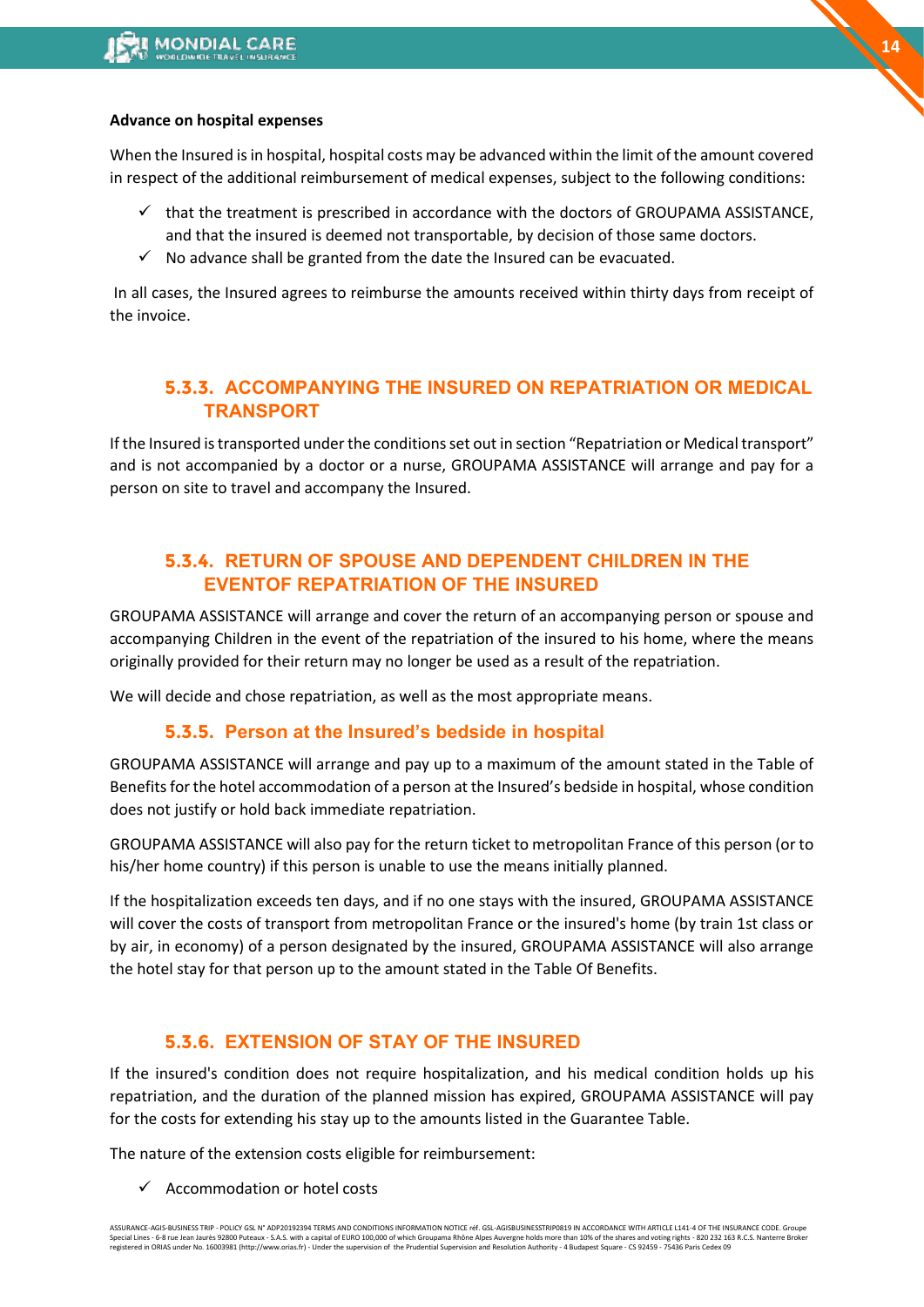Catering Costs

### **5.3.7. MESSAGE DELIVERY**

This cover applies exclusively outside the country of residence of the Insured.

GROUPAMA ASSISTANCE will transmit all private messages intended for the Insured when he/she cannot be reached directly, in case of hospitalization, or any messages left by him/her for the attention of one of his/her family member.

#### **IN THE EVENT OF DEATH**

### **5.3.8. TRANSPORTATION OF THE BODY**

GROUPAMA ASSISTANCE will arrange and pay for the transportation of the corpse of the Insured from the place the body was laid in the coffin to the place of burial in metropolitan France or to the Insured's place of residence.

GROUPAMA ASSISTANCE will pay for additional expenses required for the transportation of the body, including the cost of a coffin, up to €2,000 including tax.

Incidental, service, burial or cremation expenses in metropolitan France or in the home country of the Insured shall be borne by the families.

In the event of a temporary burial, GROUPAMA ASSISTANCE will arrange and pay for the costs of transportation of the body of the Insured to the place of final burial in metropolitan France or to the insured's home, at the expiry of the exhumation legally required period.

### **5.3.9. ACCOMPANYING THE DECEASED**

GROUPAMA ASSISTANCE will arrange and pay for the return of the other Insured individuals on site to metropolitan France (or to home of the Insured) up to the place of burial, if they are unable to return using the initially planned means.

In the event where administrative reasons impose a temporary or permanent burial on site, GROUPAMA ASSISTANCE will arrange and pay for the return ticket (1st class train or economy class air) of a family member to travel from his home in metropolitan France (or in another country where the Insured resided), to the place of burial, and for his hotel stay.

GROUPAMA ASSISTANCE will arrange the hotel stay for a family member required to travel and will pay for the actual costs up to the amount stated in the Table of Benefits.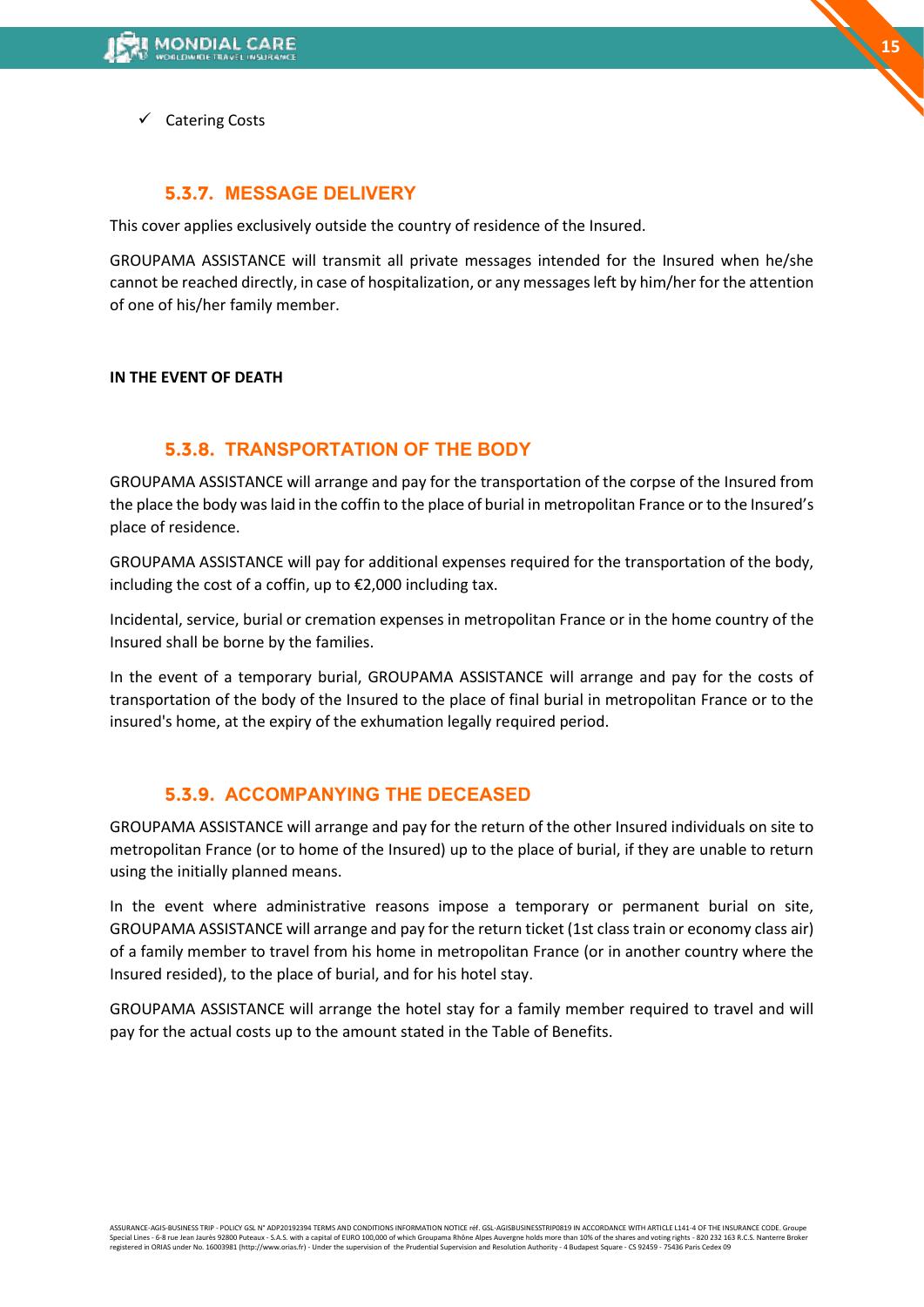#### **SUPPORT AND SERVICES TO THE COMPANY AND TO THE INSURED**

### **5.3.10. EARLY RETURN**

If the Insured has to curtail his/her trip:

- $\checkmark$  to attend the funeral of a family member (spouse or de facto spouse, direct ascendant or descendant, brother, sister),GROUPAMA ASSISTANCE will arrange and pay for the transport (1st class train or economy class air) of the INSURED from the place of residence to the place of burial in metropolitan France or in another country of residence of the INSURED.
- $\checkmark$  in the event of an accident or an unpredictable and serious illness affecting a member of the family (spouse or de facto spouse, direct ascendant or descendant), GROUPAMA ASSISTANCE will arrange and pay for, upon approval of GROUPAMA ASSISTANCE doctor, the transport (1st class train or economy class air) of the Insured to come to the bedside of the relative, in metropolitan France or to the country of residence of the Insured.
- $\checkmark$  In the event of the premature birth of a dependent child, GROUPAMA ASSISTANCE will organize and pay upon agreement of GROUPAMA ASSISTANCE doctor, for transport (by train 1st class or air-ticket economy- in order to be with the newborn, in metropolitan France or in the home country of the Insured

- in the event of major property damage sustained at the place of residence of the INSURED or in the premises of the company, suffered by the company manager, and destruction exceeds 50% and requires imperatively his presence on site, GROUPAMA ASSISTANCE will arrange and pay for the transport (1st class train or economy class air) of the INSURED to return to his home or business premises.

Following the early return of the INSURED, GROUPAMA ASSISTANCE will arrange and pay for the return (1st class train or economy class air ticket) of the INSURED to his place of stay to get his vehicle or that of other insured persons, using the means initially planned.

### **5.3.11. EARLY RETURN OF THE DECISION MAKER FOR A SERIOUS EVENT**

#### **In the event of:**

- $\checkmark$  Serious property damage on the premises of the Policyholder Company exceeding Fifty percent,
- $\checkmark$  The death of a close collaborator.
- $\checkmark$  From the hospitalization exceeding seven consecutive days of a close collaborator, requiring the presence of the Insured, Decision maker of the Underwriter Company, at the event site, Groupama Assistance will organize and pay for a flight return ticket (economy class) or train (1st class) from the place of residence to the company location.

This guarantee is granted where the Insured is unable to use the transport tickets provided as part of your trip.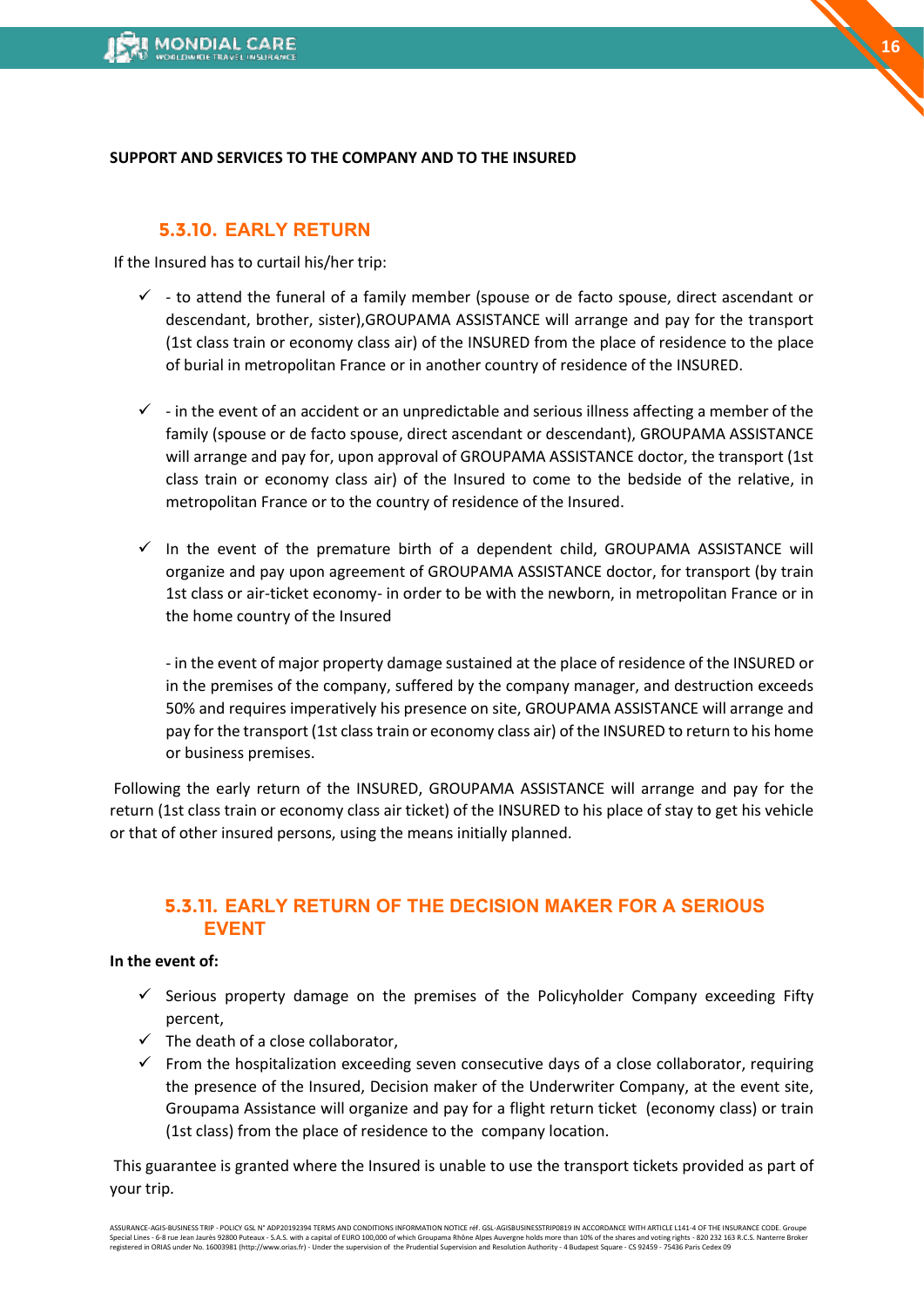GROUPAMA ASSISTANCE reserves the right to use the insured's return ticket if the ticket is redeemable and may be changed.

**17**

### **5.3.12. RETURN TO THE PLACE OF MISSION AFTER REPATRIATION**

After repatriation and when the insured's health condition allows him to travel alone under normal transport conditions, in full agreement with the doctors and the

GROUPAMA ASSISTANCE team, the assistance provider will organize and pay for the return to the mission site, by train 1st class or flight economy class. Return shall be completed within two months from the repatriation

### **5.3.13. SENDING A RELIEF EMPLOYEE**

After repatriation and if the Insured is unable to resume his usual activities because of his/her health condition and as medically prescribed (sick leave certificate), GROUPAMA ASSISTANCE shall arrange and pay for the trip by train in 1st class or air ticket in economy class, from the country of origin of the Insured, of a person designated by an manager of the Policyholder or by Insured to relief him at the place of mission.

The transport of the replacement employee shall be completed within two months from the date of evacuation.

It is mentioned that "Return to the Place of mission" and "Sending a Relief Collaborator" services are not cumulative.

#### **OTHER ASSISTANCE BENEFITS**

#### **5.3.14. SENDING A DOCTOR ON SITE**

This guarantee is only granted in metropolitan France.

Depending on the health condition of the Insured and if required under the circumstances,

GROUPAMA ASSISTANCE may decide to send a doctor or medical team to the site to better assess the measures to be implemented.

### **5.3.15. SENDING A DOCTOR IN THE EVENT OF ILLNESS OR**

ACCIDENT OF A DEPENDENT CHILD REMAINING THE INSURED'S HOME

In the event of illness or accident of a dependent Child remaining at the Insured's home, and if the Insured and his/her Spouse are overseas, GROUPAMA ASSISTANCE will arrange and pay for a doctor to be sent to the dependent child.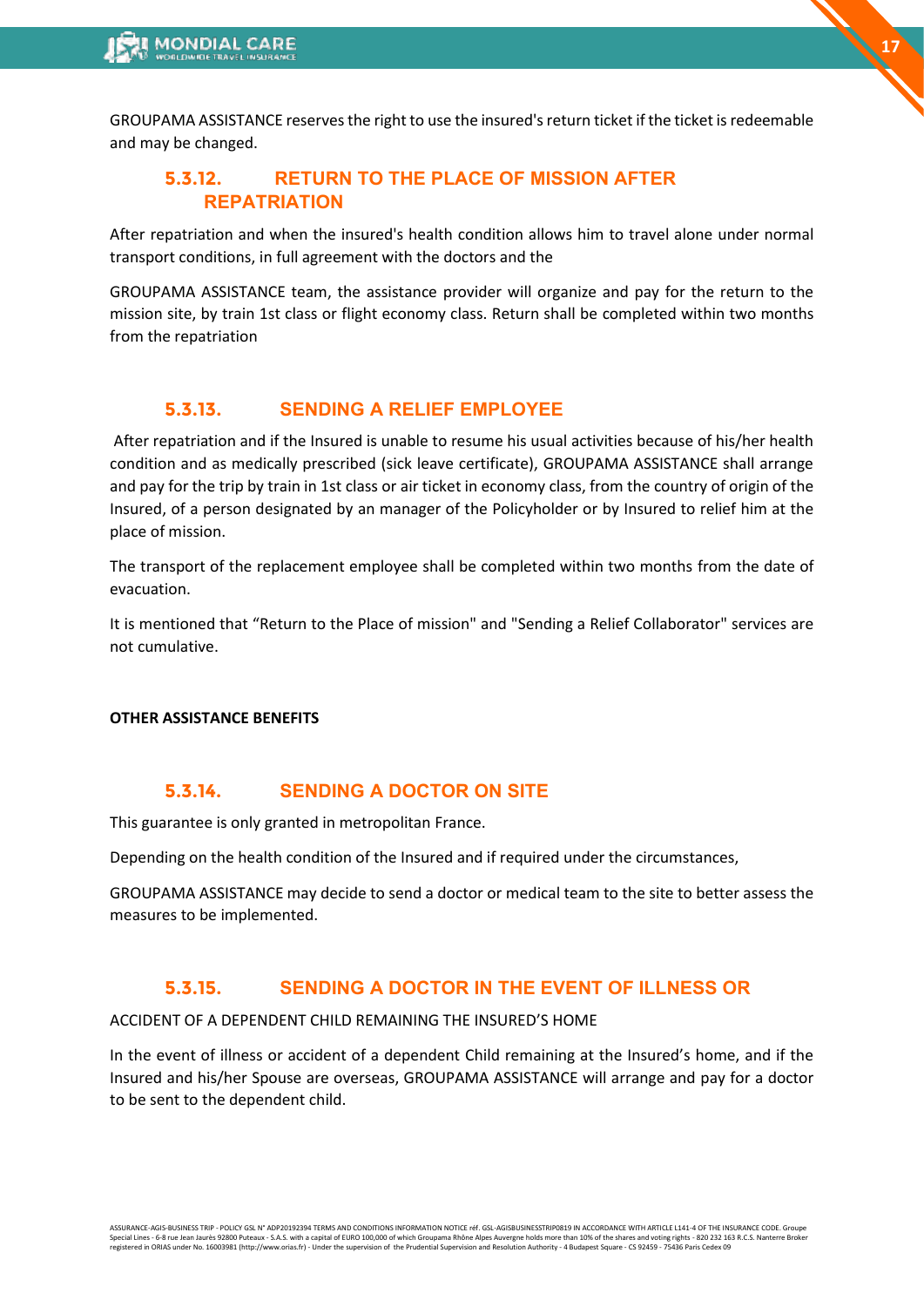### **5.3.16. SHIPPING OF MEDICATIONS**

TOKIO MARINE ASSISTANCE shall take all actions to get and send the medication essential to continue the ongoing treatment in the event where, after an unforeseeable event, the INSURED is unable to get the medication or its equivalent. The cost of these drugs shall be paid by the Insured.

### **5.3.17. ADVANCE ON BAIL COSTS**

This cover applies exclusively outside the country of residence of the Insured.

If, in the event of unintentional breach of the law in the country visited by the Insured, the Insured is required to pay a bail, GROUPAMA ASSISTANCE will advance this bail up to the amount set out in the table of benefits.

GROUPAMA ASSISTANCE will pay the legal fees of legal representatives used by the Insured up to the amount set in the table of benefits.

The Insured agrees to repay the advance made for the bail costs within thirty days from the refund of the bail by the authorities.

This benefit shall not cover any legal action initiated in the country of origin of the Insured as a result of events that occurred abroad.

Intentional offences are not eligible for the "Advance on bail costs" and "Payment of legal fees" benefits

### **5.3.18. DELIVERY OF BUSINESS DOCUMENTS**

This cover applies exclusively outside the country of residence of the Insured.

GROUPAMA ASSISTANCE will cover the reimbursement of postage of any business documents or material forgotten, stolen or destroyed, up to the amount set in the Table of Benefits.

### **5.3.19. ASSISTANCE IN THE EVENT OF THEFT, LOSS OR DESTRUCTION OF DOCUMENTS OR MEANS OF PAYMENT**

In the event of loss or theft of documents, GROUPAMA ASSISTANCE will give advice on procedures to complete (complaint filing, document renewal, etc...).

This cover applies exclusively outside the country of residence of the Insured.

In the event of theft or loss of the means of payment (credit card, cheque book), GROUPAMA ASSISTANCE will, against payment of the corresponding amount by a third party and after prior approval of the financial agency issuing the payment order, grant a cash advance which the maximum amount is specified in the table of benefits for basic necessities expenses.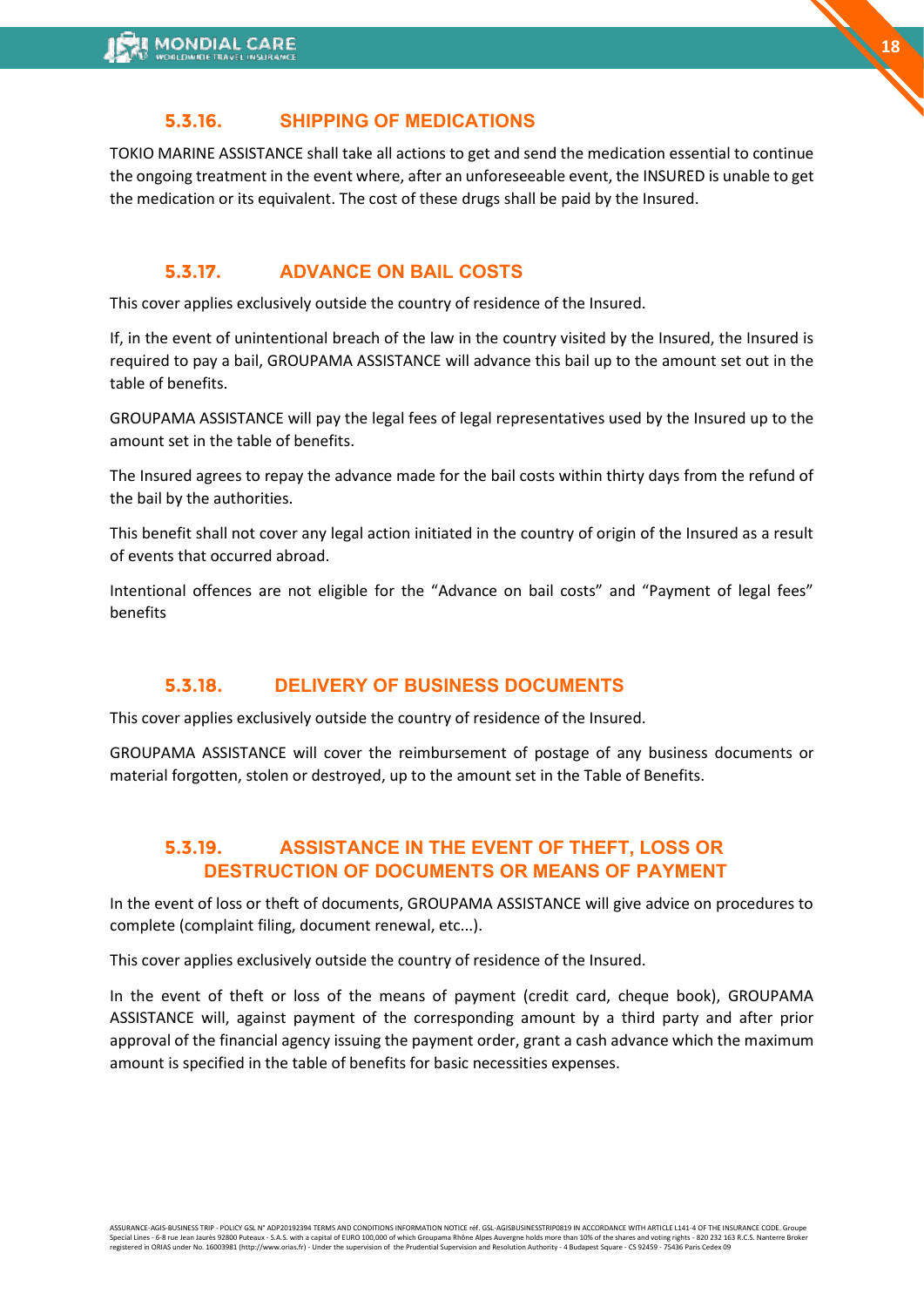### **5.3.20. ADVICE ON DAY-TO-DAY LIFE**

This cover applies exclusively outside the country of residence of the Insured.

**When called between Monday and Friday, from 9:00 to 21:00 (except on public holidays), GROUPAMA ASSISTANCE will provide the Insured with the necessary information in the following areas**:

- ➢ Airport
- ➢ Airlines
- ➢ World Trains
- $\triangleright$  Economic data from on the visited country
- $\triangleright$  International press
- ➢ Currency
- ➢ Currency exchange
- $\triangleright$  Embassy Administrative information
- ➢ Visas
- ➢ Police/Customs Formalities
- ➢ Time difference
- ➢ Phone
- ➢ Restaurants
- $\triangleright$  Car rental
- $\triangleright$  International driving license
- ➢ Climate, weather
- ➢ Health, hygiene
- ➢ Immunization

#### **Limitations of Groupama Assistance**

#### **THE FOLLOWING IS EXCLUDED:**

- **Any personal legal advice or any assessment of a particular case,**
- **Any assistance in drafting legal documents,**
- **Any handling of litigation case,**
- **Any payment of fees, remuneration for services,**
- **Any cash advance,**
- **Any medical advice or diagnosis.**

With regard to the particular area of financial information, GROUPAMA ASSISTANCE will not conduct any comparative review on the quality of policies, services, rates charged by financial institutions, and excludes any introduction or presentation of a particular product.

In any case, GROUPAMA ASSISTANCE will not, when responding to a question involving the law and practice, give any personal opinion or advice based on legal rules that would allow the person receiving this information to make a decision. Answers will not be confirmed in writing and no related documents will be sent.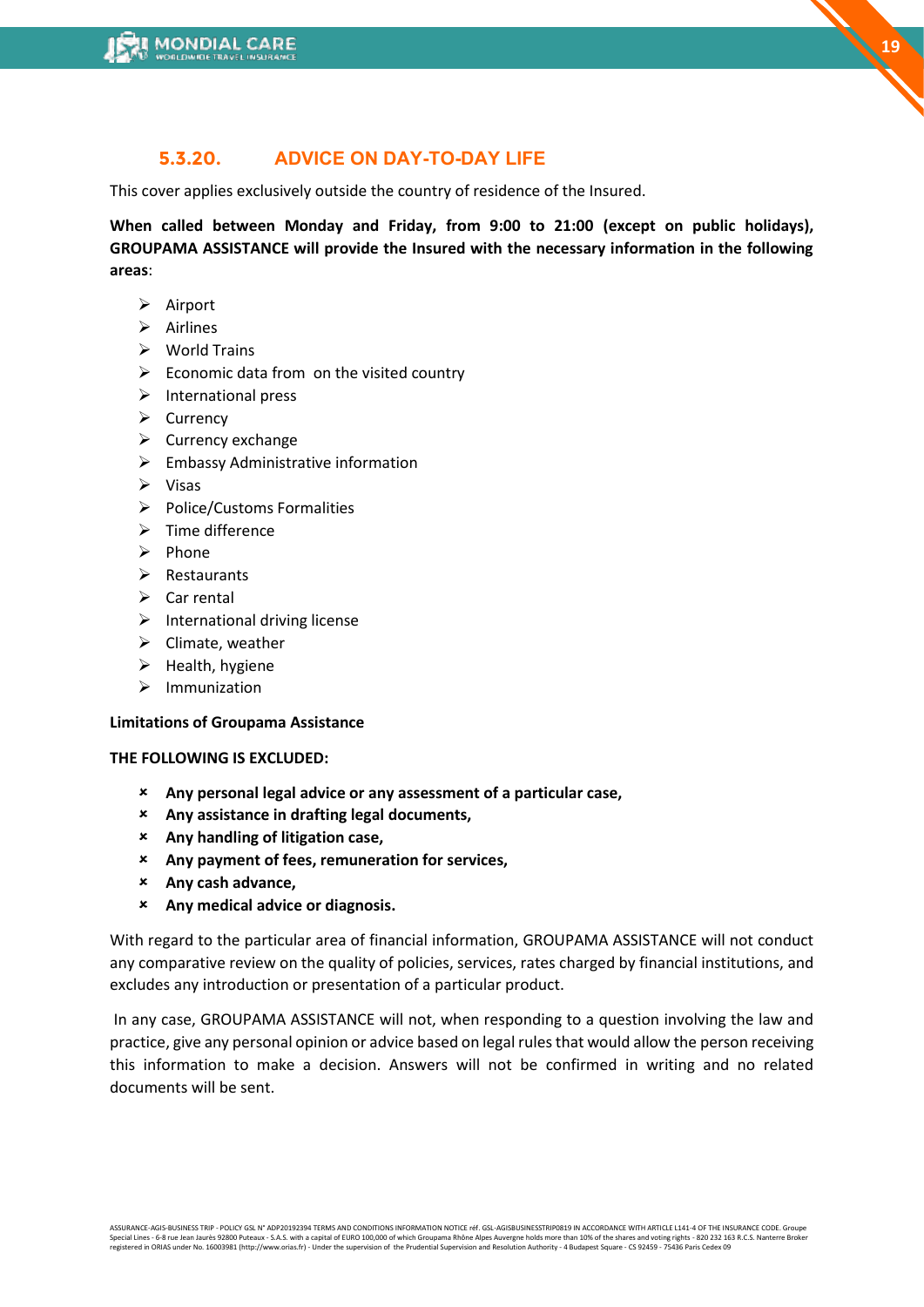### **5.3.21. CHILDCARE FOR CHILDREN UNDER 16**

This guarantee is granted in metropolitan France only.

For a hospitalized Insured occurring while on a Mission and if his/her Spouse joins him/her at his bedside while the dependent Children are unable to care for themselves or placed in the care of a family member, GROUPAMA ASSISTANCE will arrange and pay for:

**OR** 

Childcare at the Insured's home within the limit of local availability for two days and for ten hours a day.

Payment is limited to the amount listed in Table of Benefits for the whole benefit.

**OR** 

The provision, for an individual designated by the Insured and residing in Metropolitan France, of a return ticket by plane (economy class) or train (1st class), in order for this person to travel to the Home of the Insured to take care of the dependent children.

The Insured may opt for on these two options provided that these may not be cumulative.

### **5.3.22.RECOVERY OF THE INSURED'S VEHICLE**

This guarantee is granted in metropolitan France only.

If the insured is using a private of business motor vehicle to carry out his Mission, in whole or part, and if during this Mission, after an accident or an illness covered, the Insured is hospitalized for more than ten days or is repatriated but totally unable to drive, and if no Spouse and/or Accompanying dependent Child or colleague is able to drive the vehicle, GROUPAMA ASSISTANCE will arrange and pay for the cost of transport of a family member residing in the same home country, so that he can recover the immobilized vehicle and take it back to the Insured's home.

GROUPAMA ASSISTANCE will pay for:

- $\triangleright$  The cost of the taxi if the journey is less than thirty kilometers.
- $\triangleright$  The cost of a train ticket (1st class) if the outbound journey is 30 kilometers or more.
- $\triangleright$  The cost of an air-ticket (economy class) if the journey is over five hours.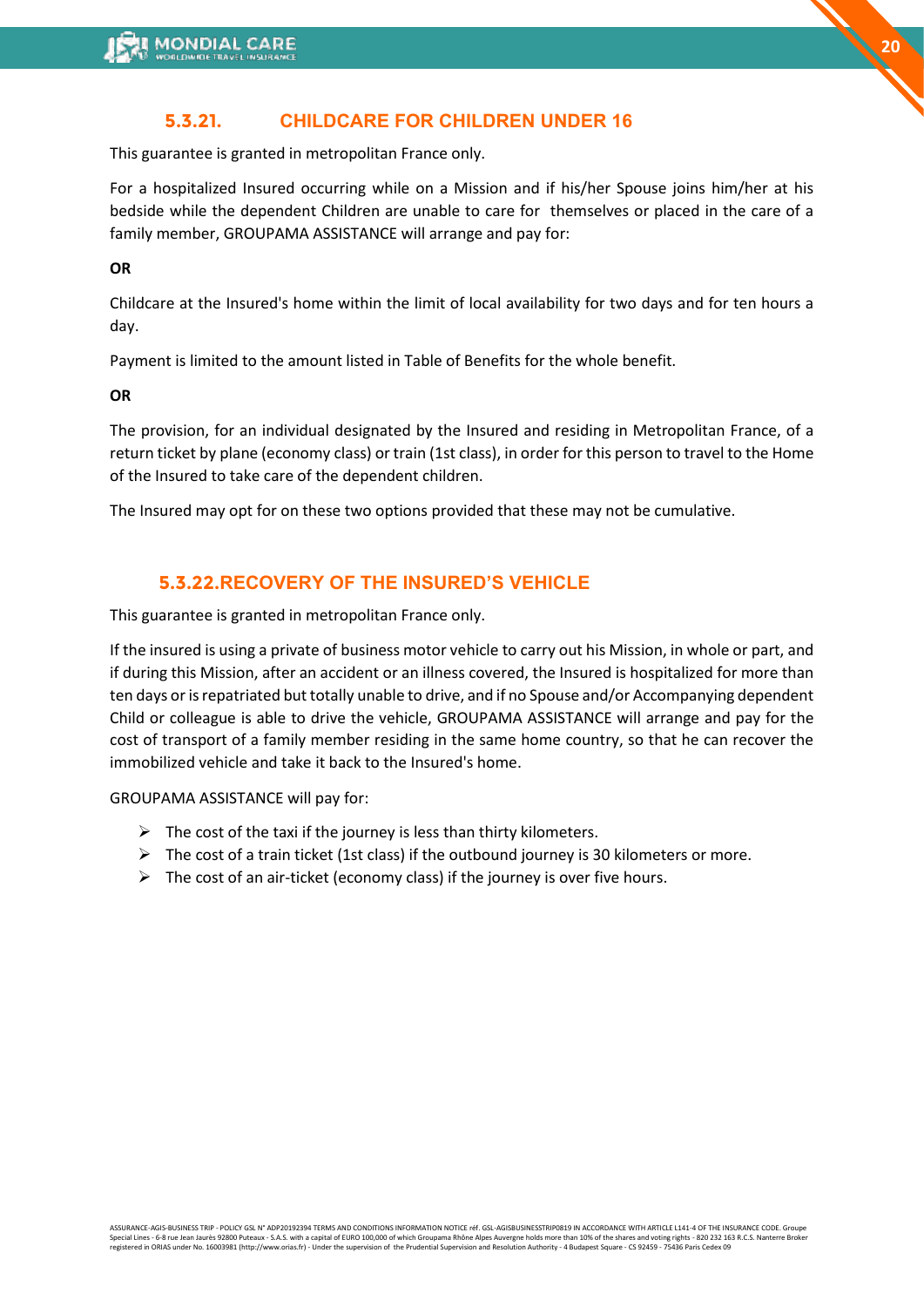### **5.3.23.FAMILY SUPPORT IN THE EVENT OF ACCIDENTAL DEATH IN THE COURSE OF HIS WORK MISSION**

This guarantee is granted in metropolitan France only.

#### ❖ **Psychological support**

GROUPAMA ASSISTANCE will provide psychological support to the Spouse and/or dependent Children of the Insured who accidentally died on his work mission. The clinical psychologist will provide the Spouse and/or dependent Children of the Insured with medical-psychological support with the utmost confidentiality, to deal with the suffering as a result of the event.

He will help them identify, assess and mobilize their personal, family, social and medical resources to get through this difficult time.

The benefit is delivered by telephone. Appointment will be made by phone with a psychologist GROUPAMA ASSISTANCE who will call him back and start the process. If necessary, the beneficiary may be put in direct contact with a psychologist, provided that one of the psychologists of the GROUPAMA ASSISTANCE team is actually available. Conversations are conducted in a confidential manner and in accordance with the current codes of ethics.

The support offered is limited to 2 phone conversations If the condition requires a longer-term followup by a field practitioner, the psychologist will refer to his or her general practitioner

Mission of information in the administrative procedures to be carried out following the Accidental Death of the Insured

GROUPAMA ASSISTANCE will provide the Spouse and/or dependent Children of the Insured who died accidentally during the work Mission, with any information regarding the administrative procedures to be carried out.

These are information missions about:

- $\triangleright$  Financial accounts (bank, CCP, savings).
- $\triangleright$  Employer, Employment Agency or the school.
- $\triangleright$  The different funds (health insurance funds and/or pension fund, private pension funds, family allowance fund, private health insurance) for transferring the rights.
- $\triangleright$  Insurance (car, tenant, liability...), estate (notary).
- $\triangleright$  Credit agencies, services or utilities accounts (electricity, gas, water, telephone, television), taxes (including the car registration document).

As part of these guarantees, GROUPAMA ASSISTANCE will only provide an information service under the French administration and legislation, strictly and solely, in Metropolitan France.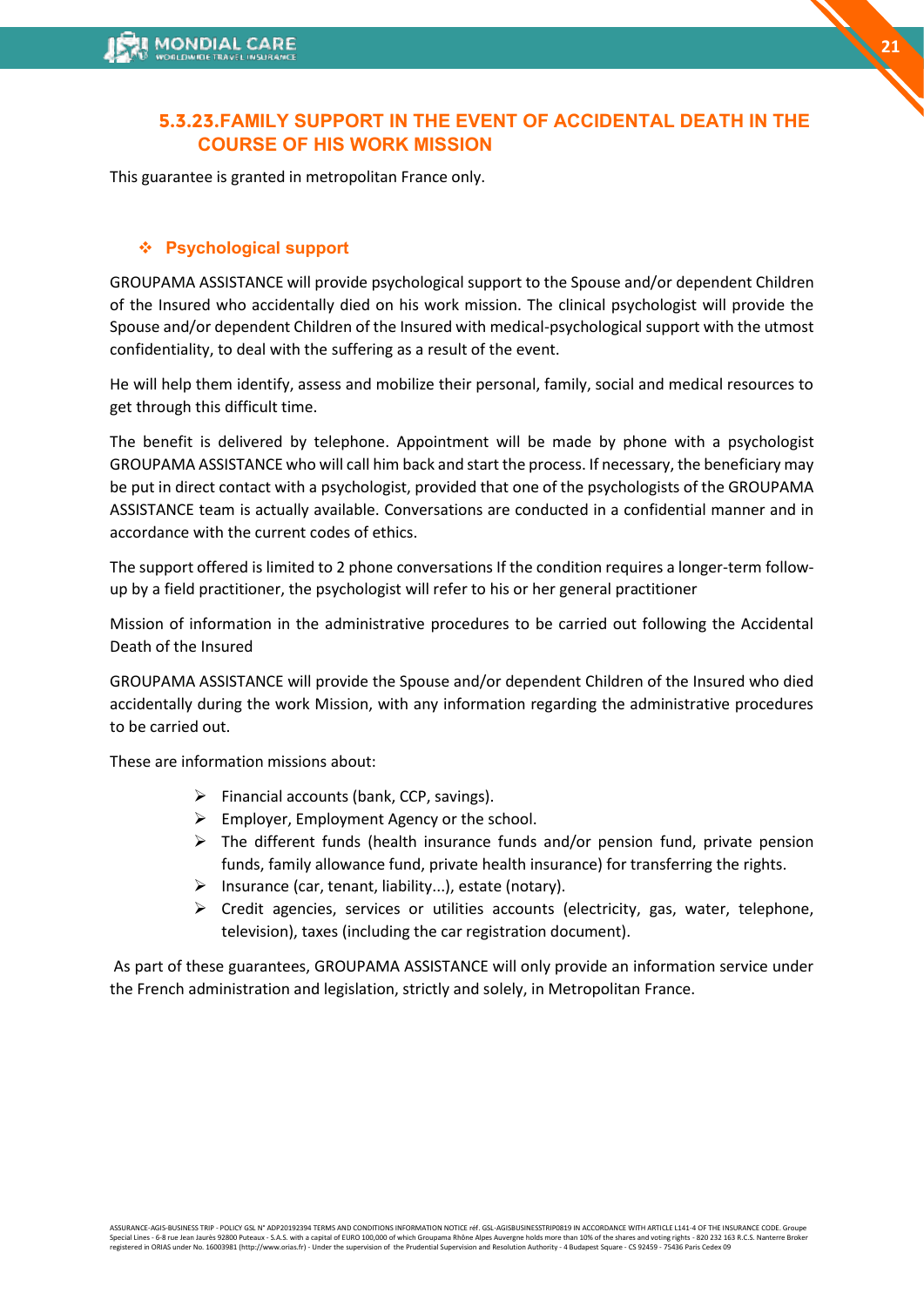### **5.3.24.INFORMATION ON USEFUL SERVICES FOR DISABILITY MANAGEMENT AND ASSISTANCE IN**

#### **READJUSTING TO THE EVERYDAY LIFE**

This guarantee is granted in metropolitan France only.

In the event of disability as a result of an insured Accident, recognized and compensated by the Insurer under this Policy for over than thirty-three per cent, resulting from an Accident cover, GROUPAMA ASSISTANCE will arrange but will not pay for sessions with occupational therapists and housing professionals in the face of disability with the aim of assessing the adjustment of the Insured's home to the Disability of the Insured and to provide advice on medical equipment and/or prostheses.

### **Disability management information service:**

- $\triangleright$  Information on social organizations, rights entitlements
- ➢ Information on reimbursements for medical and hospital expenses.
- $\triangleright$  Information on daily benefits, steps to be taken with the employer.
- $\triangleright$  Information on disability pensions and benefits
- ➢ Information on family benefit funds, social assistance.
- $\triangleright$  Information on disability assistance.
- $\triangleright$  Information on useful phone numbers in France.
- ➢ Information on addresses of various associations.
- $\triangleright$  Information adjusting the housing to the type of disability and/or disability of the insured.
- $\triangleright$  Information on medical equipment and/or prosthetic advice.
- $\triangleright$  Information on referral to occupational therapists.
- ➢ Information on referral to home adjustment professionals.
- ➢ Information on Social affairs.

As part of these guarantees, GROUPAMA ASSISTANCE will only provide an information service under the French administration and legislation, strictly and solely, in Metropolitan France.

### **5.3.25.EVACUATION POLITICAL UNREST OR NATURAL DISASTERS**

This cover applies exclusively outside the country of residence of the Insured.

In the case of major political unrest that jeopardizes the safety of individuals and with an official recommendation from the French government inviting foreign nationals to evacuate the country, or due to a natural event of a nature which results in damaging local infrastructure and thereby the local economy as a whole, which makes it impossible for an employee to carry out his mission abroad under reasonable satisfactory conditions, the Insurer will reimburse the Insured for the cost of return to his home country, up to the price of an air ticket (economy class) or train (1st class), upon provision of supporting receipts.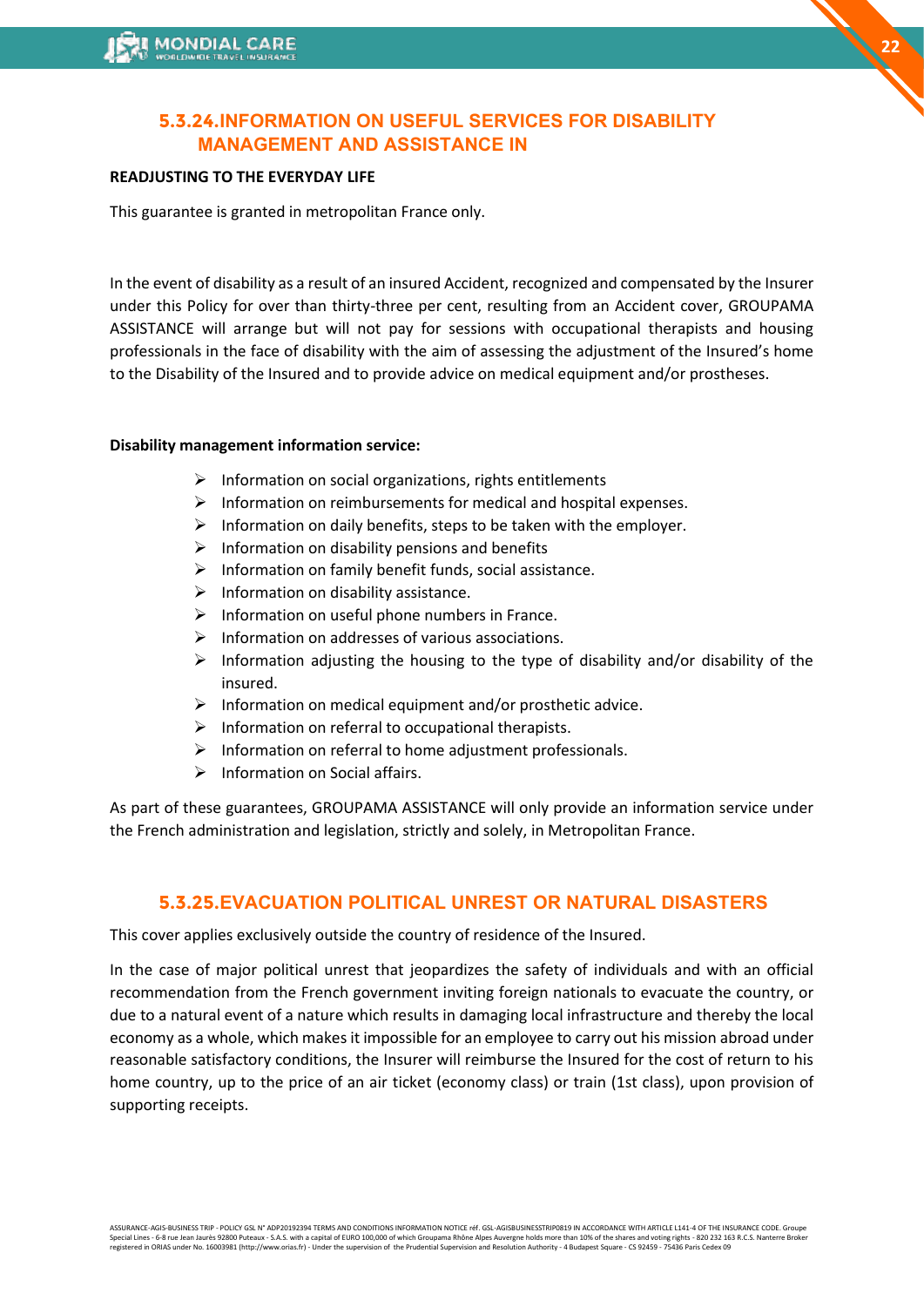### **5.3.26. SEARCH AND RESCUE COSTS**

**Insurance applies, up to the amount set out in the Table of Benefits, to pay for the search and rescue costs that may be incurred by the Insured if the insured is reported missing or at risk, provided that:** 

- $\triangleright$  Search and rescue operations are carried out by public or private rescue agencies or isolated rescuers to assist the Insured;
- $\triangleright$  Search and rescue operations are carried out as a result of an accident included in the guarantee of this policy.

However, in the event that the Insured was not injured, but would nevertheless have been reported missing or at risk in such circumstances that search and rescue costs would have been covered had he sustained an accident, these costs will be reimbursed up to half of the amount set out in the Table of Benefits

**The search and rescue costs resulting from non-compliance with the safety rules issued by the operators of the site and/or the regulatory provisions governing the activity practiced by the Insured.** 

### **5.3.27.PSYCHOLOGICAL ASSISTANCE**

In the event of accidental death of the insured or permanent disability as a result of an accident or in the event of personal injury as a result of an Act of Terrorism or Sabotage, an Attack or an Assault, the Insurer will pay for the amount of consultation with a psychologist, up to the amount set in the Table of Benefits.

#### **This support is provided:**

- $\triangleright$  To his Beneficiary. in the event of accidental death of the Insured,
- $\triangleright$  In any other cases to the Insured himself.

This cover shall not be granted to the spouse and dependent children accompanying the Insured on a work mission.

### **5.3.28. EXCLUSIONS TO ASSISTANCE SERVICES PROVIDED**

**The following is excluded:** 

- **CONVALESCENCES AND AILMENTS (ILLNESS,**
- **ACCIDENT) BEING TREATED AND NOT YET CONSOLIDATED.**
- **PRE-EXISTING ILLNESSES DIAGNOSED AND/OR TREATED, RESULTING IN HOSPITALISATION WITHIN THE SIX MONTHS PRIOR TO THE REQUEST FOR**
- **ASSISTANCE**
- **TRAVEL FOR THE PURPOSE OF DIAGNOSIS AND/OR TREATMENT.**
- **Pregnancy conditions, unless unforeseeable complication, and in any case, from week 36 of pregnancy.**
- **CONDITIONS RESULTING FROM THE USE OF DRUGS, NARCOTICS AND RELATED PRODUCTS NOT MEDICALLY PRESCRIBED, ALCOHOL CONSUMPTION.**
- **THE CONSEQUENCES OF A SUICIDE ATTEMPT.**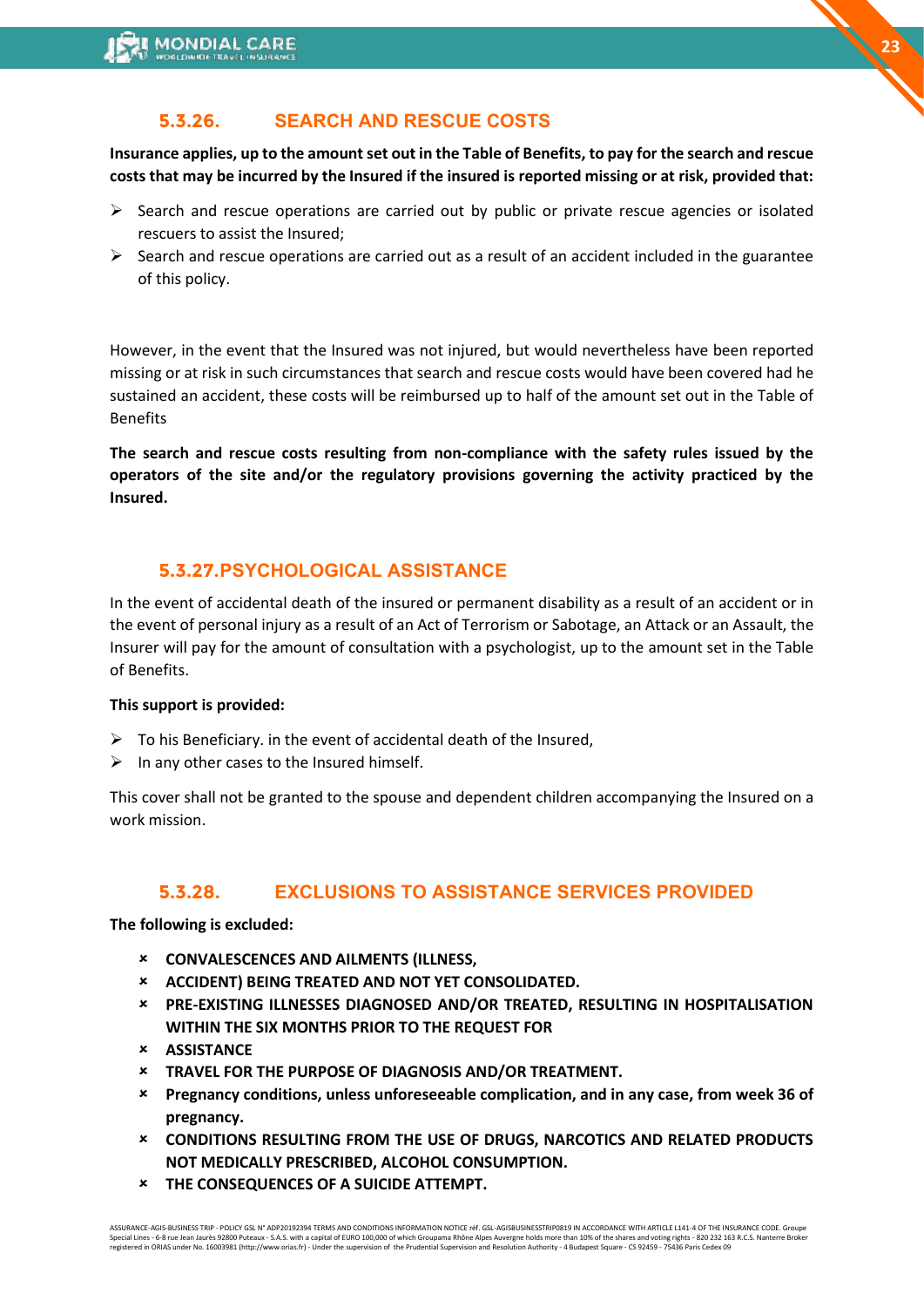- **DAMAGE INTENTIONALLY CAUSED BY AN INSURED OR THAT RESULTING FROM HIS INVOLVEMENT IN A CRIME, AN OFFENCE OR A BRAWL, EXCEPT IN CASE OF SELF-DEFENCE.**
- **EVENTS OCCURED WHILE PRACTISING DANGEROUS SPORTS (RAIDS, TREKKING, ROCK CLIMBING...)**
- **OR PARTICIPATION OF THE INSURED AS A COMPETITOR IN SPORTS COMPETITIONS, BETS, MATCHES, RALLIES OR TRIAL RUNS, AS WELL AS THE ORGANISATION AND PAYMENT OF ALL SEARCH AND RESCUE COSTS.**
- **THE CONSEQUENCES OF AN INTENTIONAL BREACH OF THE REGULATION OF THE VISITED COUNTRIES OR PRACTICES NOT AUTHORISED BY THE LOCAL AUTHORITIES.**
- **THE CONSEQUENCES OF IONISING RADIATION EMITTED BY NUCLEAR FUELS OR RADIOACTIVE WASTE PRODUCTS OR CAUSED BY WEAPONS OR DEVICES INTENDED FOR EXPLOSION THROUGH MODIFICATION OF THE STRUCTURE OF THE NUCLEUS OF THE ATOM.**
- **THE CONSEQUENCES OF CIVIL OR FOREIGN WAR, OFFICIAL BANS, SEIZURES OR CONSTRAINTS BY THE SECURITY FORCES.**
- **THE CONSEQUENCES OF RIOTS, STRIKES, PIRACY, WHEN THE INSURED IN ACTIVELY INVOLVED**.
- **THE CONSEQUENCES OF WEATHER OBSTACLES SUCH AS STORMS AND HURRICANES.**
- **IN ADDITION TO THE ABOVE EXCLUSIONS AND WITH REGARD TO THE MEDICAL, SURGICAL, PHARMACEUTICAL OR HOSPITAL COST COVER ABROAD, THE FOLLOWING ARE NOT COVERED:**
- **EXPENSES INCURRED AFTER AN ACCIDENT OR AN ILLNESS MEDICALLY ASCERTAINED PRIOR TO THE INSURANCE PURCHASE.**
- **EXPENSES INCURRED FOR THE TREATMENT OF A PATHOLOGICAL, PHYSIOLOGICAL CONDITION OR PHYSICAL MEDICALLY ESTABLISHED PRIOR TO THE COVER EFFECTIVE DATE UNLESS A CLEAR AND UNFORESEEABLE COMPLICATION OCCURS.**
- **EXPENSES FOR INTERNAL, DENTAL, OPTICAL, HEARING AID, FUNCTIONAL, AESTHETIC OR OTHER PROSTHESES, EXPENSES INCURRED IN METROPOLITAN FRANCE AND IN THE OVERSEAS DEPARTMENTS OR IN THE COUNTRY OF RESIDENCE OF THE INSURED, WHETHER OR NOT RESULTING FROM AN ACCIDENT OR ILLNESS OCCURRED IN FRANCE OR IN ANY OTHER COUNTRY.**
- **EXPENSES FOR SPA THERAPY, SEA AND SUN THERAPY, STAY IN A NURSING HOME, REHABILITATION EXPENSES.**

### **5.3.29. GENERAL TERMS OF INTERVENTION**

#### **GROUPAMA ASSISTANCE FINANCIAL LIABILITIES**

Any of the above mentioned assistance benefits arranged by the INSURED or his relatives will only be reimbursed provided that they have been first approved by GROUPAMA ASSISTANCE

Expenses incurred will be reimbursed on provision of supporting documents, within the limits of those that GROUPAMA ASSISTANCE would have incurred to arrange the service. Where GROUPAMA ASSISTANCE is to arrange the early return of the INSURED to metropolitan France (or to his country of Residence), the INSURED may be requested to use his travel ticket.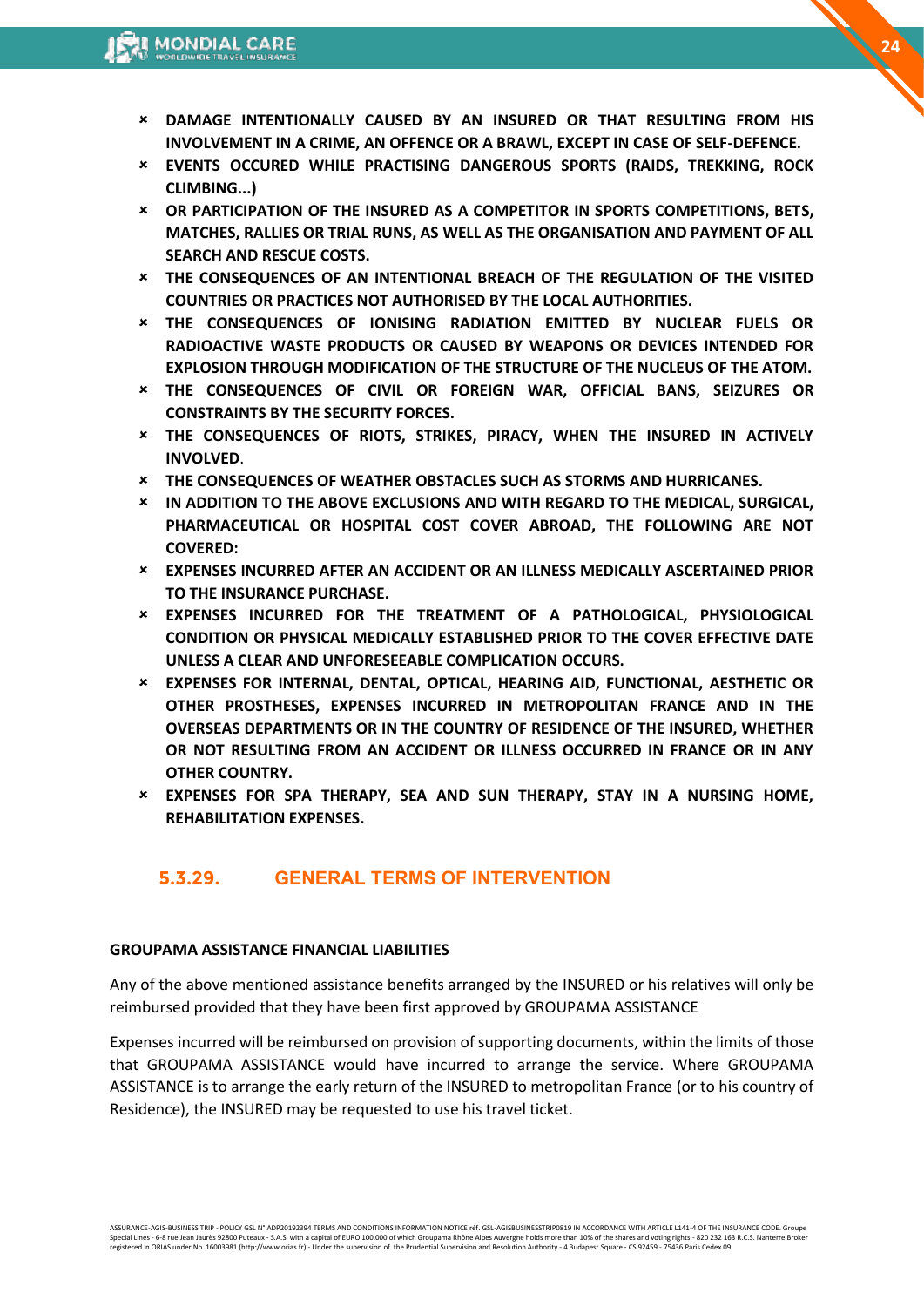Where GROUPAMA ASSISTANCE has paid for the return of the INSURED, the INSURED is required to take the necessary steps to reimburse his unused tickets and to refund the amount received to GROUPAMA ASSISTANCE within three months from the date of return.

Only additional costs to those the INSURED would have normally incurred for his return to his place of residence, will be paid by GROUPAMA ASSISTANCE

Where GROUPAMA ASSISTANCE has approved the change of a contractually set destination, its financial liability shall not exceed the amount that would have been incurred, had the original destination been kept.

Where hotel accommodation expenses are covered, GROUPAMA ASSISTANCE shall only pay for the costs of the room actually incurred, up the above limits and those mentioned in the table of benefits, all other costs excluded.

### **5.4.LUGGAGE, ITEMS AND PERSONAL EFFECTS**

**The Insurer guarantees the consequences of theft, loss or destruction of their luggage, personal items and personal belongings, professional equipment in the following circumstances:** 

- $\triangleright$  theft or loss during transit when under the care of a shipping company;
- $\triangleright$  -theft during a stay, after the break-in of the premises or the vehicle they were in or following an assault on the person transporting them;
- $\triangleright$  total or partial destruction caused by fire, explosion, water damage or natural phenomenon.
- $\triangleright$  loss caused by a natural event (storm, whirlwind, hurricane, cyclone)

The amount of cover is set in the Table of Benefits.

Thefts must be reported to a competent authority (police, gendarmerie, transport company, purser).

#### **BAGAGES, VALEUR OBJETS AND PROFESSIONAL EQUIPMENT COVERED**

**Insured Items:** Suitcases, trunks, hand baggage and their content provided they contain clothes, personal effects, valuable items taken or bought by the Insured during the insured trip.

**Valuables** Jewellery, items made with precious materials, precious stones, pearls, watches, furs, film, photographic, computer equipment.

**Professional equipment:** Objects placed in the care of the Insured by the Policyholder as part of his business activity.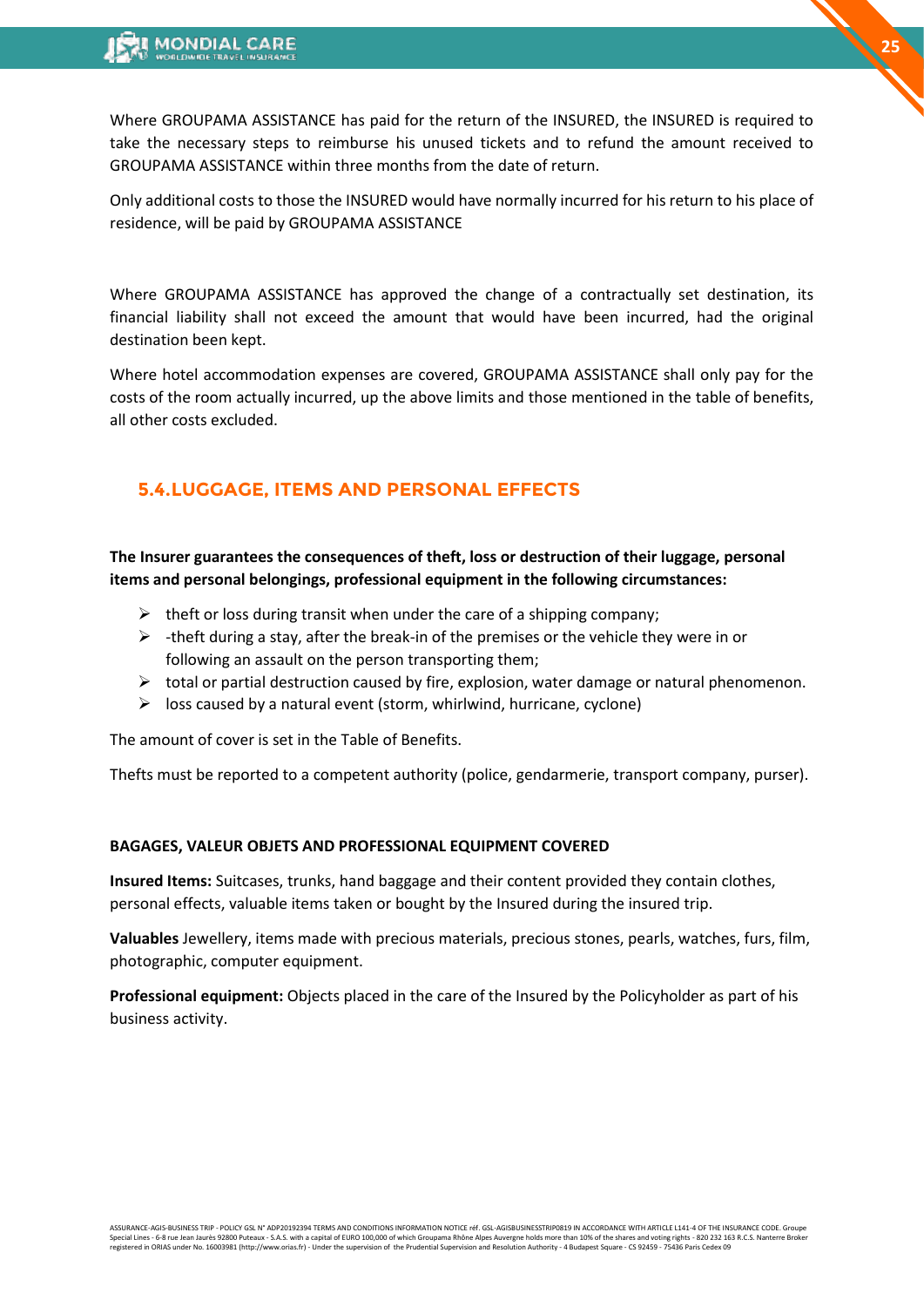#### **Limits of Cover**

- $\triangleright$  For valuable items, pearls, jewelry, watches, furs and any sound and/or image reproduction equipment and their accessories and laptops, the reimbursement value shall in no cased exceed 30% of the amount covered.
- $\triangleright$  If a private car is used, thefts will only be covered if the luggage and personal items have been placed in the locked boot of the vehicle and are out of sight. When the vehicle is parked on a public road, cover shall apply between 07:00 am and 10:00 pm only.

### **5.5. EXCLUSIONS TO THE BAGGAGE COVER:**

**The following is excluded:** 

- **DAMAGE RESULTING FROM THE DECISION OF A PUBLIC AUTHORITY OR A GOVERNMENT AGENCY.**
- **DAMAGE RESULTING FROM INHERENT VICE OF THE INSURED PROPERTY, FROM REGULAR WEAR OR TEAR OR DEPRECIATION, FROM LEAKING LIQUIDS, FAT, COLOURING OR CORROSIVE MATTERS WHICH ARE PART OF THE COVERED LUGGAGE.**
- **CASH, CHEQUE BOOKS, MAGNETIC OR CREDIT CARDS, TICKETS, INVESTMENTS SECURITIES, DOCUMENTS SAVED ON TAPES OR FILMS, ANY KIND OF PAPER DOCUMENTS, KEYS.**
- **MUSIC INSTRUMENTS, WORKS OF ART, ANTIQUES, COLLECTIONS AND GOODS.**
- **CAR ACCESSORIES, BICYCLES, WINDSURFING BOARDS AND GENERALLY, MEANS OF TRANSPORT AND ANY KIND OF SPORTS EQUIPMENT.**
- **GLASSES, CONTACT LENSES, PROSTHESES AND PROSTHETIC DEVICES OF ANY KIND**.
- **Stolen luggage, belongings and personal items**
- **left unattended in a public place or in premises made available to different people**
- **THEFT COMMITTED BY EMPLOYEES IN THE PERFORMANCE OF THEIR DUTIES.**
- **THEFT OF JEWELRY WHEN THEY HAVE NOT BEEN PLACED IN A LOCKED SAFE WHEN NOT WORN.**

**The consequences of the willful misconduct of individuals with the status of Insured.** 

- **DAMAGE OR LOSS CAUSED BY CIVIL OR FOREIGN WAR, WHETHER OR NOT DECLARED (SECTION L. 121-8 OF THE CODE), UNLESS THE RESPONSIBILITY OF THE INSURED DURINGTHESE EVENTS HAS BEEN ESTABLISHED.**
- **DAMAGE OR LOSS CAUSED BY EARTHQUAKES, STORM, TIDAL WAVE, VOLCANIC ERUPTIONS OR OTHER CATACLYSMS.**
- **HOWEVER, THE FOLLOWING WILL BE COVERED:**
- **the effects of natural disasters in accordance with article L.125 - 1 to L.125 - 6 of the code;**
- **the effects of the wind caused by storms, hurricanes and cyclones, in accordance with article L.122 - 7 of the code.**
- **DAMAGE OR AGGRAVATION OF THE DAMAGE CAUSED:** 
	- o **- BY WEAPONS OR DEVICES INTENDED FOR EXPLOSION THROUGH THE MODIFICATION OF STRUCTURE OF THE NUCLEUS OF THE ATOM,**
	- o **By any nuclear fuel, product or radioactive waste, by any source of ionizing radiation (especially any radioisotope).**
- **ANY ORIGINATING EVENTS, DAMAGE OR LOSSES THE INSURED IS AWARE OF AT THE TIME OF INSURANCE PURCHASE, WHICH ARE LIKELY TO GIVE RISE TO CLAIM.**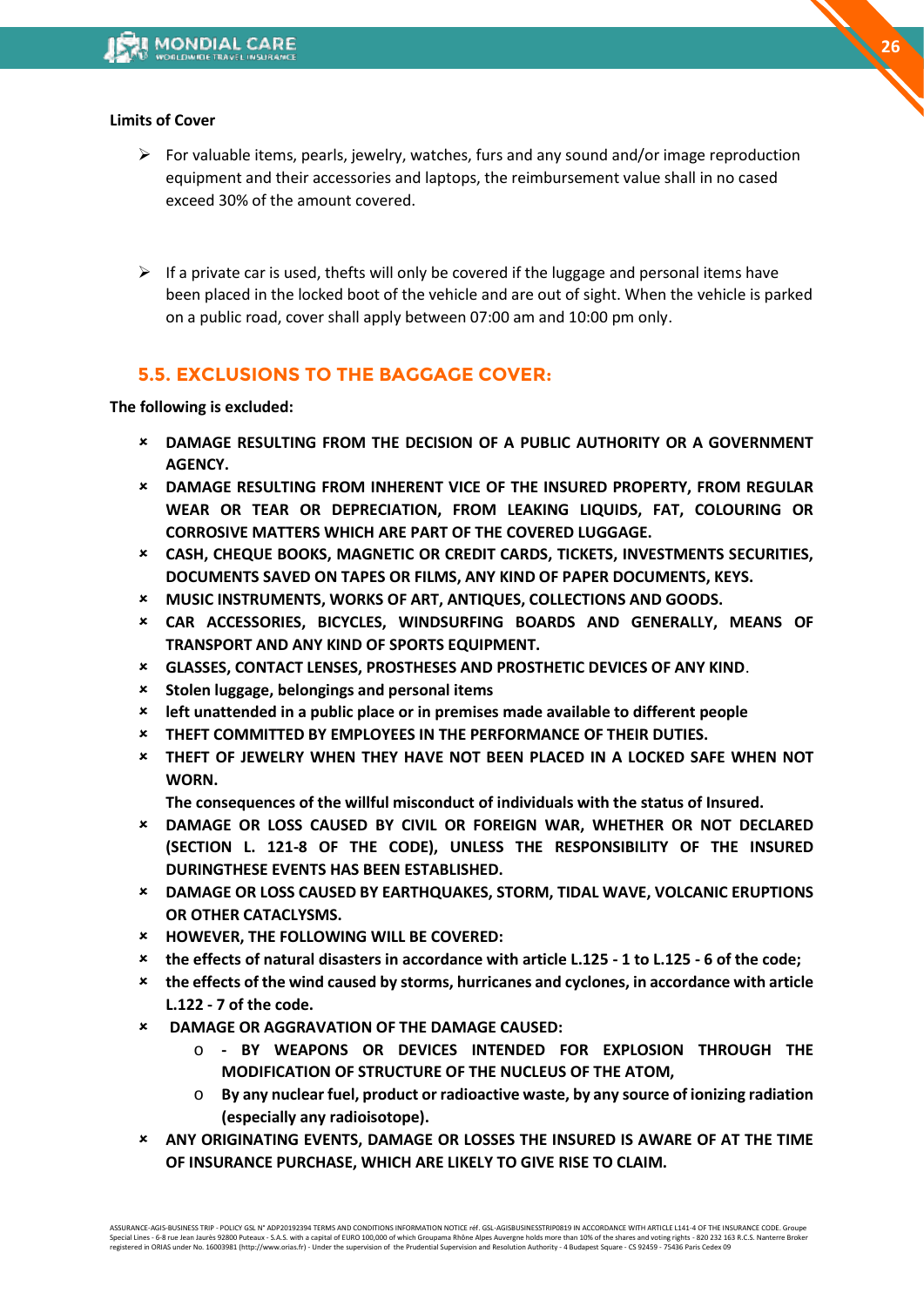

In the event of a disaster, it is important to let us know swiftly and accurately of the circumstances the disaster occurred and its potential consequences.

Form and necessary information

The Insured or his successors, yourself if applicable, or any authorized representative acting on their behalf are required to lodge a claim in writing or verbally report with receipt, to our head office or our representative referred to in the Policy, within 15 days from the date they were made aware of it.

If the claim has not been lodged within the above provided period, unless for force majeure or fortuitous event, we may oppose the forfeiture of cover if we can establish that the late claim has adversely affected us (article L.113 - 2 of the Insurance Code).

In addition to this statement, they will also be required to provide us with any information about the seriousness, causes and circumstances of the accident and, if possible, the names and addresses of the responsible witnesses and people.

#### **Supporting documents to be provided**

- $\triangleright$  The insured must lodge a claim for loss, damage, theft or destruction of luggage, keys, papers, and bank card with the relevant local authorities within Twenty Four Hours of the date of the disaster.
- $\triangleright$  The original claim receipt and a detailed declaration must be submitted to the Insurer within a maximum of Ten Days.
- $\triangleright$  The Insured must file a claim for loss, deterioration, theft or destruction of luggage with the carrier within Twenty Four Hours of the date of the accident.
- $\triangleright$  The reservation slips from the carrier when the baggage or items have been lost during the time they were under their legal care;
- $\triangleright$  In the event of the theft of luggage from the trunk of his vehicle, the insured is required to provide proof of the break-in (picture of the damage, lock repair bill).
- $\triangleright$  The Insured is required to provide the Insurer with all documentation to verify or estimate the damage (picture of the damaged baggage, invoice) as well as any documents that the Insurer reserves the right to claim.
- $\triangleright$  In any case, a letter attesting to the date, the place of purchase as well as the original invoice or pro-forma of the invoice.

With regard to valuables and jewellery, the Insured must provide the Insurer with the original invoices, the original certificate of guarantee, and the deed if the possession of these objects are the result of an estate, the estimate if these objects have been appraised for lack of invoice.

#### **Compensation mode**

Compensation to the Insured is subject to the provision of supporting documents and is based on the replacement value with equivalent items and of the same nature, less wear and tear.

The first year of purchase, reimbursement will be calculated up to 75% of the purchase price. From the second year of purchase, reimbursement will be reduced by 10% per year.

#### **Recovery of baggage, personal items or effects**

**27**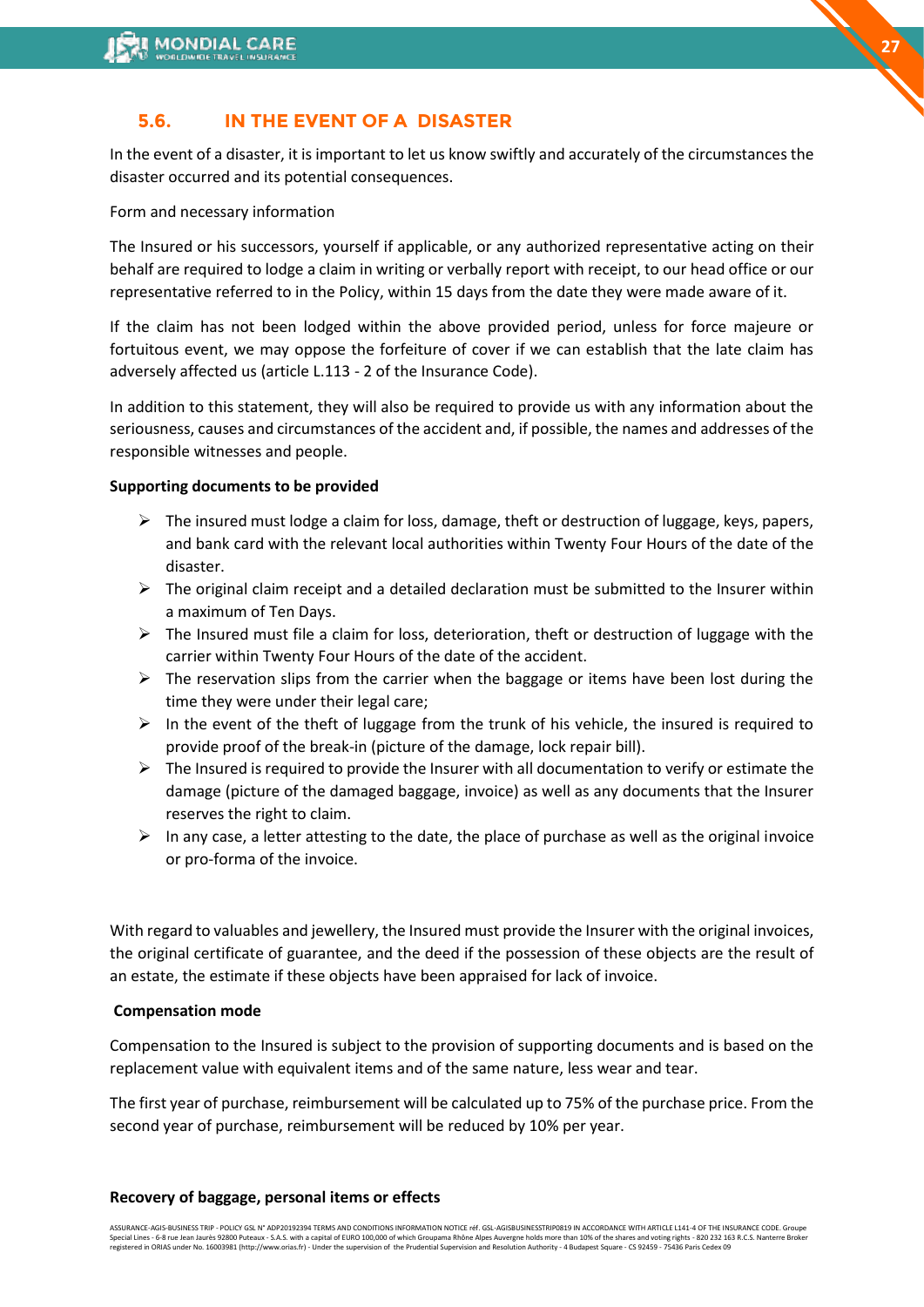As soon as he is informed, the Insured shall notify the Insurer by registered letter.

If compensation has not yet been paid, the Insured must regain possession of said luggage, items or personal effects; the Insurer is then required to pay for the damage or any missing items.

If compensation has already been paid, the Insured may choose, within fifteen days:

- - to relinquish the said luggage, items or personal effects to the benefit of the insurer; - - to recover the said luggage, items or personal effects against the refund of the compensation received by the Insured, less, if applicable, the part of this compensation for damage or missing items. If the Insured has not informed the Insurer on his option, within fifteen days, the Insurer will assume the Insured has opted for forfeiture

### **5.7.TRAVEL INSURANCE COVER**

### **5.7.1. FLIGHT DELAY, CANCELLATION OR DENIED BOARDING**

#### If, at any airport:

- $\triangleright$  The Insured's confirmed scheduled flight is delayed by four hours or more from the original scheduled departure time.
- $\triangleright$  The Insured's confirmed scheduled flight has been cancelled.
- $\triangleright$  The Insured is denied boarding due to unavailable seats and no alternative means of transport is made available within six hours.
- $\triangleright$  The Insured will receive compensation of up to the amount set in the Table of Benefits for all costs of catering, refreshments, hotel and/or return transfer from the airport or terminal.

#### **Benefit will not be granted in the following cases:**

- $\triangleright$  Provided that confirmation is necessary, the Insured has not previously confirmed his flight unless a strike or force majeure made it impossible to do it.
- $\triangleright$  The delay is the result of a strike or a risk of Civil War or Foreign War which the Insured was aware of before his departure.

In the event of a temporary or final cancellation of the aircraft's flight authorization, ordered either by the civil aviation authorities, by the airport authorities or by a similar authority of any country.

### **5.7.2. DELAY IN BAGGAGE DELIVERY**

The insurer covers the costs of first necessity items purchased (clothes, toiletries, etc.) which are strictly necessary, up to €600, in case of delay in baggage delivery exceeding twenty-four hours from the time of arrival of the flight, when this baggage has been duly checked-in and placed under the responsibility of said airline used by the Insured.

Benefit under this cover will be deducted from that that could be paid under the "Baggage and personal items" cover, if purchased and if the baggage has not been retrieved.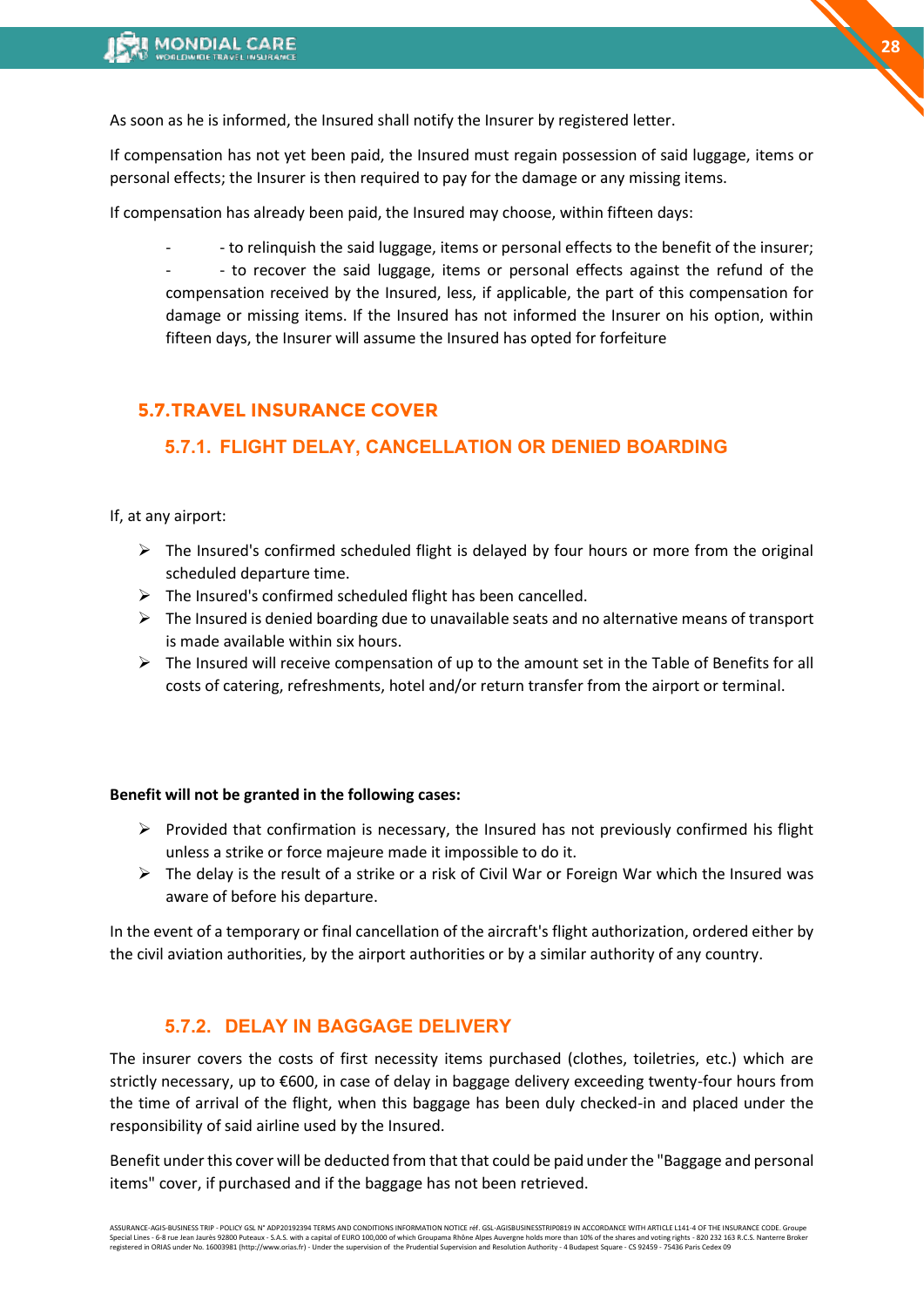### **5.7.3. MISSING A CONNECTING FLIGHT**

If the Insured misses the departure of a scheduled connecting flight as a result of the late arrival of the previous scheduled flight he was travelling on and no alternative means of transport is made available within six hours from arrival at the connecting flight location the costs he incurred for hotels, restaurants or refreshments shall be covered up to the amount set in the Table of Benefits

### **5.7.4. TICKET REFUND (TRAVEL CANCELLATION)**

This cover applies exclusively outside the country of residence of the Insured.

**The Insurer shall cover for the ticket cancellation costs upon receipts, in the event where the Insured is unable to travel as a result of the following events:** 

- $\checkmark$  Death of the Insured:
- $\checkmark$  Death of the person living with him/her, death of a first degree ascendant or descendant, within fifteen days prior to the travel date;
- $\checkmark$  Death of a co-worker in the same department requiring the Insured to remain in his usual place of work in order to make up for this absence and occurring within a fortnight from the date of the trip;
- $\checkmark$  Accident or illness (any unintentional physical injury on the part of the insured or deterioration of alteration clinically established and requiring medical care and preventing the Insured from working;
- $\checkmark$  Theft of identity documents necessary to travel within the 48 hours prior to the trip;
- $\checkmark$  Visa denied by the authorities of the country, provided that no application was previously denied to the Insured by the authorities of that country;
- $\checkmark$  Major professional reason as part of a takeover, receivership, liquidation proceeding, provided that the individual(s) referred to in the Certificate of Insurance is/are, as required as part of their title, directly involved in these operations.
- ✓ Disaster event affecting the Policyholder.
- ✓ DAMAGE CAUSED BY VOLCANIC ERUPTIONS, EARTHQUAKES, STORMS, HURRICANES, CYCLONES, FLOODS, TIDAL WAVE AND OTHER DISASTERS.
- $\checkmark$  inevitable damage resulting from a deliberate action of the insured and CAUSING THE INSURANCE POLICY TO LOSE ITS RANDOM POLICY NATURE COVERING UNCERTAIN EVENTS (ARTICLE 1964 OF THE CIVIL CODE).
- ✓ ANY FINE AND ANY OTHER CRIMINAL PENALTY PERSONALLY IMPOSED ON THE INSURED**.**
- ✓ DAMAGE OR AGGRAVATION OF THE DAMAGE CAUSED:
	- o BY WEAPONS OR DEVICES INTENDED FOR EXPLOSION THROUGH THE MODIFICATION OF STRUCTURE OF THE NUCLEUS OF THE ATOM,
	- o By any nuclear fuel, product or radioactive waste, by any source of ionizing radiation (especially any radioisotope).
- $\checkmark$  THE CONSEQUENCES OF THE PRESENCE OF ASBESTOS OR LEAD IN BUILDINGS OR STRUCTURES OWNED OR IN THE CARE OF THE INSURED, SEARCH, DESTRUCTION OR NEUTRALISATION OF ASBESTOS OR LEAD, OR THE USE OF PRODUCTS CONTAINING ASBESTOS OR LEAD**.**
- ✓ THE CONSEQUENCES OF CONTRACTUAL COMMITMENTS AGREED BY THE INSURED WHICH RESULT IN INCREASING HIS POTENTIAL LIABILITY IN THE ABSENCE OF SUCH COMMITMENTS.
- ✓ IN THE UNITED STATES OF AMERICA AND CANADA:
- ✓ Punitive or deterrent damages

ASSURANCE-AGIS-BUSINESS TRIP - POLICY GSL N° ADP20192394 TERMS AND CONDITIONS INFORMATION NOTICE réf. GSL-AGISBUSINESSTRIP0819 IN ACCORDANCE WITH ARTICLE L141-4 OF THE INSURANCE CODE. Groupe<br>Special Lines - 6-8 rue Jean Ja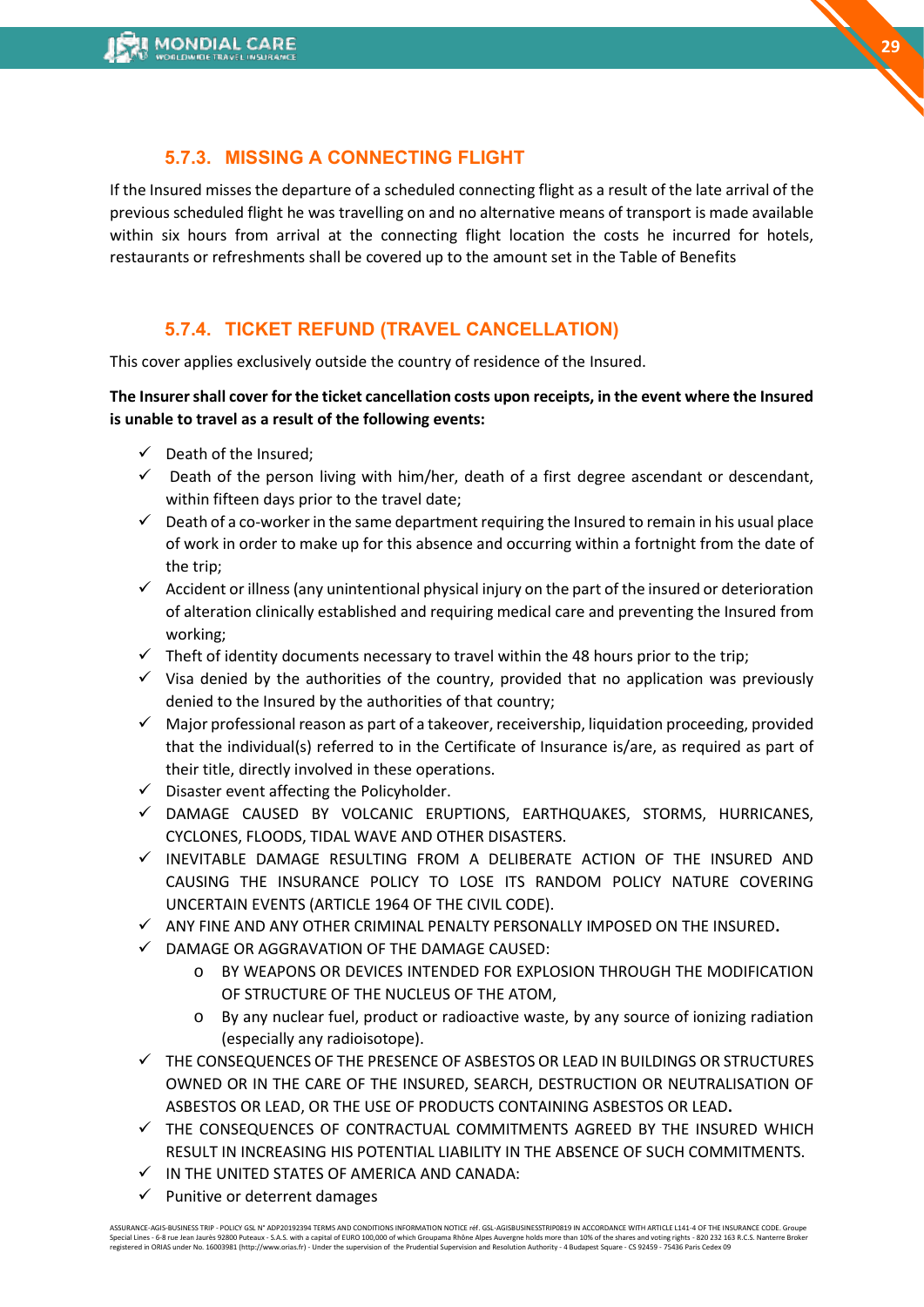- $\checkmark$  DAMAGE OF THE NATURE OF THOSE REFERRED TO IN ARTICLE L. 211-1 OF THE CODE OF INSURANCE ON COMPULSORY AUTOMOBILE INSURANCE AND CAUSED BY LAND MOTOR VEHICLES, THEIR TRAILERS OR SEMI-TRAILERS OWNED BY, IN THE CARE OF, OR USE BY THE INSURED (INCLUDING FROM THE FALL OF ACCESSORIES AND PRODUCTS USED TO USE THE VEHICLE, AND OBJECTS AND SUBSTANCES TRANSPORTED BY THE VEHICLE).
- $\checkmark$  damage and consequential loss caused by a fire, explosion or water damage THAT ORIGINATED IN THE BUILDINGS OWNED, TENANTED OR OCCUPIED BY THE INSURED.
- ✓ THEFTS COMMITTED WITHIN THE BUILDINGS MENTIONED IN THE ABOVE EXCLUSION.
- $\checkmark$  damage (other than those referred to in the above two exclusions) and CONSEQUENTIAL LOSS CAUSED TO THE PROPERTY UNDER THE CARE OF, USED BY OR STORED AT THE RESPONSIBLE INSURED.
- $\checkmark$  THE CONSEQUENCES OF AIR, SEA, RIVER OR LAKE NAVIGATION WITH CRAFTS OWNED, USED BY OR ENTRUSTED TO THE INSURED.
- $\checkmark$  damage caused by weapons and their ammunition whose detention prohibited, POSSESSED OR IS HELD BY THE INSURED WITH NO PREFECTORAL AUTHORISATION.
- $\checkmark$  damage subject to a legal obligation of insurance and resulting from the PRACTICE OF HUNTING**.**
- $\checkmark$  DAMAGE CAUSED BY ANIMALS OTHER THAN DOMESTIC ANIMALS.

### **THE FOLLOWING IS NOT COVERED:**

- Accident and illness established prior to booking the ticket.
- Suicide, attempted suicide.
- **\*** Intoxication or use of narcotics or drugs not prescribed by a qualified medical authority.
- psychological or psychiatric disorders. Pregnancy, whether normal or pathological, childbirth and its aftermath.
- \* The consequences of the willful misconduct of individuals with the status of Insured.

### **This cover shall not be granted to the spouse and children accompanying the Insured on a business assignment.**

### **It is noted that the following reasons for cancelling or modifying the trip shall not give rise to any guarantees:**

- **\*** strike or embargo.
- **\*** breakdown of the scheduled means of transport.
- delay or removal of another means of transportation intended to the airport.
- non provision of a document required to take the intended means of transport, regardless of the reason.
- **\*** any decision made by the carrier or travel agent.

The amount of cover is set in the Table of Benefits.

# **5.7.5. HIJACKING**

If during a trip, the means of transport the Insured has boarded is hijacked from its originally scheduled destination as a result of piracy or terrorism, the Insurer shall indemnify the insured up to an amount of Euro 3,000.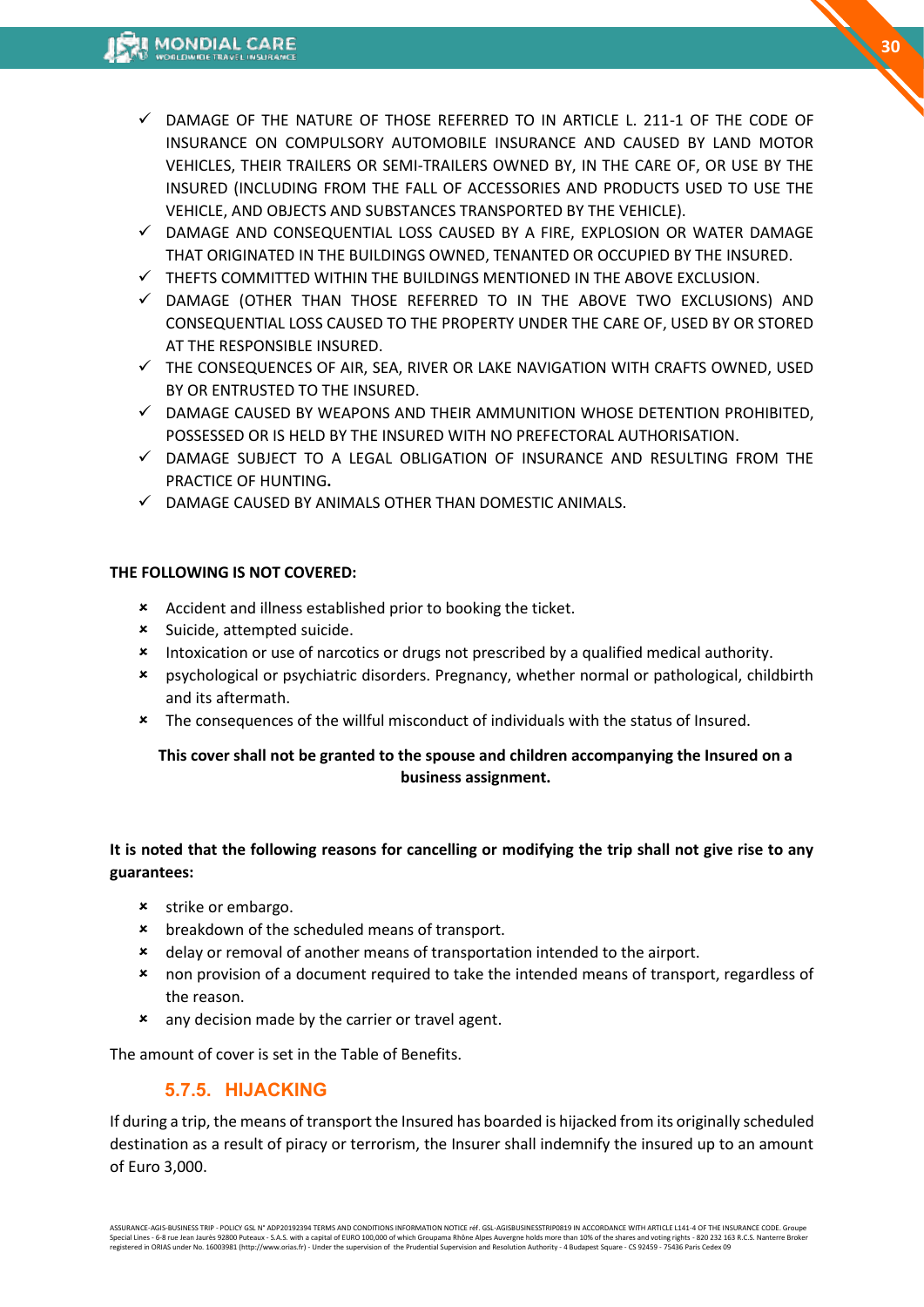This covers grants reimbursement of any accommodation, meals or transportation costs incurred by the Insured.

### **5.7.6. COMPENSATION IN THE EVENT OF OVERBOOKING ON A COMMERCIAL FLIGHT**

If the Insured, although having booked his flight, may not board a scheduled commercial flight as a result of overbooking, the Insurer shall pay a lump sum payment up to the amount set in the Table of Benefits.



# <span id="page-30-0"></span>**6. PERSONAL LIABILITY**

The Insurer shall cover the Insured for financial consequences of liability he may be held for as a result of physical injury, material loss and consequential loss caused to third parties in his/her personal life. Personal Life means any non-professional activity

#### **THE FOLLOWING IS EXCLUDED:**

➢ THE CONSEQUENCES OF THE WILLFUL MISCONDUCT OF THE INSURED.

DAMAGE CAUSED BY DOGS OF FIRST CATEGORY (ATTACK DOGS) AND SECOND CATEGORY (GUARD AND DEFENCE DOGS), AS DEFINED IN ARTICLE 211-1 OF THE RURAL CODE, AND BY WILD ANIMALS TAME OR HELD IN CAPTIVITY, MENTIONED IN ARTICLE 212-1 OF THE RURAL CODE, WHETHER OR NOT STRAY ANIMALS OWNED OR UNDER THE CARE OF THE INSUDRED (ARTICLE NO. 99-5 OF 6 JANUARY 1999 ON DANGEROUS AND STRAY ANIMALS AND THE PROTECTION OF ANIMALS).

- ➢ **The consequences:**
- ❖ OF THE ORGANISATION OF SPORTS COMPETITIONS.
- ❖ OF THE PRACTICE OF SPORTS AS A LICENSEE OF A SPORTS FEDERATION;
- ❖ OFTHE PRACTICE OF AIR OR WATER SPORTS.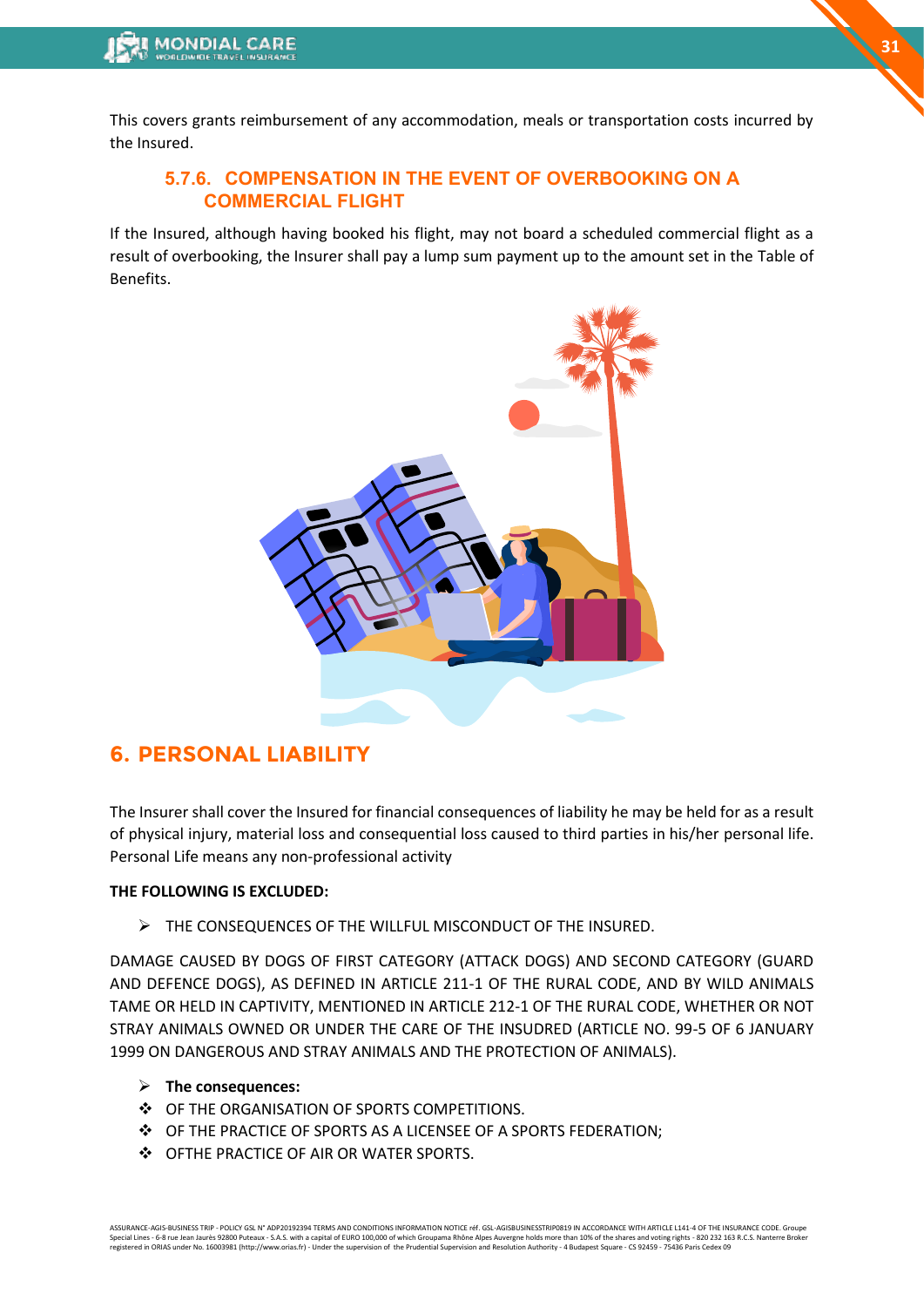### **6.1. PERIOD OF COVER**

Under this policy, cover will be triggered by the damaging event and cover the Insured for financial consequences of an accident, when the damaging event occurs between the initial effective date of the cover and the date of termination or expiry, regardless of the date of the other elements of the loss event (article L. 124-5 of the Code of insurance).

### **6.2. AMOUNT OF COVER**

The amounts of cover per claim are the limit of the Insurer's liability for all claims related to the same damaging event.

The date of the loss event is that of the damaging fact. Conditions and amounts of cover are those in effect at that date.

The limitation shall be extended to ten years for accident cover affecting individuals when the Beneficiaries are the assignees of the deceased Insured

### **6.3. SPECIAL PROVISIONS ON THIS PART OF THE COVER**

#### **Leading the lawsuit**

For damages under "Civil Personal Liability" cover and within its limits, the Insurer shall exclusively lead of the lawsuit brought against the Insured and shall freely exercise the rights to appeal.

The Insurer shall pay for the costs and fees of investigation, expertise, legal and proceedings fees. These fees shall be deducted from the applicable amount of cover.

Taking up the defense of the insured by the Insurer shall not constitute a waiver for the Insurer to claim any exception to cover they would not have been aware of at the time the Insurer took up their defense.

In the event of a criminal trial where civil interests are or will be sought as part of this case or any further proceedings, the Insured agrees to involve the Insurer with his defense and this agreement will not change the scope of cover under this policy.

Under penalty of forfeiture, the Insured must not interfere in the leading of the lawsuit when the purpose thereof falls within the "Personal Liability" cover.

#### **Negotiation**

The insurer may solely negotiate with the affected parties within the limit of their cover.

Negotiation or acknowledgment of liability not made by the Insurer may not be binding on him.

However, admitting a material fact, or the mere fact of providing the victim with urgent assistance where the act is an act of assistance that every person has a moral duty to perform, shall not be considered an acknowledgment of liability.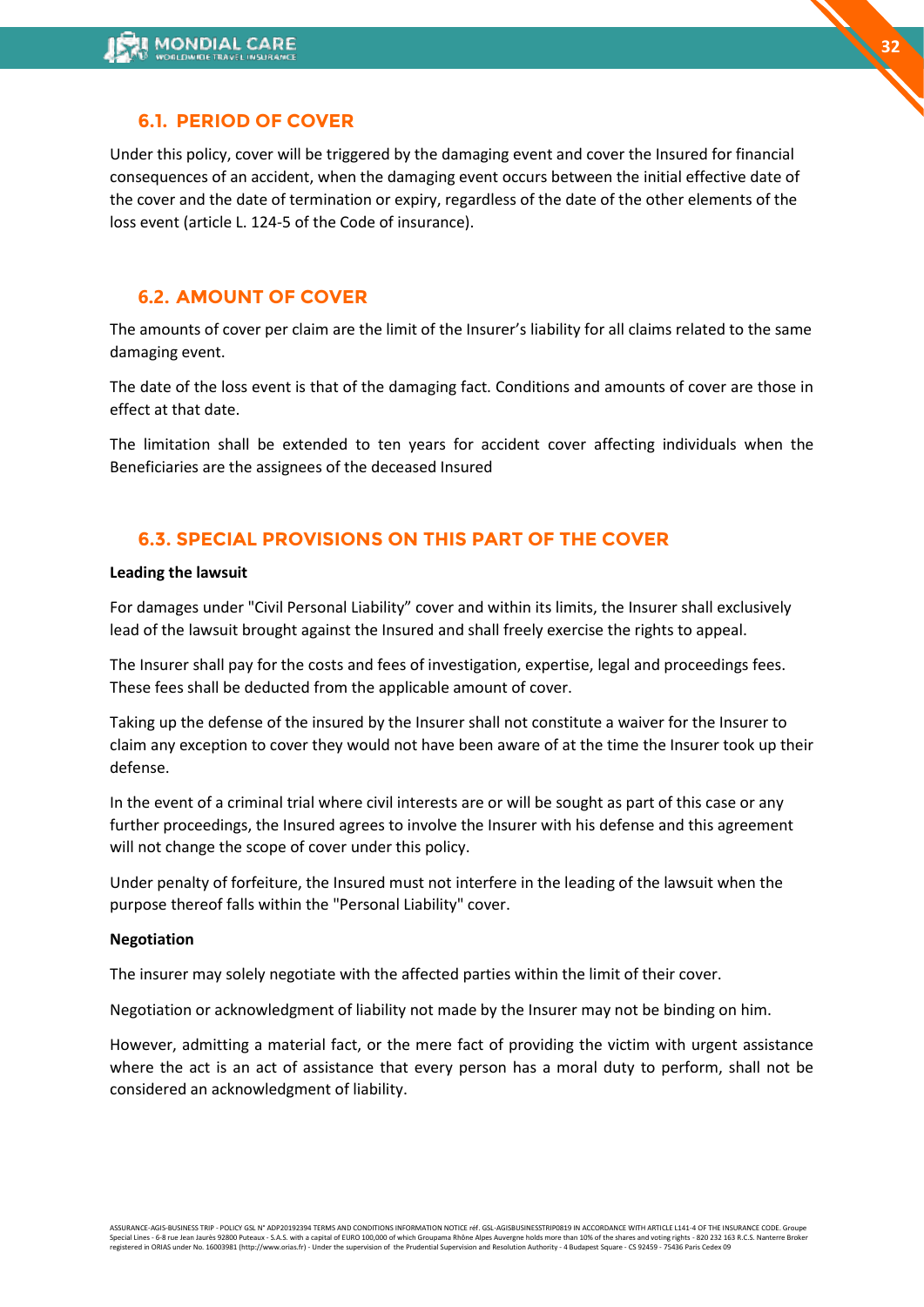# <span id="page-32-0"></span>**7. SETTLEMENT OF COMPENSATION**

### **7.1. DETERMINING THE CAUSES AND CONSEQUENCES OF THE ACCIDENT**

The causes of the accident and its consequences, the disability rate, the duration of temporary total or partial disability, shall be jointly recognized and agreed by the parties or, failing such agreement, by two doctors, respectively appointed by each party. In the event of any conflict, they will call a third doctor to decide; If they fail to agree on the choice of the latter, or failure of one the parties to appoint their expert, he will be appointed at the request of the most diligent party by the president of the Court of the domicile of the Insured with waiver of oath and any other formalities.

Each party will bear the cost of fees and expenses relating to the intervention of the doctor appointed by them, those required by any intervention of a third doctor will be shared equally between the parties.

If additional medical documents or any other supporting documentation is required, the insured or his legal representative will be personally notified by mail.

#### **AGGRAVATION UNRELATED TO AN UNFORESEEN EVENT**

Where the consequences of an accident are aggravated by the victim's condition, by neglect or empirical treatment, by a pre-existing illness or disability and, in particular, diabetic or hematic condition, the compensation due will be determined based on the consequences of the accident in a valid and normal health individual under a rational treatment.

#### **CHECKING**

The Insured is required to undergo a medical examination delegated by us, our agents will have free access to him whenever we deem it necessary, under penalty of forfeiture of the rights of the insured or any beneficiary in the event where, with no reasonable grounds, they deny our delegates to carry out a check that would prevent the check to be performed if, from a prior forty-eight hour notice sent by registered post, we are persistently denied to perform this check

Any fraud, non-disclosure or misrepresentation on your part or that of the beneficiary of the compensation, intended to mislead us about the circumstances or consequences of a claim, shall result in the loss of any right to compensation for the related loss event

#### **PAYMENT**

Benefits covered will be due:

- $\triangleright$  In the event of death and permanent disability, within one month of provision of the proof of the accidental death of the Insured and as a beneficiary, or the agreement of the parties on the disability rate.
- $\triangleright$  If cover processing and search and rescue costs applies, within one month of provision of the supporting documents for the amount of expenses incurred to be repaid by us.
- $\triangleright$  In the absence of the agreement of the parties, benefits will be settled within fifteen days from the court decision that became binding.

<sup>.&</sup>lt;br>ASSURANCE-AGIS-BUSINESS TRIP - POLICY GSL N° ADP20192394 TERMS AND CONDITIONS INFORMATION NOTICE réf. GSL-AGISBUSINESSTRIP0819 IN ACCORDANCE WITH ARTICLE L141-4 OF THE INSURANCE CODE. G Special Lines - 6-8 rue Jean Jaurès 92800 Puteaux - S.A.S. with a capital of EURO 100,000 of which Groupama Rhône Alpes Auvergne holds more than 10% of the shares and voting rights - 820 232 163 R.C.S. Nanterre Broker<br>regi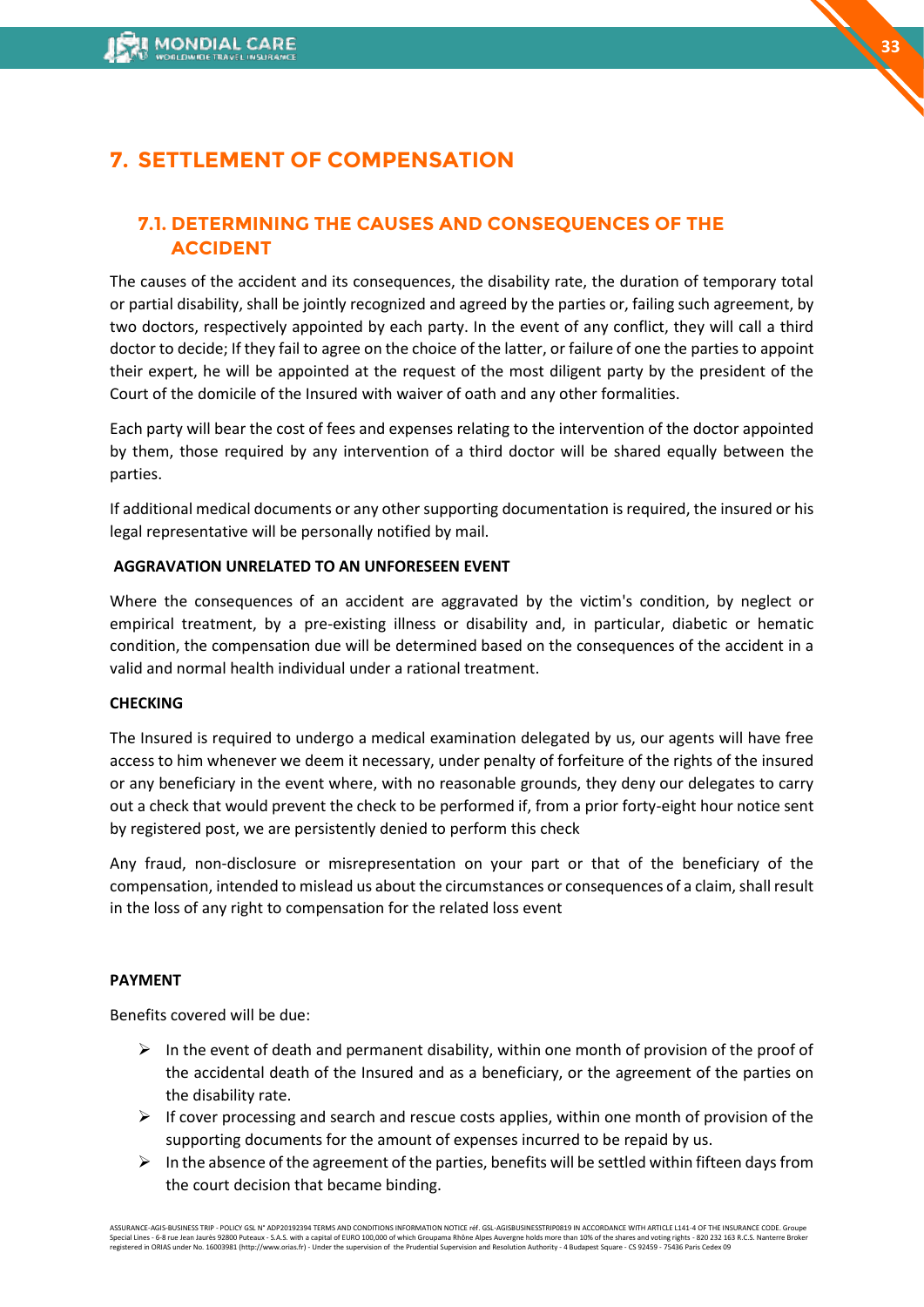### **7.2. DOCUMENTATION REQUIRED FOR REIMBURSEMENT IN THE EVENT OF A DISASTER.**

In the event of a disaster, it is important to let us know swiftly and accurately of the circumstances the disaster occurred and its potential consequences.

### **MANNER AND INFORMATION NECESSARY**

The Insured or his beneficiaries, you, if applicable, or any authorized representative acting on their behalf are required to lodge a claim in writing or verbally report with receipt, to our head office or our representative referred to in the Policy, within 15 days from the date they were made aware of it.

If the claim has not been lodged within the above provided period, unless for force majeure or fortuitous event, we may oppose the forfeiture of cover if we can establish that the late claim has adversely affected us (article L.113 - 2 of the Insurance Code).

In addition to this statement, they will also be required to provide us with any information about the seriousness, causes and circumstances of the accident and, if possible, the names and addresses of the responsible witnesses and people.

### ❖ **FOR ANY COVER - THE POLICY NUMBER.**

- ✓ The Insurance Certificate
- $\checkmark$  A copy of the work order and a certificate from the Policyholder certifying that the Insured reported to him that his spouse and his child (ren) accompany him.

### ❖ **FOR DEATH AND PERMANENT DISABILITY AFTER AN ACCIDENT**

- $\checkmark$  The claim in writing must give all details on the circumstances of the accident, the names of the witnesses and, if any, the identity of the authority in charge of the report where a report is made as well as the submission number.
- $\checkmark$  The certificate of the doctor, surgeon or hospital that was called to give first aid and describing the injuries.
- $\checkmark$  The birth certificates of the children as well as the copy of the tax return proving that they are in the care of the insured.
- $\checkmark$  The death certificate.
- $\checkmark$  The documents establishing the status of the Beneficiary in the event of death, the name and address of the notary in charge of the estate.
- ✓ The notification of Permanent Disability issued by the Social Security
- $\checkmark$  A medical certificate for Consolidation.

### ❖ **FOR MEDICAL EXPENSES**

### **Medical expenses in case of hospitalization abroad outside the home country**

In the event of an accident or illness requiring hospitalization on site, the GROUPAMA ASSISTANCE ID cardholder shall show this card to the hospital admission desk.

The admission desk is will have the validity of the card confirmed with GROUPAMA ASSISTANCE whose contact details are shown on the card (by phone or fax).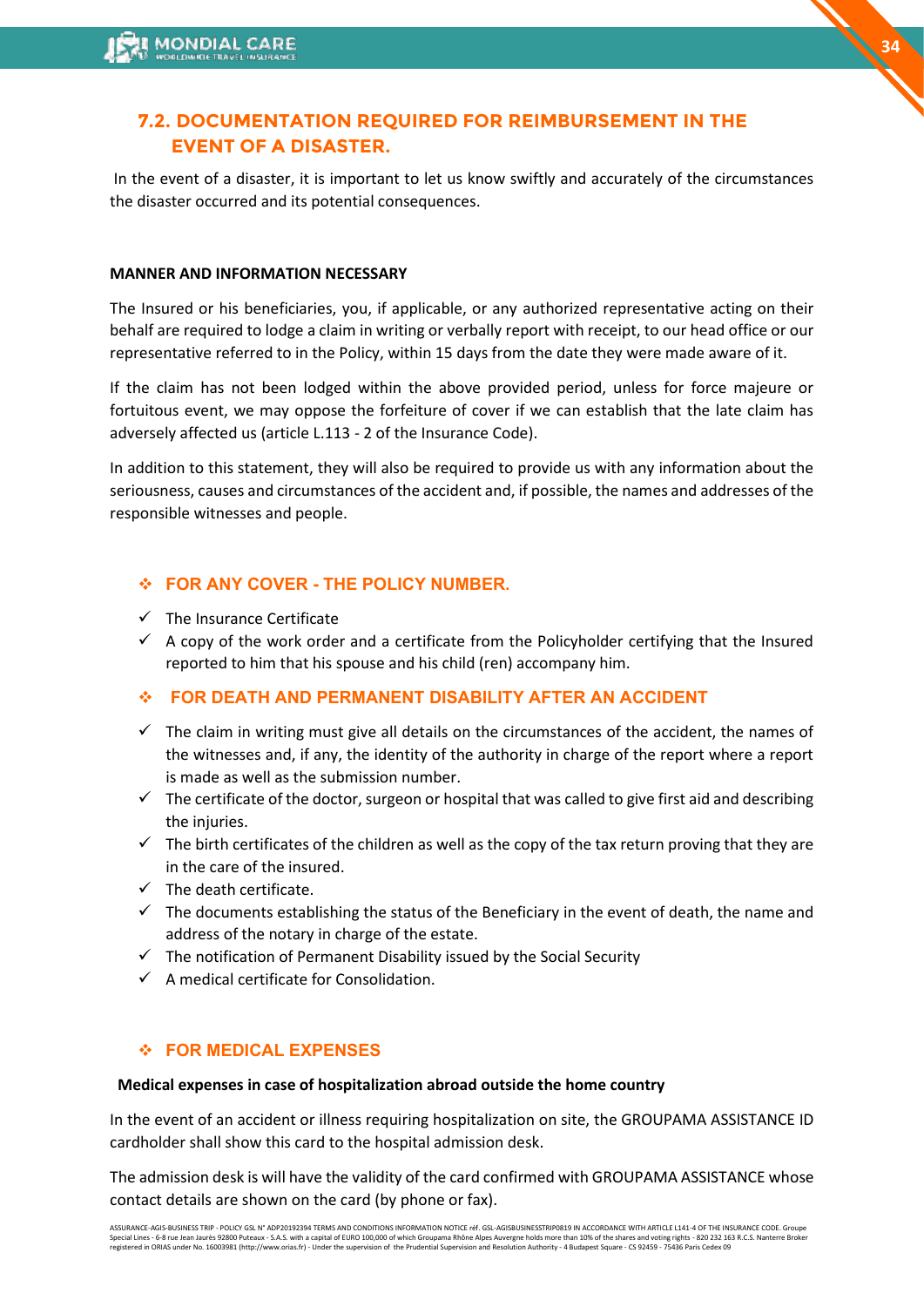Fees will be paid directly to the hospital by GROUPAMA ASSISTANCE y unless the Insured is required to make and advance payment.

The Policyholder Company, the Insured or his beneficiaries agree to take all necessary steps to obtain reimbursement of these costs (in full or in part) from the Social Security and/or other any complementary agencies the Insured is a member of and to immediately repay

GROUPAMA ASSISTANCE any money they received as such.

IMPORTANT This guarantee is granted upon approval from GROUPAMA ASSISTANCE, and within the limit of the amount set in the Table of Benefits.

#### **Medical expenses excluding hospital expenses abroad outside the home country**

The reimbursement of medical expenses excluding hospital expenses shall be made upon return of the insured to his country of origin. He shall produce any necessary receipts.

The Policyholder Company, the Insured or his beneficiaries agree to take all necessary steps to obtain reimbursement of these costs (in full or in part) from the Social Security and/or other any complementary agencies the Insured is a member of.

The Insurer shall pay for the gap of the medical expenses reimbursed by social security and/or any other complementary organizations the Insured of, or his beneficiaries

Payment for this gap is limited to the amount shown in the Table of Benefits

#### **Medical expenses in metropolitan France**

The reimbursement of medical expenses in Metropolitan France is made upon provision by the Policyholder or the Insured, of the medical certificate, the Health care forms, hospital bills and those of the doctor's fees, social security statements and/or those of any other complementary agencies as well as any reimbursement statements the Insured received as a beneficiary.

#### ❖ **FOR TRAVEL INCIDENTS**

In order for any reimbursements to be made, the Insured must provide the Insurer with the originals of all the receipts for expenses incurred as a result of those incidents.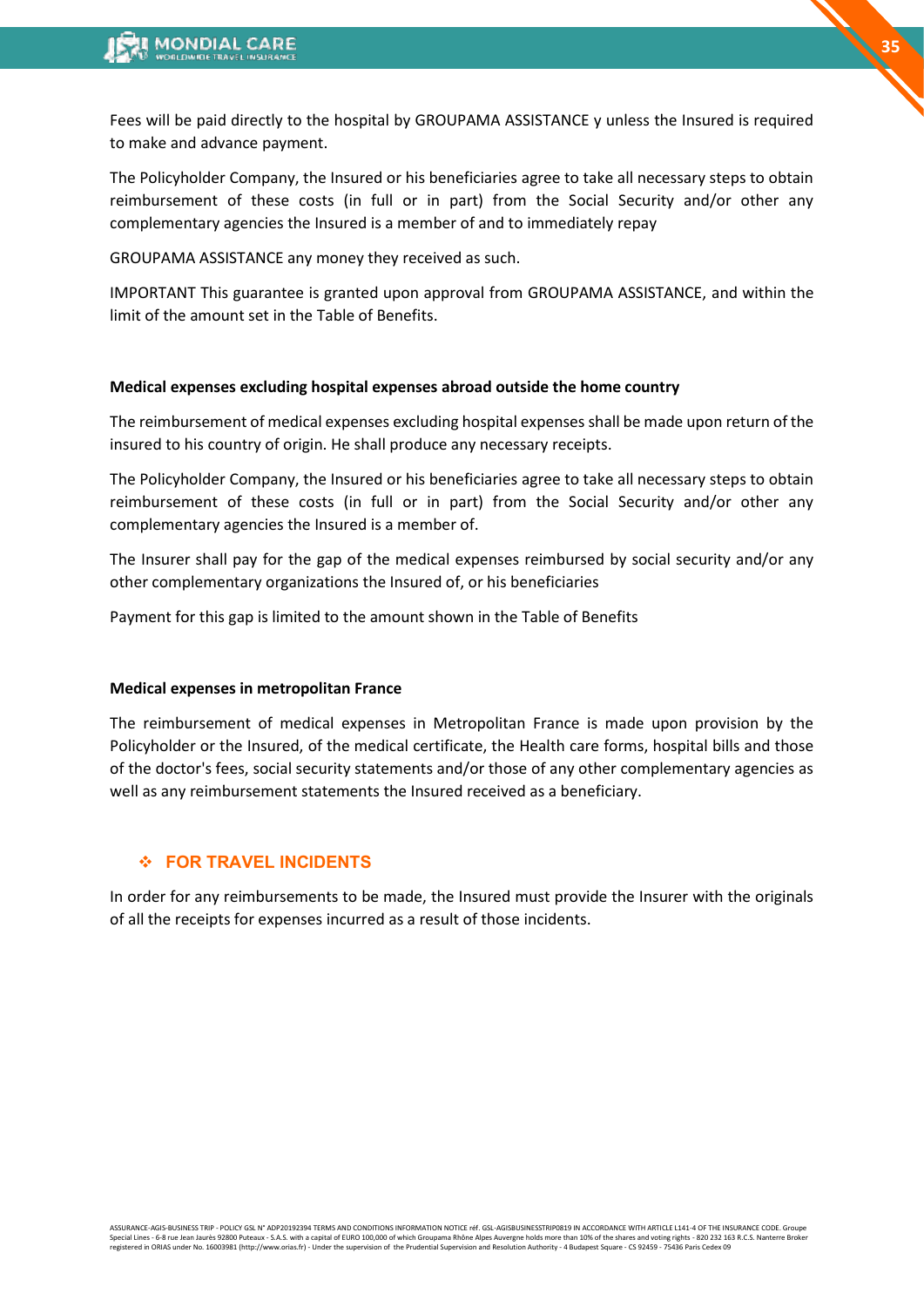#### ❖ **FOR LOSS, DAMAGE, THEFT, OR DESTRUCTION OF PERSONAL BAGGAGE:**

- ➢ The insured must file a complaint for loss, damage, theft or destruction of luggage with the relevant local authorities within Twenty Four Hours from the date of the incident.
- $\triangleright$  The original claim receipt and a detailed declaration must be submitted to the Insurer within a maximum of Ten Days.
- $\triangleright$  The Insured must file a claim for loss, deterioration, theft or destruction of luggage with the carrier within Twenty Four Hours of the date of the accident. The reservation slips from the carrier when the baggage or items have been lost during the time they were under their legal care;
- $\triangleright$  In the event of the theft of luggage from the trunk of his vehicle, the insured is required to provide proof of the break-in (picture of the damage, lock repair bill).
- $\triangleright$  The Insured is required to provide the Insurer with all documentation to verify or estimate the damage (picture of the damaged baggage, invoice) as well as any documents that the Insurer reserves the right to claim.
- $\triangleright$  In all cases, a letter certifying the date, place of purchase and the original invoice or pro-format of the invoice.
- $\triangleright$  With regard to valuables and jewellery, the Insured must provide the Insurer with the original invoices, the original certificate of guarantee, and the deed if the possession of these objects are the result of an estate, the estimate if these objects have been appraised for lack of invoice.

#### ❖ **FOR CANCELLATION OR CHANGE OF TRIP**

The Policyholder must notify the travel agency of the cancellation as soon as the covered event occurs.

This cancellation must be reported and made to the Insurer within Forty Eight Hours from the request for cancellation with the travel agency ("Tour Operator" or Transport Company).

Transport).

The Insurer shall reimburse based on the current cancellation fee schedule on the date the event giving rise to a claim, was first found.

#### **The Policyholder shall provide the Insurer with**

- $\triangleright$  The details of the tour operator
- $\triangleright$  The copy of the contract signed with the tour operator as well as all the documents necessary to assess the loss
- $\triangleright$  The precise reason for the cancellation and all the necessary documentation such as, depending on the nature of the event: the death certificate, the proof of the family relation between the Insured and the victim, a hospital certificate, the copy of summons to a court, the original receipt of complaint filed in case of theft of ID documents or the copy of the declaration of loss in case of serious damage to the home or any other document necessary to prove the cause of cancellation.

After this period of Forty Eight Hours, if the Insurer suffers any loss as a result of the late report, the Policyholder will forfeit all rights to compensation.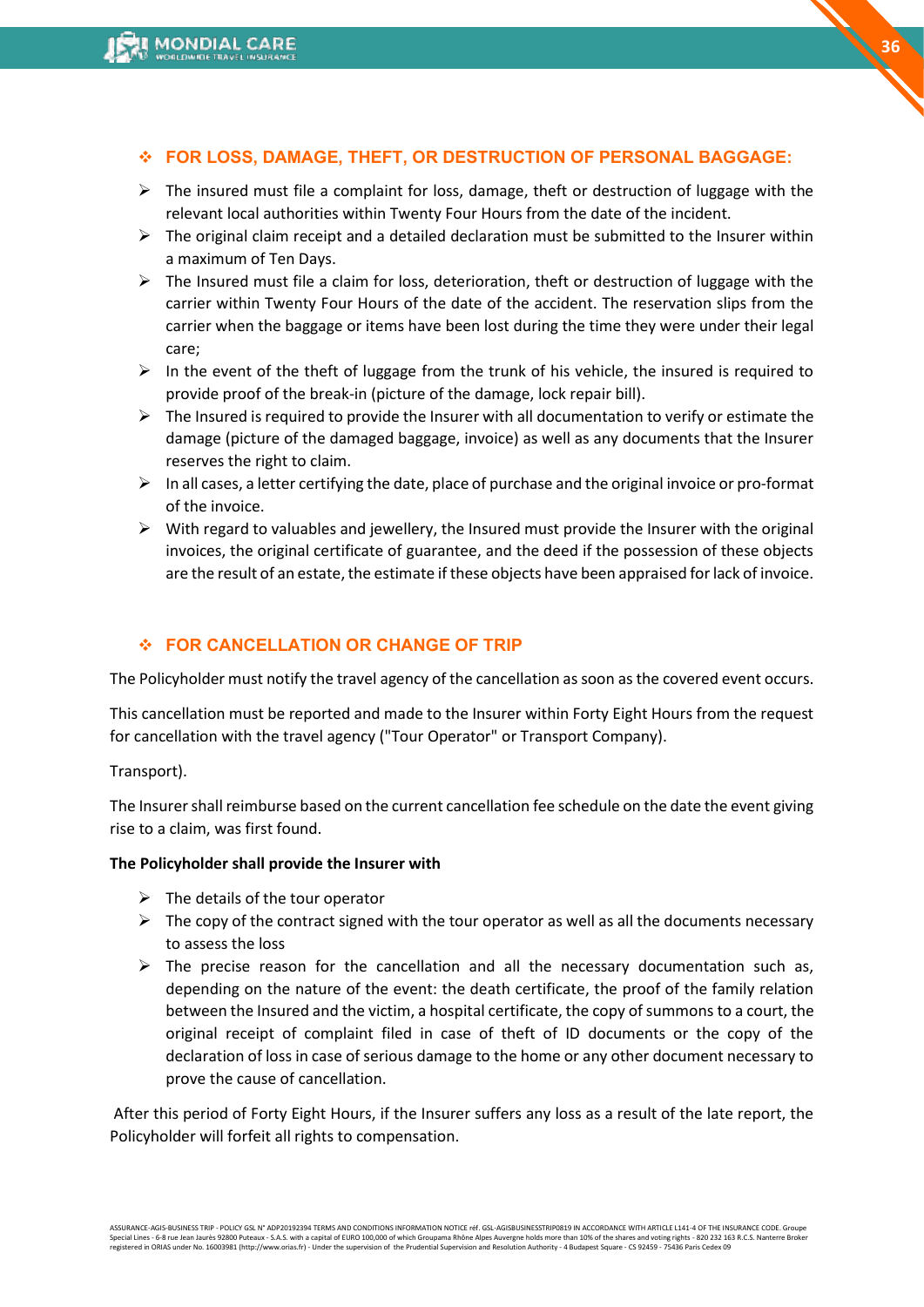#### ❖ **FOR SEARCH AND RESCUE COSTS**

In order for the reimbursements to be made, the insured must provide the Insurer with the original detailed request for the reimbursement of search and rescue costs from the local authorities.

**37**

#### ❖ **FOR PERSONAL LIABILITY**

As soon as the Insured becomes aware of a fact likely for the cover under this policy to apply, and within five days, the Insured shall, subject to forfeiture, unless exceptional circumstances or force majeure), notify CGEA in writing or verbally against acknowledgment of receipt.

The Insured shall also:

- $\triangleright$  let the Insurer know within the shortest possible time, about the circumstances of the loss, its known or presumed causes, the nature and the approximate amount of damages.
- $\triangleright$  Take all necessary measures to limit the extent of the already known damage and prevent any further damage to be sustained,
- $\triangleright$  Forward to the Insurer, within the shortest possible time, all notices, convocations, summons, extrajudicial documents and procedural documents that would have been sent to him, delivered or served.

- Failure by the Insured to comply with the obligations listed in the previous three sections, the Insurer will be entitled to compensation proportionate to the damage they may have incurred as a result of this breach.

#### ❖ **FOR HOME/VEHICLE ARRANGEMENTS**

Receipts of expenses for home and/or vehicle arrangements

#### ❖ **FOR PSYCHOLOGICAL ASSISTANCE**

- $\triangleright$  The original invoices for consultations with the doctor and/or psychologist.
- $\triangleright$  A copy of the family booklet or any other document justifying the first line family link with the Insured.

#### ❖ **FOR LOCAL SERVICES & PERSONAL CARE SERVICES**

For the assistance cover to apply, the Insured must first contact GROUPAMA ASSISTANCE on the contact number shown on the personal identification card, prior to any intervention.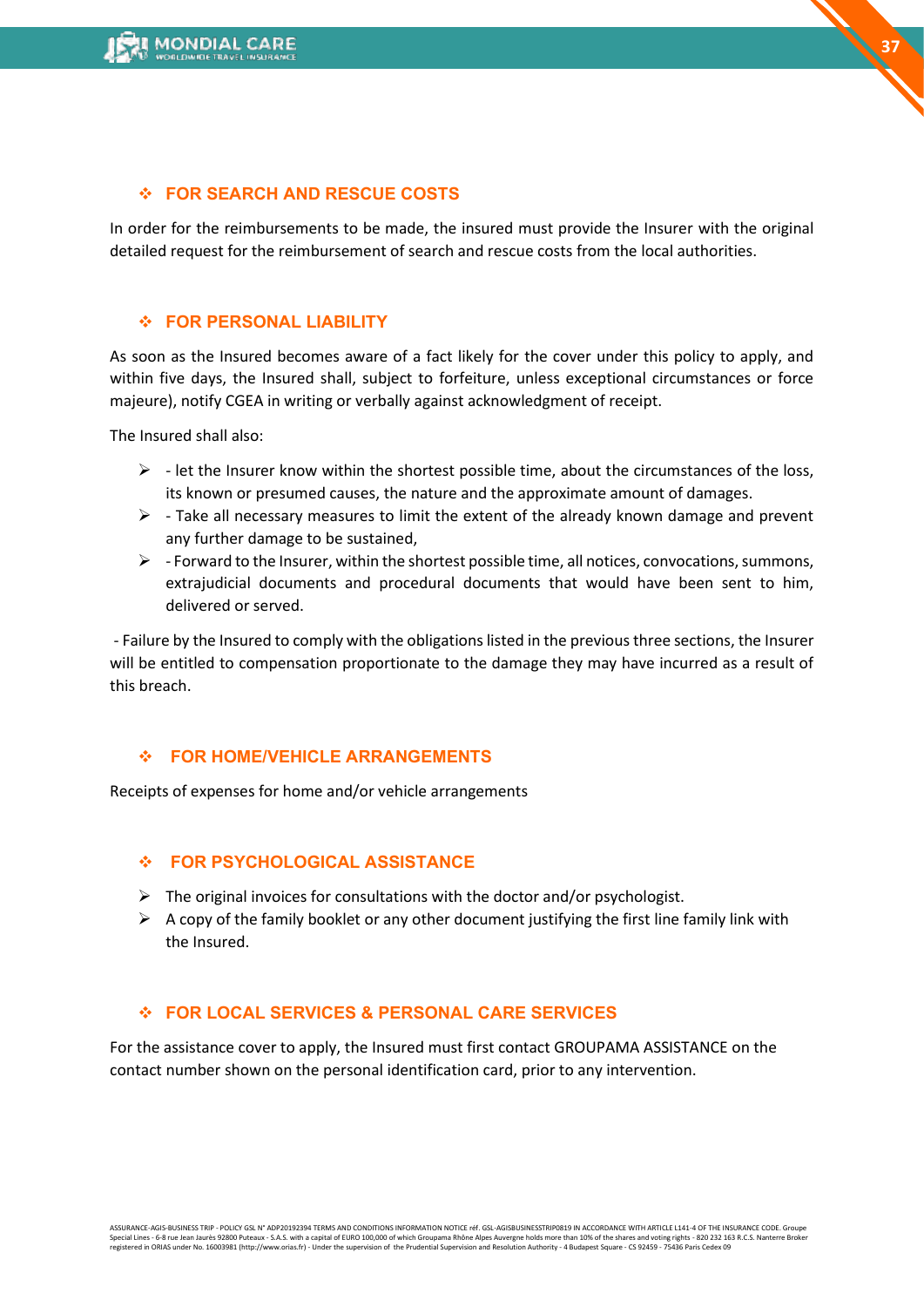# <span id="page-37-0"></span>**8. ADMINISTRATIVE PROVISIONS**

### **8.1. CONDITIONS OF CHANGE OR CANCELLATION OF THE POLICY**

Any claim for reimbursement caused by a change in the dates regarding the period of your travel insurance policy will only be taken into account if the amount to be reimbursed is over €25 and if you are able to provide a copy of the ticket substantiating this change.

### **8.2. EFFECTIVE DATE AND DURATION OF THE POLICY**

The policy is effective on the date and for the duration referred to in the Insurance certificate, subject to payment of the premium. The policy is entered into for a firm period without tacit renewal and may not be terminated and reimbursed during the period.

### **8.3. LIMITATION**

In accordance with Articles L 114-1 and L 114-2 of the Insurance Code, all actions derived from this Policy are subject to limitation, i.e. they may no longer be brought after years from the event that gave rise to these actions.

#### **However, this time limit shall not begin:**

- $\triangleright$  (1) in the event of non-disclosure, omission, inaccurate statement on the risk, from the date the insurer became aware of it;
- $\triangleright$  In the event of a loss, from the date the beneficiaries became aware of it, if they can prove they were unaware of it until then.

The limitation shall be extended to ten years for accident cover affecting individuals when the Beneficiaries are the assignees of the deceased Insured

### **8.4. SUBROGATION TO YOUR RIGHTS AND ACTIONS**

In accordance with the provisions of Article L.121-12 of the Insurance Code, GROUPAMA is subrogated, up to the amount of compensation they pay, to the rights and actions of the Insured with respect to Third Parties.

If we may no longer exercise this action, from your personal act, we may be relieved from all or part of our obligations to you.

### **8.5. SANCTIONS TO APPLY FOR MISREPRESENTATION AT THE TIME OF THE CLAIM**

Any non-disclosure or misrepresentation, omission or inaccuracy in the risk statement is sanctioned under the terms by articles L 113-8 and L 113-9 of the Insurance Code:

 $\triangleright$  in case of bad faith on your part: by the policy becoming null and void;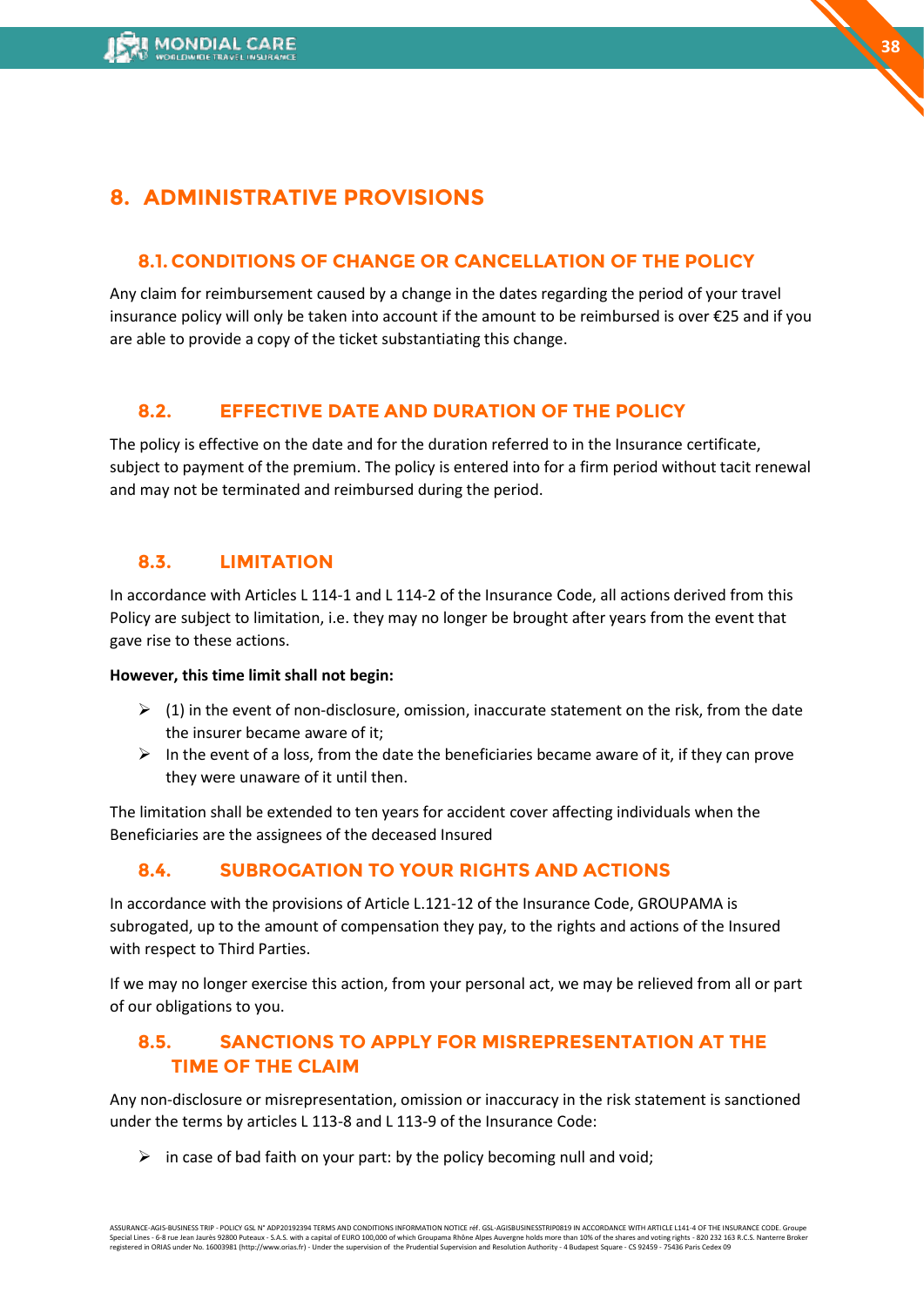$\triangleright$  if your bad faith has not been established: by a lower benefit proportionate to the premium paid against the premium that would have been due had the risk been fully and accurately declared.

#### **SANCTIONS TO APPLY FOR MISREPRESENTATION AT THE TIME OF THE CLAIM**

Any fraud, non-disclosure or intentional misrepresentation on your part on the circumstances or consequences of a loss shall result in any entitlement to benefit or compensation for that loss to be forfeited.

### **8.6. FOR ALL REQUEST OF REPATRIATION ASSISTANCE**

For all requests for assistance, the Insured (or anyone acting on his behalf) must contact GROUPAMA Assistance by quoting the reference of the GSL policy (see the certificate of insurance given on purchasing the policy):

- ✓ **Phone from France:** 01.55.98.57.35
- ✓ **From overseas: (+33) 1.55.98.57.35**

GROUPAMA Assistance team is available 7 days a week, 24 hours a day.

#### **FOR ANY OTHER LOSS EVENT**

Contact MondialCare by AGIS SAS, in writing:

**[contact@mondialcare.eu](mailto:contact@mondialcare.eu)**

Or by mail to:

### **MONDIALCARE / AGIS SAS 33 Avenue Victor Hugo**  75116 PARIS FRANCE

**• by phone:**

- ✓ **From France: 01.82.83.56.26**
- ✓ **From overseas: (+33) 1.82.83.56.26**

Agis SAS owns Mondial Care brand and www.mondialcare.eu website, operates as a Broker-Designer, distributor and manager of this Travel Insurance Program. Agis SAS on behalf of the insured/beneficiary named in the Insurance certificate and agrees to transfer to the Insurer, the premium paid to him by the Insured/beneficiary. Agis SAS on behalf of the insurer, processes and settles claims which are not under the assistance coverage directly by Groupama Assistance. Agis SAS - Allsure Global Insurance Solutions SAS - International Insurance and Reinsurance Brokerage Company RCS Paris B 524 120409 Registration No. 10057380 in the register of Insurance Intermediaries - Orias - 1 rue Jules Lefèvre - 75311 Paris Cedex 9 - Activity under the supervision of ACPR - Banque de France Prudential Supervisory and Resolution Authority, 4 Budapest Square CS 92459, 75436 Paris.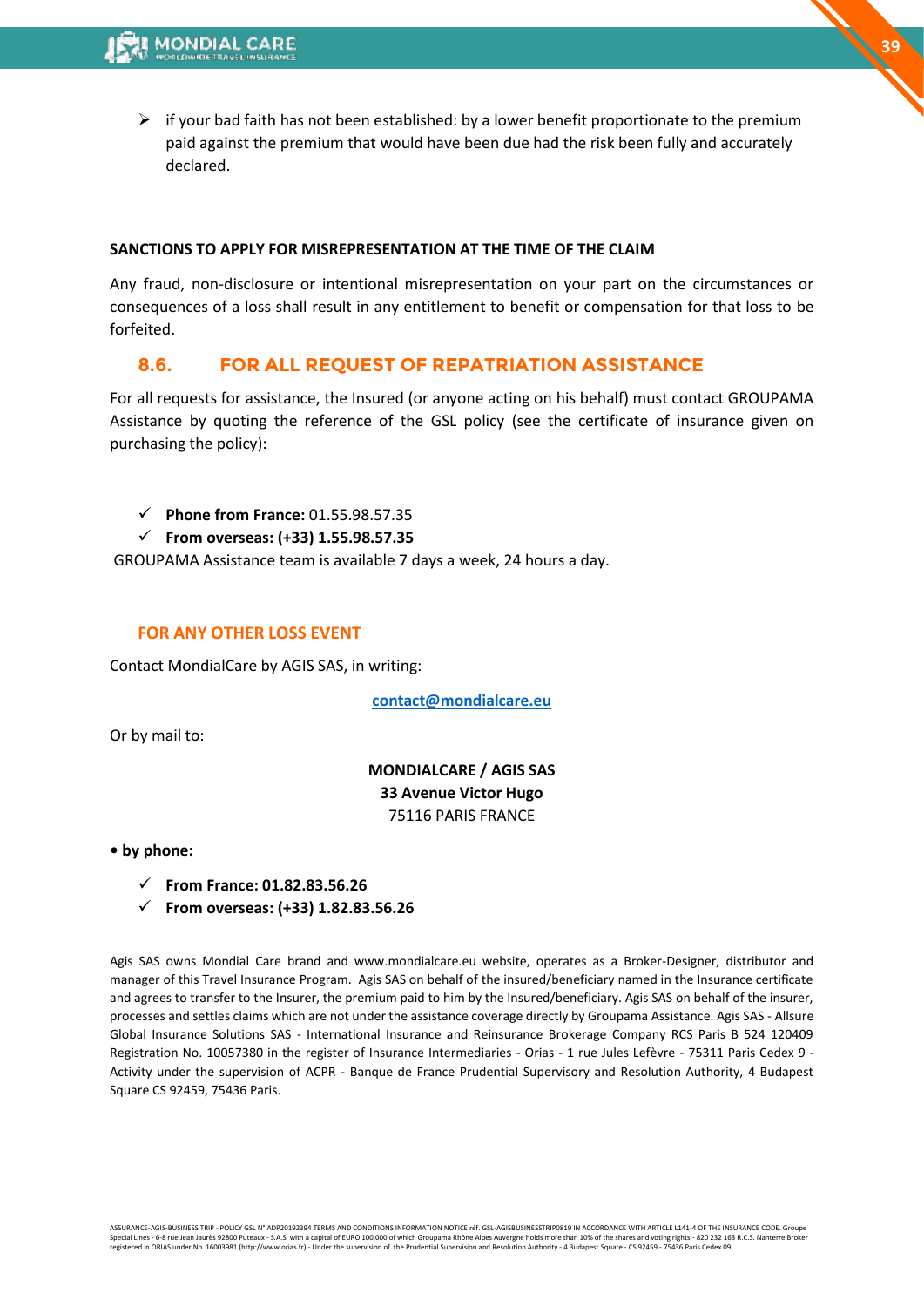

### **8.7.CLAIMS - MEDIATION**

The insurance policy wording in French remains the only legal reference in the event of a dispute between the parties. For any issue, the Policyholder will contact the Broker the Insurance policy was entered with

**1. If you disagree or not satisfy with the performance of your policy, please inform MUTUAIDE ASSISTANCE by phone on 01.41.77.45.50, or in writing to medical@mutuaide.fr, or by mail to:**

### **MUTUAIDE ASSISTANCE SERVICE QUALITÉ CLIENTS 8/14 AVENUE DES FRÈRES LUMIÈRES 94368 BRY-SUR-MARNE CEDEX**

#### **for assistance benefits.**

If their response is not satisfactory, the Policyholder may send his claim to Special Lines Group's "Claims" department:

By mail:

### **GROUPE SPECIAL LINES SERVICE RÉCLAMATIONS 6-8 RUE JEAN JAURÈS 92800 PUTEAUX**

- by Email: **reclamations@groupespeciallines.fr**

If the response to the claim remains unsatisfactory, the Policyholder may contact Groupama Rhône-Alpes Auvergne's "Claims" department:

By mail:

#### **GROUPAMA RHONE-ALPES-AUVERGNE SERVICE CONSOMMATEURS 70019 LYON CEDEX 69252**

#### - By email: **service-consommateurs@groupama-ra.com**

Finally, if disagreement persists regarding the position or proposed solution, the Policyholder may refer the matter to the Insurance Mediation:

By mail: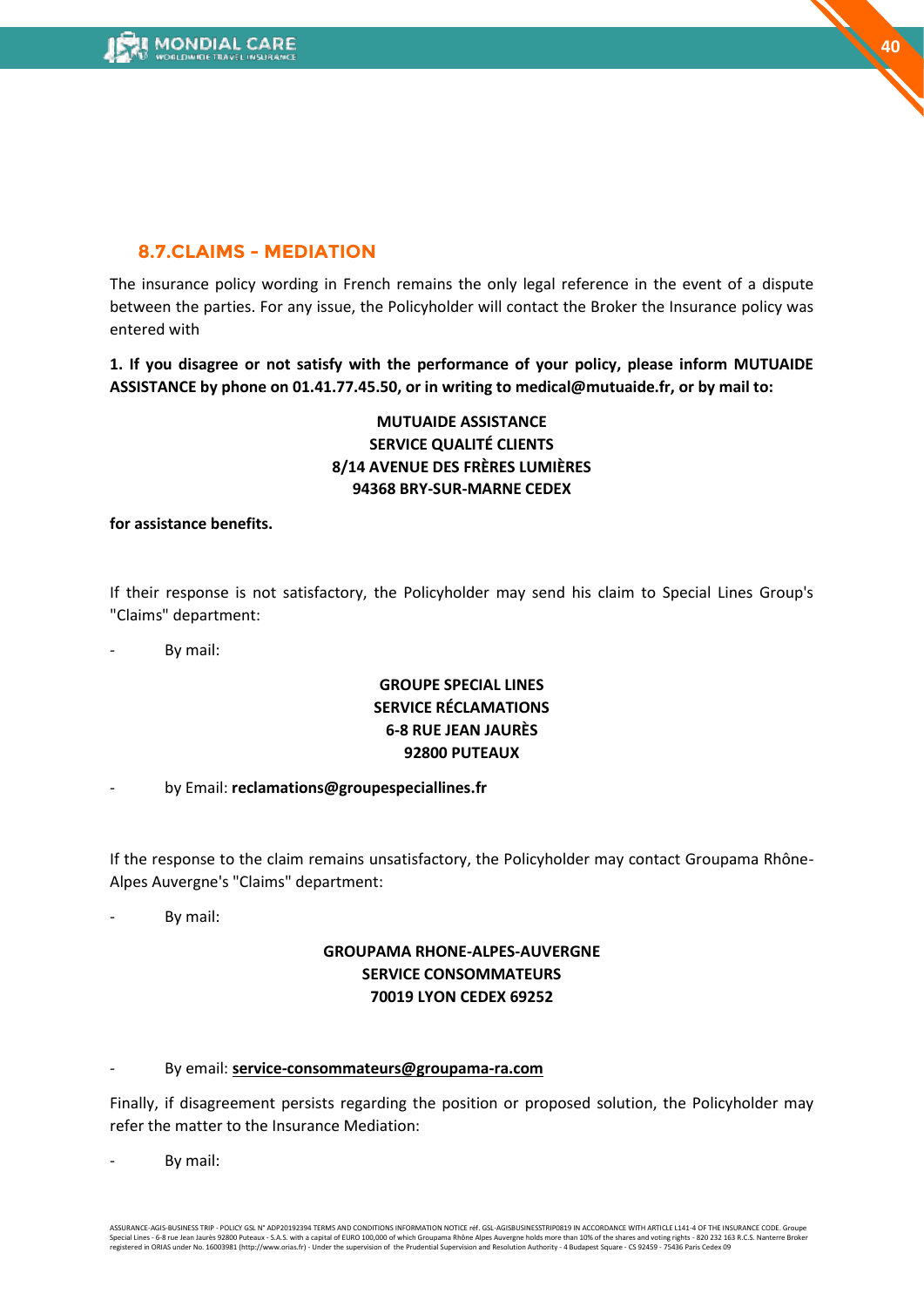# **41**

### La médiation de l'Assurance **TSA 50110 75441 PARIS CEDEX 09**

#### - On the website: **www.mediation-assurance.org**

**2. If you disagree or are not satisfied** with the performance of your Policy please contact GROUPE SPECIAL LINES in writing to

**[reclamations@groupespeciallines.fr](mailto:reclamations@groupespeciallines.fr)**

#### INSURANCE BENEFITS

If the answer is not satisfactory, you may send a letter to:

#### **GROUPAMA RHONE-ALPES-AUVERGNE SERVICE CONSOMMATEURS TSA 70019 69252 LYON CEDEX 09**

GROUPAMA undertakes to acknowledge receipt of your mail within 10 business days. It will be processed within 2 months at most. If the disagreement persists, you may use the Insurance Mediation. Contact details above.

The FFSA Ombudsman is not competent to know about policies purchased to cover professional risks.

### **8.8. SUPERVISORY AUTHORITY**

In accordance with the Insurance Code (Article L. 112-4) it is noted that the SPECIAL LINES GROUP and GROUPAMA Supervisory authority is ACPR, 4 Budapest Square - CS92459 - 75436 Paris Cedex 09.

### **8.9. PROTECTION OF PERSONAL DATA**

Personal data is collected at different stages of our business or insurance activities relating to policyholders or individuals parties or interested in the policies.

This data is processed in accordance with the regulations, including the rights for individuals.

#### ❖ **Your rights on personal data:**

You have rights to your data that may be easily exercised:

- $\checkmark$  the right to review the information we have and to request to complete or correct it
- $\checkmark$  (access and rectification rights).
- $\checkmark$  the right to request your data to be deleted or limited in use(data deletion or limitation rights).
- ✓ the right to object to the use of your data, particularly regarding business development (right to object).
- $\checkmark$  right to recover the data that you have personally provided to us for the performance of your policy or which you have given your consent for (right to data portability).
- $\checkmark$  right to set guidelines for the retention, deletion and disclosure of your data after your death.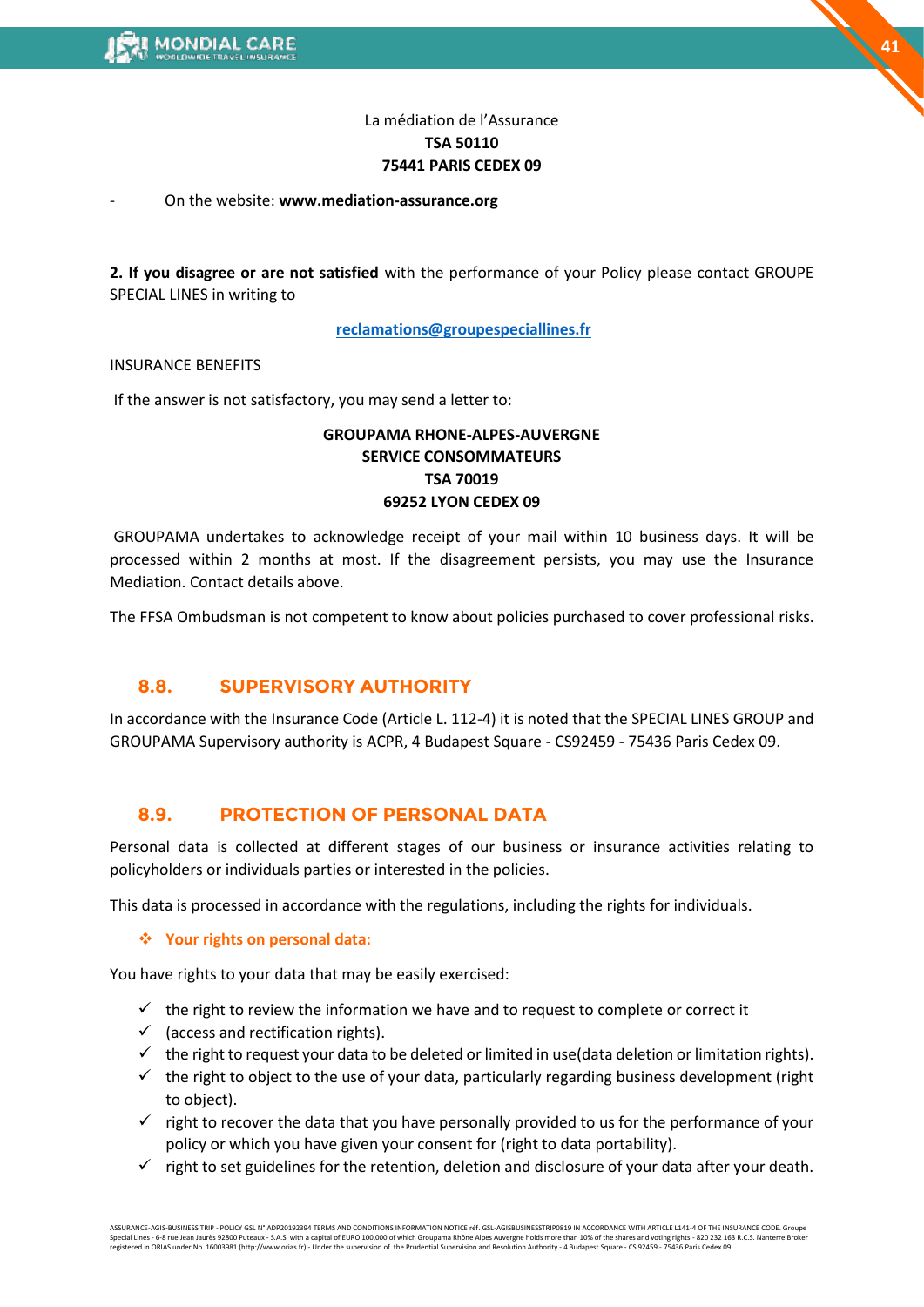Any request about your personal data may be sent to our Data Protection Officer - SPECIAL LINES GROUP to: 6/8 rue Jean Jaurès – 92800 PUTEAUX or by email : reclamations@groupespeciallines.fr ; and/or au Délégué à la Protection des Données de GROUPAMA in writing « GROUPAMA SA – Correspondant Informatique et Libertés - 8-10, rue d'Astorg, 75383 Paris » or by email to contactdpo@groupama.com.

You may also also file a claim with the National Commission for Information Technology and Freedoms (CNIL) if you believe that we have breached our obligations regarding your data.

### **8.10. PERSONAL DATA PROTECTION AND INSURANCE**

#### *Why do we collect personal data?*

Data collected by Special Lines Group at various stages of taking out an insurance or in managing insurance policies are required for the following objectives:

#### ❖ **Contracting, managing, performing insurance or assistance policies**

The data about you or the parties, interested or involved in the policy for contracting, managing and performing the policies, are collected for the following purposes:

- $\checkmark$  The study of insurance needs in order to offer insurance policies tailored to each situation
- $\checkmark$  Review, acceptance, control and monitoring of the risk
- $\checkmark$  Policy management (from the pre-contractual stage to to the termination of the policy), and the performance of the policy and guarantees,
- ✓ Customer management
- $\checkmark$  Recovery and management of claims and litigation
- $\checkmark$  The development of statistics and actuarial studies
- $\checkmark$  The implementation of preventive measures
- $\checkmark$  Compliance with legal or regulatory obligations
- $\checkmark$  Conducting research and development activities under the life of the policy

Health data may be processed if it is necessary for contracting, managing or performing the insurance or assistance contracts. This information is processed in accordance with medical confidentiality and with your consent.

If a contract is entered, the data is retained for the duration of the policy or claims, and until the legal statute of limitations expires.

In the absence of a policy (prospect data):

- $\triangleright$  Health data is stored for up to 5 years for probationary purposes;
- $\triangleright$  any other data may be stored for up to 3 years.

#### ❖ **Business Development**

Special Lines Group and Groupama Group Companies (Insurance, and Services) have a legitimate interest in conducting prospecting actions towards their customers or prospects, and are implementing processes necessary to:

- $\checkmark$  Conducting lead management transactions
- $\checkmark$  The acquisition, sale, rental or exchange of customer or prospect data in accordance with the rights of individuals
- $\checkmark$  Conducting research and development activities as part of client management and prospecting activities

ASSURANCE-AGIS-BUSINESS TRIP - POLICY GSL N° ADP20192394 TERMS AND CONDITIONS INFORMATION NOTICE réf. GSL-AGISBUSINESSTRIP0819 IN ACCORDANCE WITH ARTICLE L141-4 OF THE INSURANCE CODE. Groupe<br>Special Lines - 6-8 rue Jean Ja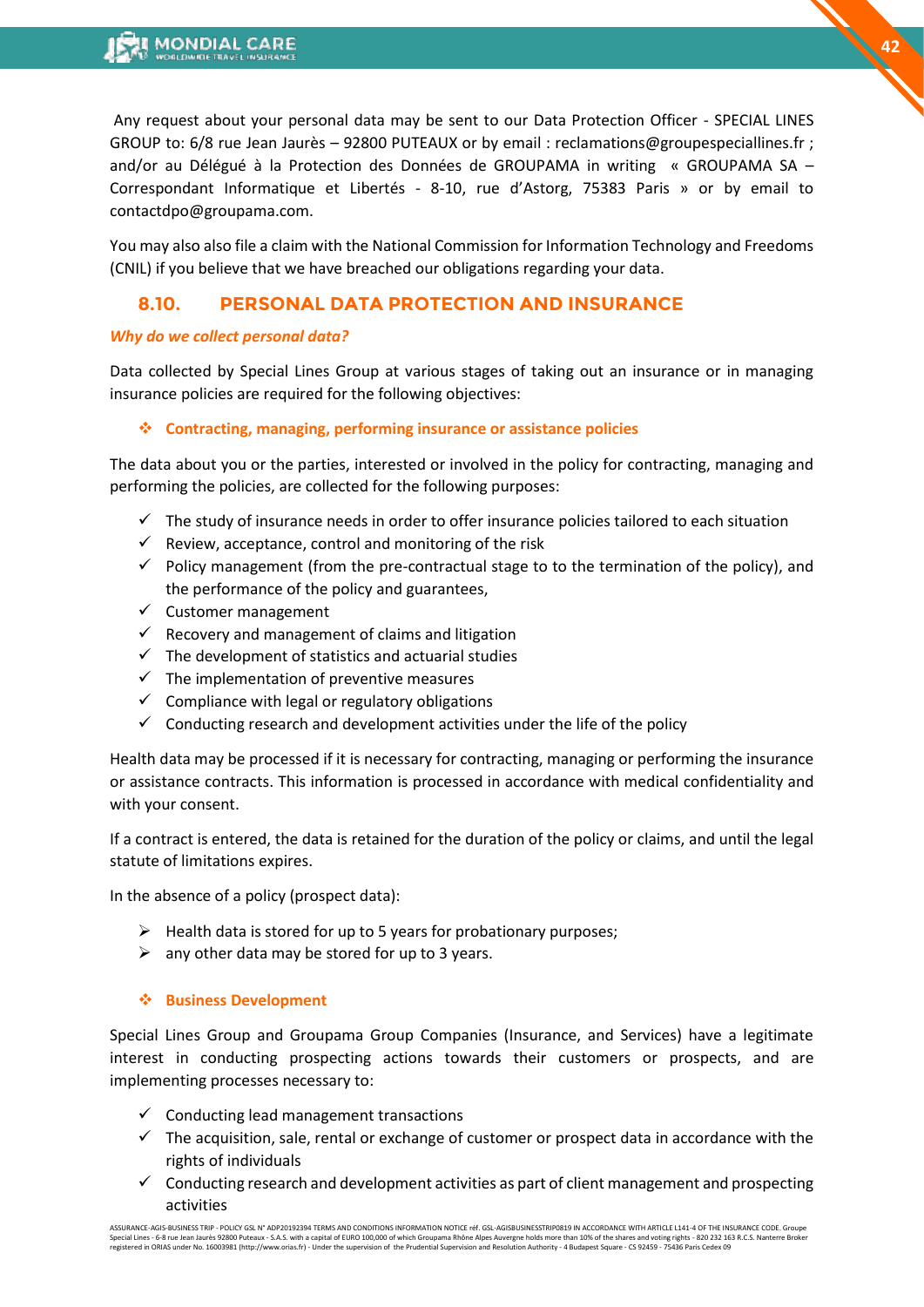The use of certain means for carrying out prospecting operations is subject to the consent of the prospects. They involve:

- $\checkmark$  Using your email address or phone number for electronic canvassing
- $\checkmark$  Using your browsing data to provide you with offers tailored to your needs or interests (see cookie notice for more information);
- $\checkmark$  forwarding your data to partners.

Anyone may at any time object to receiving advertisements by mail, email or phone from our services (see your rights above).

### ❖ **Fighting insurance fraud**

The insurer, which has an obligation to protect the mutuality of insured and avoid unjustified claims, has a legitimate interest in fighting fraud.

Personal data (including health data) may therefore be used to prevent, detect and manage fraud regardless of the originator. These anti-fraud systems may lead to have their name recorded on a register of individuals with a risk of fraud

The Agency for Insurance Counter Fraud (Alfa) may be sent that data for this purpose. Rights on this data may be exercised at any time by mail to ALFA, 1 rue Jules Lefebvre - 75431 Paris Cedex 09.

The data processed for counter fraud is kept for up to 5 years from the fraud file being closed In the event of a legal proceeding, the data will be retained until the end of the proceeding, and applicable limitations expire.

Those listed as suspected fraudsters will be deregistered, past the 5-year period from record on this list.

#### ❖ **Money Laundering and anti-terrorism financing**

In order to meet their legal obligations, the Insurer shall implement surveillance mechanisms against money laundering, the financing of terrorism and allow financial sanctions to be implemented.

The data used for this purpose is kept for 5 years from the closing of the account or the end of the relationship with the insurer. Those relating to transactions carried out by individuals are kept for 5 years from the day of their performance, including in the event of the closing of the account or the end of the relationship with the insurer. TRACFIN may be sent the data for this purpose.

In accordance with the Monetary and Financial Code, the right to access this data is exercised with the National Commission for Information Technology and Freedoms (see cnil.fr).

#### *Transfers of information outside the European Union:*

Personal data is processed within the European Union. However, data may be transferred to countries outside the European Union, in accordance with data protection rules and governed by relevant safeguards (e.g. standard contractual clauses of the European Commission, countries with a level of data protection that is recognized as appropriate...).

<sup>.&</sup>lt;br>ASSURANCE-AGIS-BUSINESS TRIP - POLICY GSL N° ADP20192394 TERMS AND CONDITIONS INFORMATION NOTICE réf. GSL-AGISBUSINESSTRIP0819 IN ACCORDANCE WITH ARTICLE L141-4 OF THE INSURANCE CODE. Gi Special Lines - 6-8 rue Jean Jaurès 92800 Puteaux - S.A.S. with a capital of EURO 100,000 of which Groupama Rhône Alpes Auvergne holds more than 10% of the shares and voting rights - 820 232 163 R.C.S. Nanterre Broker<br>regi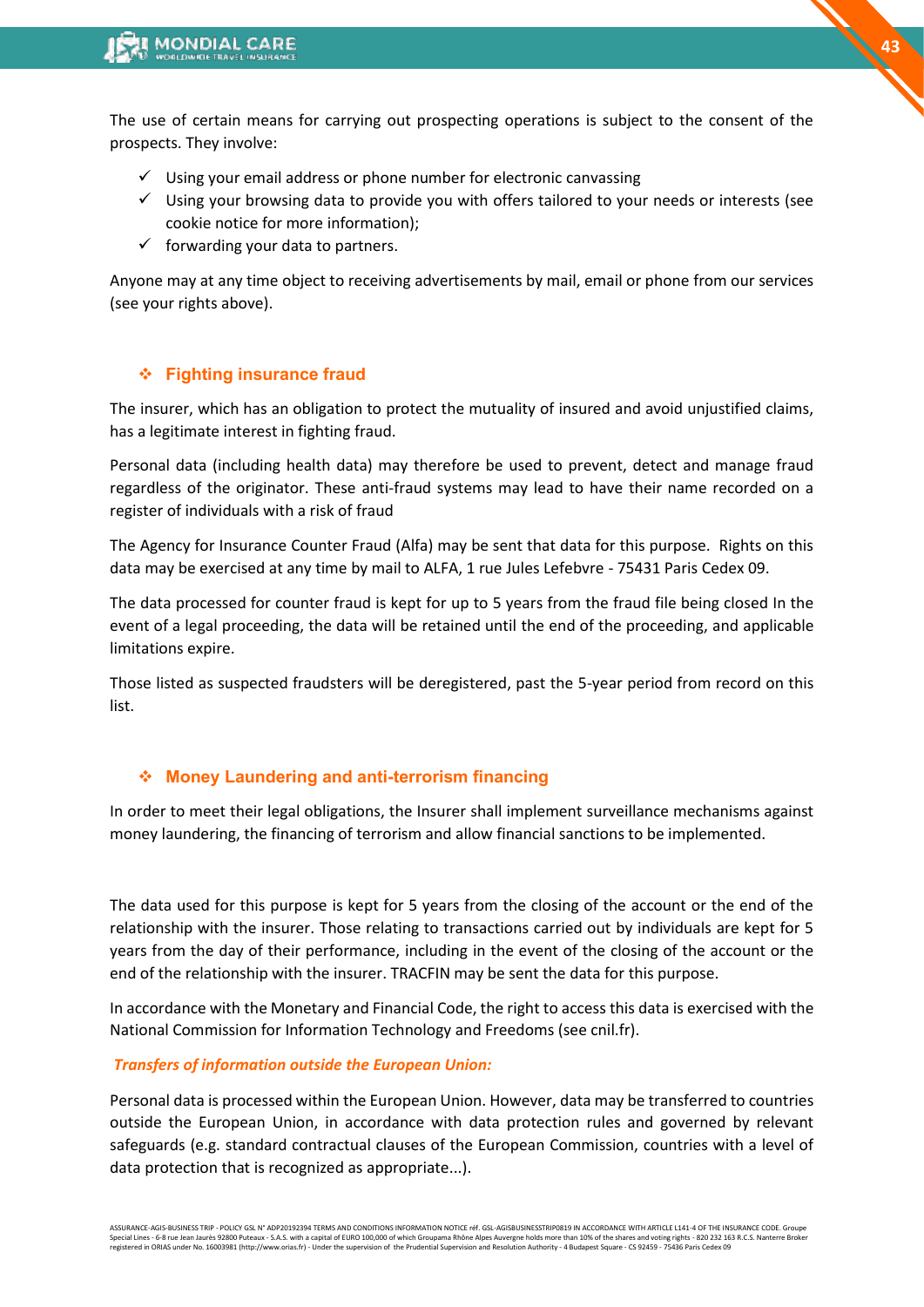These transfers can be made for the the performance of these policies, against the fraud, compliance with legal or regulatory obligations, the management of actions or litigation allowing the Insurer to ensure the finding, exercise or defending their rights in court or for the purposes of defending those involved. Some data, strictly necessary for implementing assistance services, may also be transmitted outside the European Union in the interest of the person concerned or safeguarding individual life.

#### *Who is this information provided to?*

The personal data processed are intended, **within the limit of their authority.**

- $\checkmark$  To the Department of Special Lines Group or Groupama Group companies in charge of commercial relations and contract management, anti-fraud or anti-money laundering and counter-terrorism and terrorist financing, audit and supervision.
- $\checkmark$  This information may also be communicated, if necessary, to our reinsurers, intermediaries, partners, and subcontractors, as well as to organizations that may be involved in the insurance business, such as the organizations or professional bodies (including ALFA for anti-fraud purposes and TRACFIN for anti money laundering and ant-terrorist financing).

Information about your health is exclusively intended for the Insurer's medical advisors or other entities of the Group, its medical department or internal or external persons specifically authorized (including our medical experts).

#### **SUPERVISORY AUTHORITY**

In accordance with the Insurance Code (Article L. 112-4) it is noted that the SPECIAL LINES GROUP and GROUPAMA Supervisory authority is ACPR, 4 Budapest Square - CS92459 - 75436 Paris Cedex 09.

#### *Limits for force majeure*

GROUPE SPECIAL LINES, GROUPAMA et MUTUAIDE ASSISTANCE may not be held responsible for failing to provide assistance services, as a result of force majeure or any of the following events: civil or foreign wars, common political turmoil, civil commotions, riots, acts of terrorism reprisals, restrictions to the free movement of people and goods, strikes, explosions, natural disasters, disintegration of the atomic nucleus, or delays in the provision of the services resulting from the same causes.

**44**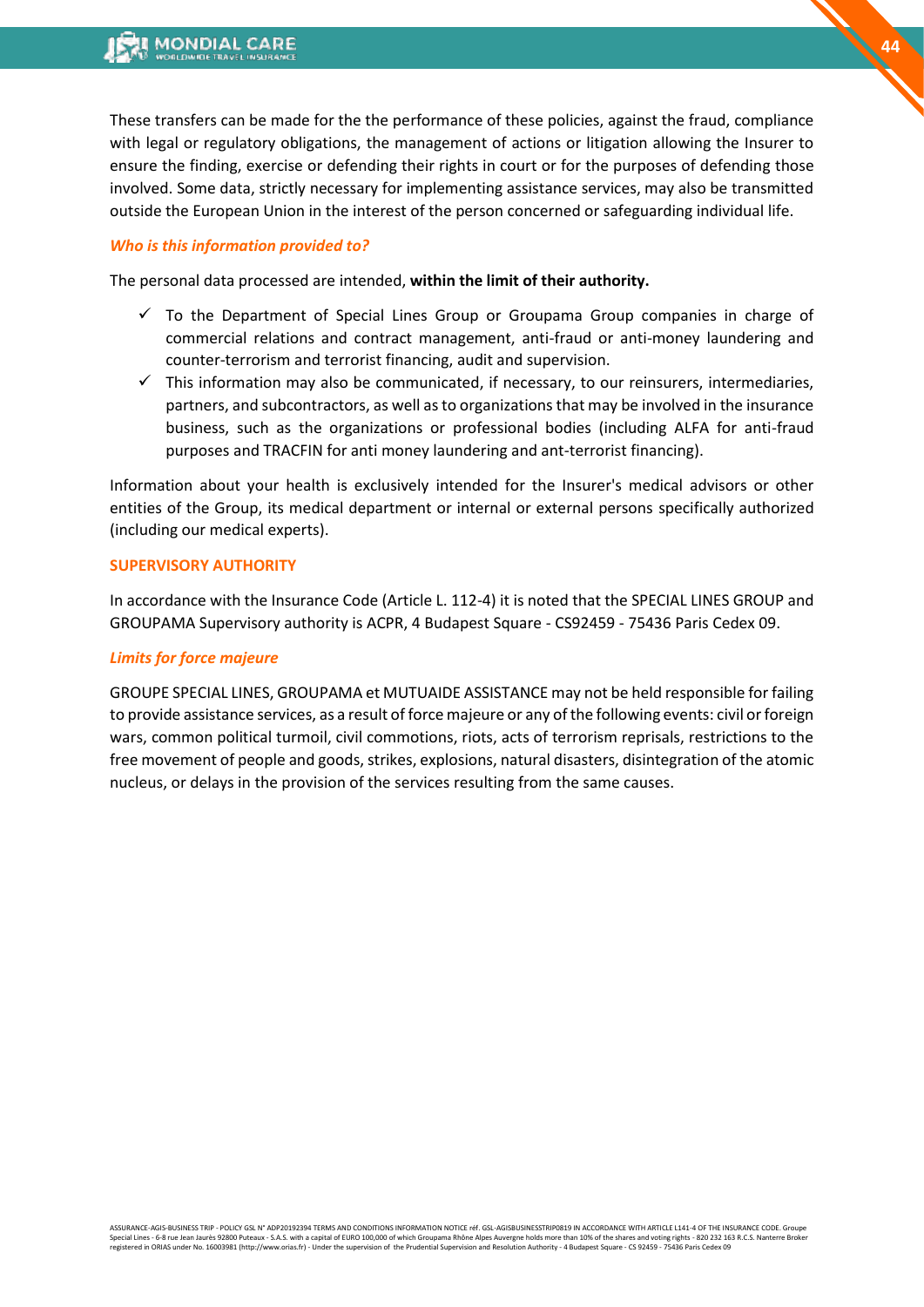# <span id="page-44-0"></span>**9. OTHER ASSISTANCE BENEFITS**

| <b>ASSISTANCE BENEFITS</b>                                                                                                                                                                                                                                                        | <b>Maximum amounts All Tax incl.</b><br>per person<br>for the duration of the POLICY            | <b>TERRITORIALITY</b>                                |
|-----------------------------------------------------------------------------------------------------------------------------------------------------------------------------------------------------------------------------------------------------------------------------------|-------------------------------------------------------------------------------------------------|------------------------------------------------------|
| <b>PERSONAL ACCIDENT - BASIC COVER</b>                                                                                                                                                                                                                                            |                                                                                                 |                                                      |
| 1.1. Accidental Death                                                                                                                                                                                                                                                             | )€50,000 or €150 000 based on the<br>selected option                                            |                                                      |
| Family package                                                                                                                                                                                                                                                                    | Amount cover plus 10%                                                                           |                                                      |
| Accidental death of the Dependent Spouse accompanying the<br>Insured                                                                                                                                                                                                              | €30,000                                                                                         | Worldwide                                            |
| Accidental death of a Dependent Child accompanying the<br>Insured                                                                                                                                                                                                                 | €5,000                                                                                          |                                                      |
| Death of the insured in flight                                                                                                                                                                                                                                                    | €30,000                                                                                         |                                                      |
| 1.2. Total Permanent or Partial Disability resulting from an<br><b>Accident</b>                                                                                                                                                                                                   | )€50,000 or €150 000 based on the<br>selected option                                            |                                                      |
| (Work Accidents - without Franchise)                                                                                                                                                                                                                                              |                                                                                                 | Worldwide                                            |
| Family package                                                                                                                                                                                                                                                                    | Amount cover plus 10%                                                                           |                                                      |
| Permanent disability of the Spouse or dependent child<br>accompanying the Insured                                                                                                                                                                                                 | €30,000                                                                                         |                                                      |
| 1.3. Daily benefit in in case of coma                                                                                                                                                                                                                                             | €75 per day from the 10th day -<br>maximum duration of 365 days.                                | Worldwide                                            |
| 1.4. Treatment costs in the country of residence of the Insured<br>after hospitalization abroad<br>Reimbursement of costs after hospitalization abroad while on a<br>work mission abroad, upon the return of the Insured to his<br>country of residence - without any deductible. | Up to €20,000 For 30 days from the<br>insured's return home                                     | Worldwide                                            |
| 1.5. Daily benefit for kidnapping or arbitrary detention<br>Compensation paid to the company (per event)<br>- 90-day franchise<br>Outside the home country of the insured                                                                                                         | Payment of the salary of the Insured up<br>to €100,000 per year, up to a maximum<br>of 365 days | <b>Outside the home</b><br>country of the<br>insured |
| 1.6. Home/vehicle arrangement in the event of a partial<br>permanent disability above 33%<br>Territoriality: Metropolitan France                                                                                                                                                  | 15% of the DISABILITY benefit and up to<br>€15 000                                              | <b>Metropolitan France</b>                           |
| <b>ASSISTANCE TO INDIVIDUALS IN THE EVENT OF AN ILLNESS OR AN ACCIDENT</b>                                                                                                                                                                                                        |                                                                                                 |                                                      |
| <b>Repatriation or medical Evacuation</b>                                                                                                                                                                                                                                         | <b>Actual Costs</b>                                                                             | Worldwide                                            |
| Medical, surgical, pharmaceutical,<br>hospital fees incurred abroad<br>Reimbursement of Actual Costs - Advance on Hospitalization<br>Costs<br>(not limited in time)<br>Outside the home country of the insured                                                                    | Up to €2,000,000                                                                                | <b>Outside the home</b><br>country of the insured    |
| Including Emergency dental expenses<br>Accompanying the Repatriated/Transported Insured                                                                                                                                                                                           | €300 per tooth and up to €900 per claim<br><b>Travel Ticket</b>                                 | Worldwide                                            |
| Return of the Spouse and Accompanying dependent Children<br>in the event of repatriation of the Insured                                                                                                                                                                           | <b>Actual Costs</b>                                                                             | Worldwide                                            |

ASSURANCE-AGIS-BUSINESS TRIP - POLICY GSL N° ADP20192394 TERMS AND CONDITIONS INFORMATION NOTICE réf. GSL-AGISBUSINESSTRIP0819 IN ACCORDANCE WITH ARTICLE L141-4 OF THE INSURANCE CODE. Groupe<br>Special Lines - 6-8 rue Jean Ja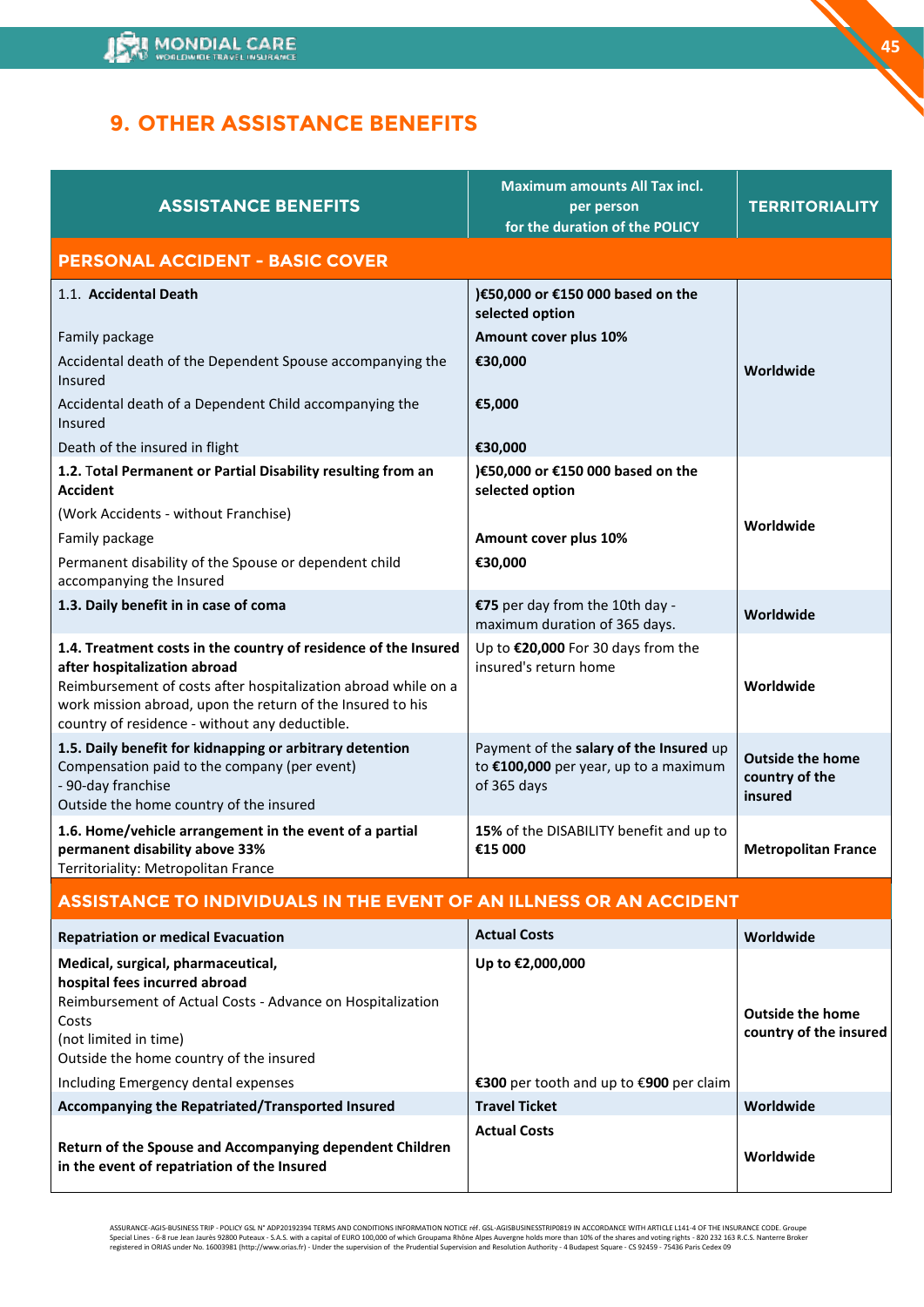| Presence with the Insured hospitalized up to 3 family members                                                                                                                                                                                      | Travel Ticket*<br>+ €250 hotel costs<br>per person per night - up to €5,000 | Worldwide                                         |
|----------------------------------------------------------------------------------------------------------------------------------------------------------------------------------------------------------------------------------------------------|-----------------------------------------------------------------------------|---------------------------------------------------|
| <b>Extension of stay</b>                                                                                                                                                                                                                           | Up to €250 per night with a maximum<br>of €2,000                            | Worldwide                                         |
| <b>Message Delivery</b>                                                                                                                                                                                                                            | <b>Actual Costs</b>                                                         | <b>Outside the home</b><br>country of the Insured |
| <b>ASSISTANCE IN THE EVENT OF A DEATH</b>                                                                                                                                                                                                          |                                                                             |                                                   |
| Repatriation or transportation of the body in the event of<br>death                                                                                                                                                                                | <b>Actual Costs</b>                                                         | Worldwide                                         |
| Coffin costs                                                                                                                                                                                                                                       | €3,000                                                                      |                                                   |
| Accompanying the deceased by a family member                                                                                                                                                                                                       | <b>Travel Ticket*</b><br>+ €250 hotel costs<br>per day - up to 3 days       | Worldwide                                         |
| SUPPORT AND SERVICES TO THE COMPANY AND TO THE INSURED                                                                                                                                                                                             |                                                                             |                                                   |
| <b>Early return</b><br>In the event of death or hospitalization of a close relative<br>$\checkmark$<br>In the event of the premature birth of a dependent child<br>In case of significant property damage to the insured's<br>$\checkmark$<br>home | Return ticket*                                                              | Worldwide                                         |
| Early return of the decision maker in the event of a serious<br>event                                                                                                                                                                              | Travel Ticket*                                                              | Worldwide                                         |
| Return to the work mission site after repatriation                                                                                                                                                                                                 | Travel Ticket*                                                              | Worldwide                                         |
| Sending a replacement employee                                                                                                                                                                                                                     | <b>Travel Ticket*</b>                                                       | Worldwide                                         |
| <b>Doctor sent onsite</b>                                                                                                                                                                                                                          | <b>Actual Costs</b>                                                         | Worldwide                                         |
| Doctor sent in case of illness or accident of a child who<br>remained at the home of the insured                                                                                                                                                   | <b>Actual Costs</b>                                                         | <b>Metropolitan France</b>                        |
| <b>Medication shipping</b>                                                                                                                                                                                                                         | <b>Actual Costs</b>                                                         | Worldwide                                         |
| <b>Advance on bail costs</b>                                                                                                                                                                                                                       | €60,000.                                                                    | <b>Outside the home</b><br>country of the insured |
| Legal aid, legal fees)                                                                                                                                                                                                                             | €20,000                                                                     | <b>Outside the home</b><br>country of the insured |
| Delivery of professional documents                                                                                                                                                                                                                 | <b>Shipping costs</b>                                                       | <b>Outside the home</b><br>country of the insured |
| <b>Passport or ID Documents Assistance</b>                                                                                                                                                                                                         | <b>Assistance and Advice</b>                                                | <b>Outside the home</b><br>country of the insured |
| Theft or loss of means of payment                                                                                                                                                                                                                  | <b>Assistance and Advice</b><br>Cash advance up to<br>€ 15,000              | Worldwide                                         |
| Advice on day-to-day life                                                                                                                                                                                                                          | <b>Assistance and Advice</b>                                                | <b>Outside the home</b><br>country of the insured |
| Childcare for children under 16                                                                                                                                                                                                                    | €500 for the entire service                                                 | <b>Metropolitan France</b>                        |
| Recovery of the insured's vehicle                                                                                                                                                                                                                  | <b>Actual Costs</b>                                                         | <b>Metropolitan France</b>                        |

ASSURANCE-AGIS-BUSINESS TRIP - POLICY GSL N° ADP20192394 TERMS AND CONDITIONS INFORMATION NOTICE réf. GSL-AGISBUSINESSTRIP0819 IN ACCORDANCE WITH ARTICLE L141-4 OF THE INSURANCE CODE. Groupe<br>Special Lines - 6-8 rue Jean Ja